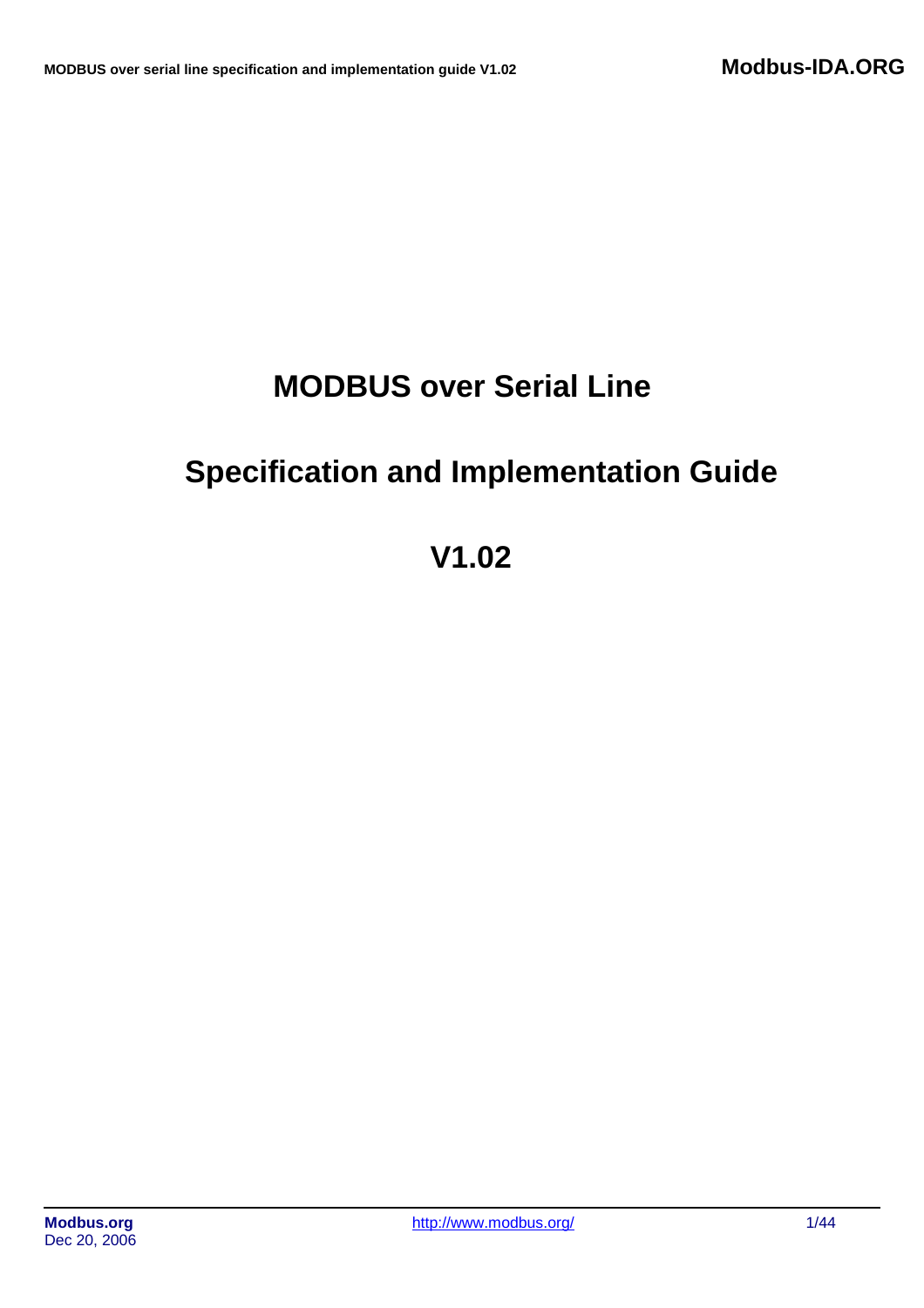# **Contents**

| 1 |     |                                                               |
|---|-----|---------------------------------------------------------------|
|   | 1.1 |                                                               |
|   | 1.2 |                                                               |
|   | 1.3 |                                                               |
|   | 1.4 |                                                               |
|   | 1.5 |                                                               |
| 2 |     |                                                               |
|   | 2.1 |                                                               |
|   | 2.2 |                                                               |
|   | 2.3 |                                                               |
|   | 2.4 |                                                               |
|   | 2.5 |                                                               |
|   | 2.6 |                                                               |
| 3 |     |                                                               |
|   | 3.1 |                                                               |
|   | 3.2 |                                                               |
|   | 3.3 |                                                               |
|   | 3.4 |                                                               |
|   | 3.5 |                                                               |
|   | 3.6 |                                                               |
|   | 3.7 |                                                               |
| 4 |     |                                                               |
|   | 4.1 |                                                               |
|   | 4.2 |                                                               |
| 5 |     |                                                               |
| 6 |     |                                                               |
|   | 6.1 | Appendix A - Management of Serial Line Diagnostic Counters 35 |
|   | 6.2 |                                                               |
|   | 6.3 |                                                               |
|   |     |                                                               |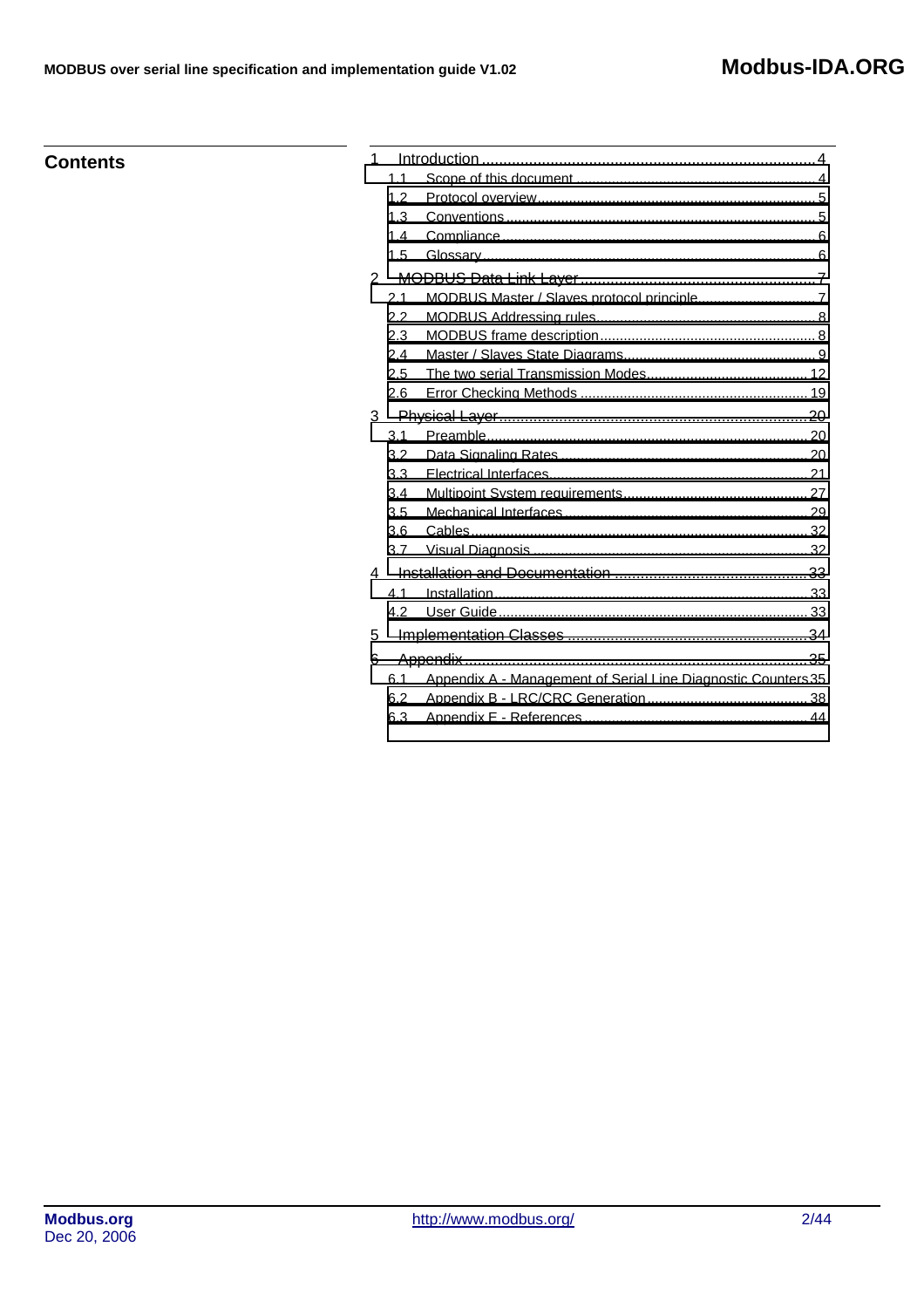| <b>Document modifications</b> |            |                                                                                                                                                                                                                                                                                                                    |  |  |  |  |  |  |  |  |
|-------------------------------|------------|--------------------------------------------------------------------------------------------------------------------------------------------------------------------------------------------------------------------------------------------------------------------------------------------------------------------|--|--|--|--|--|--|--|--|
|                               | Month-Year | Modifications                                                                                                                                                                                                                                                                                                      |  |  |  |  |  |  |  |  |
| 1.0                           | Nov 02     | Creation.<br>This document comprises a description of Master / slave protocol and of the two<br>different transmission modes (RTU, ASCII).<br>The main features of the physical layer (RS485, RS232) and some recommendations<br>are provided.<br>Implementation classes are proposed to guide the implementation. |  |  |  |  |  |  |  |  |
|                               |            | 1.01 Aug 30, 2006 Minor clarifications and correction of typos.                                                                                                                                                                                                                                                    |  |  |  |  |  |  |  |  |
|                               |            | 1.02 Dec 20, 2006 Minor clarifications and correction of typos.                                                                                                                                                                                                                                                    |  |  |  |  |  |  |  |  |
|                               |            |                                                                                                                                                                                                                                                                                                                    |  |  |  |  |  |  |  |  |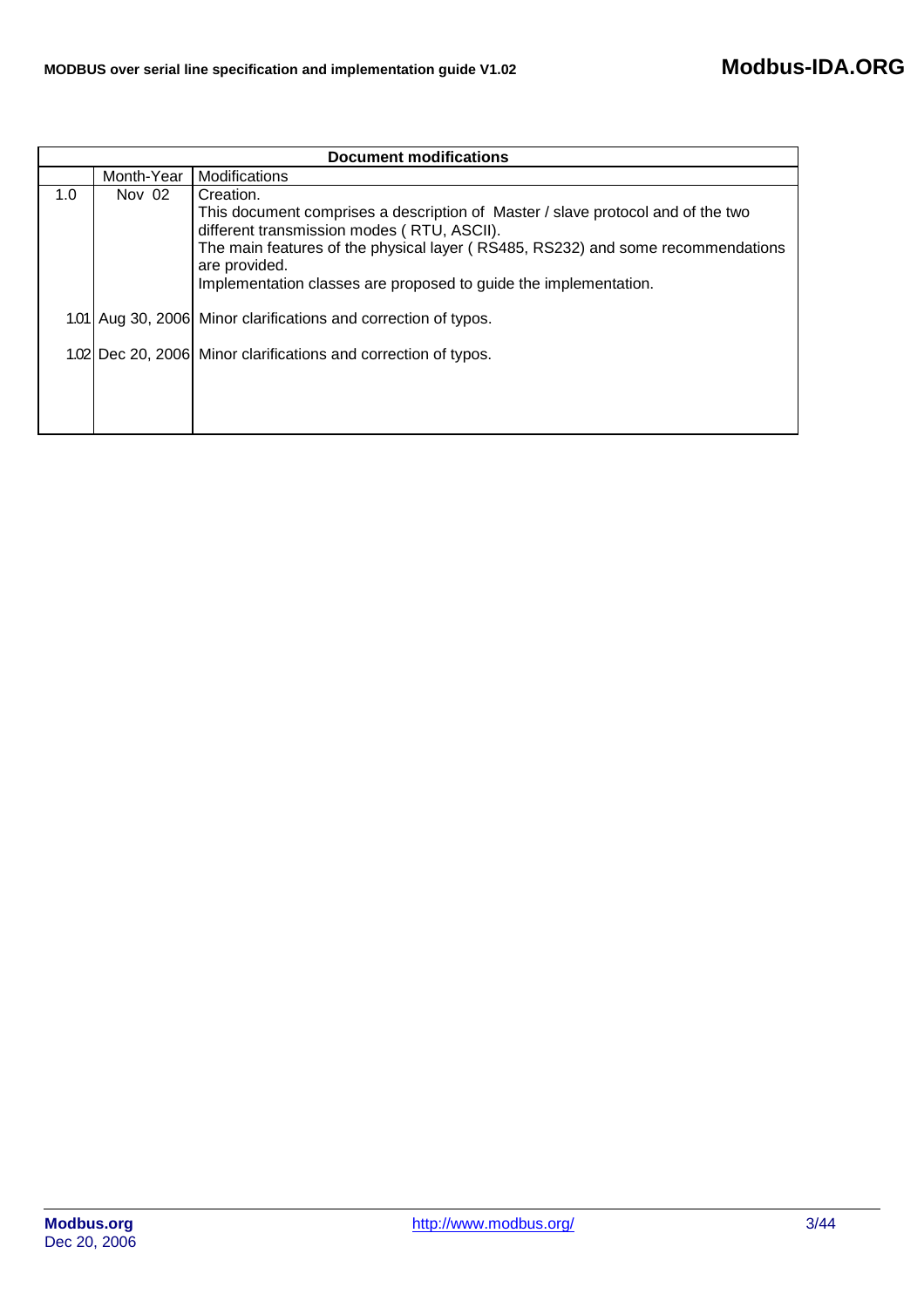# <span id="page-3-0"></span>**1 Introduction**

# **1.1 Scope of this document**

The MODBUS standard defines an application layer messaging protocol, positioned at level 7 of the OSI model that provides "client/server" communications between devices connected on different types of buses or networks. It standardizes also a specific protocol on serial line to exchange MODBUS request between a master and one or several slaves.

The objective of this document is to present the MODBUS protocol over serial line, in order to be used by all system designers when they want to implement MODBUS protocol on their serial line products. Thus, this document will facilitate interoperability between devices using the MODBUS protocol.

This document comes in complement to the document called "MODBUS Application Protocol Specification".

In chapter 5 different implementation classes are defined for "MODBUS Serial Line". Specification of a class is the sum of requirements that a device must respect in order to belong to that class.

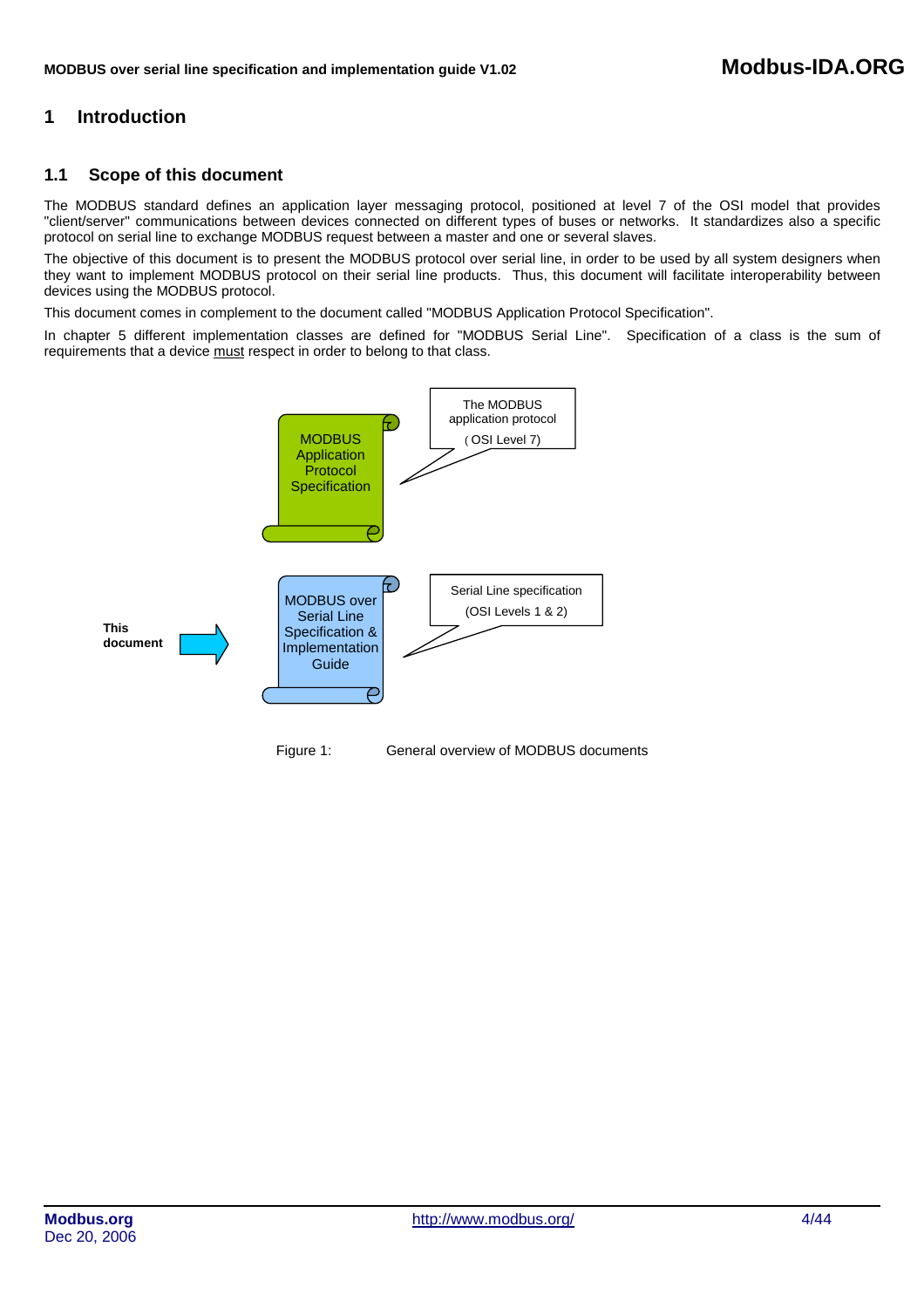# <span id="page-4-0"></span>**1.2 Protocol overview**

This document describes the MODBUS over Serial Line protocol. **MODBUS Serial Line protocol is a Master-Slave protocol.** This protocol takes place at level 2 of the OSI model.

A master-slave type system has one node (the master node) that issues explicit commands to one of the "slave" nodes and processes responses. Slave nodes will not typically transmit data without a request from the master node, and do not communicate with other slaves.

At the physical level, MODBUS over Serial Line systems may use different physical interfaces (RS485, RS232). TIA/EIA-485 (RS485) Two-Wire interface is the most common. As an add-on option, RS485 Four-Wire interface may also be implemented. A TIA/EIA-232- E (RS232) serial interface may also be used as an interface, when only short point to point communication is required. (see chapter "Physical Layer")

The following figure gives a general representation of MODBUS serial communication stack compared to the 7 layers of the OSI model.

| Layer          | <b>ISO/OSI Model</b> |                                    |             |
|----------------|----------------------|------------------------------------|-------------|
|                |                      |                                    | <b>MOD</b>  |
|                | Application          | <b>MODBUS Application Protocol</b> |             |
| 6              | Presentation         | Empty                              | C           |
| 5              | Session              | Empty                              |             |
| $\overline{4}$ | Transport            | Empty                              |             |
| 3              | <b>Network</b>       | Empty                              |             |
| $\mathcal{P}$  | Data Link            | <b>MODBUS Serial Line Protocol</b> | <b>MODE</b> |
|                | Physical             | EIA/TIA-485 (or EIA/TIA-232)       |             |



Figure 2: MODBUS Protocols and ISO/OSI Model

MODBUS application layer messaging protocol, positioned at level 7 of the OSI model, provides client/server communication between devices connected on buses or networks. On MODBUS serial line the client role is provided by the Master of the serial bus and the Slaves nodes act as servers.

# **1.3 Conventions**

In this document, the following words are used to define the significance of each particular **requirement**.

## **"MUST" / "REQUIRED"**

All requirements containing the word "**MUST**" are mandatory. The word **MUST**, or the adjective "**REQUIRED**", means that the item is an absolute requirement of the implementation. These words are underlined.

## **"SHOULD" / "RECOMMENDED"**

All recommendations containing the word "**SHOULD**", or the adjective "**RECOMMENDED**", are considered desired behavior. These recommendations should be used as a guideline when choosing between different options to implement functionality. There may be valid reasons in particular circumstances to ignore this item, but the full implications should be understood and the case carefully weighed before choosing a different course. These words are underlined.

## **"MAY" / "OPTIONAL"**

The word "**MAY**", or the adjective "**OPTIONAL**", means that this item is truly optional. One designer may choose to include the item because a particular marketplace requires it or because it enhances the product, for example; another designer may omit the same item.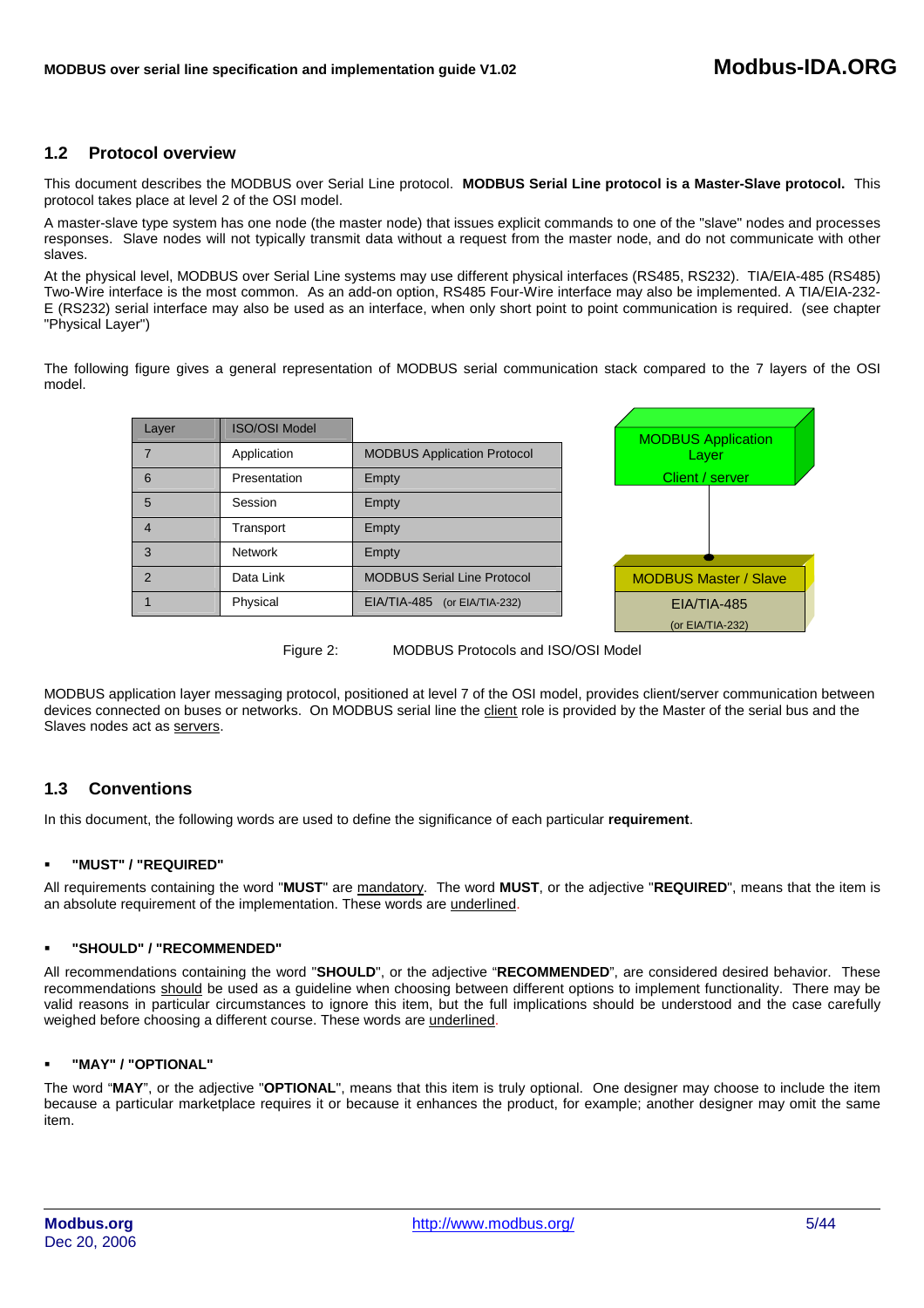# <span id="page-5-0"></span>**1.4 Compliance**

An implementation is **not in conformity** if it fails to satisfy one or more of the **MUST** requirements from its implementation class. An implementation that satisfies all the MUST requirements and all the SHOULD recommendations is said to be "**unconditionally compliant**".

One that satisfies all the MUST requirements but not all the SHOULD recommendations is said to be "**conditionally compliant**".

# **1.5 Glossary**

Definition of particular words, symbols, and abbreviations used in this document.

| 2W                   | The Two-Wire configuration defined in the "Electrical Interface" chapter, or one of its interfaces.                                                                       |
|----------------------|---------------------------------------------------------------------------------------------------------------------------------------------------------------------------|
| 4W                   | The Four-Wire configuration defined in the "Electrical Interface" chapter, or one of its interfaces.                                                                      |
| AUI                  | Attachment Unit Interface                                                                                                                                                 |
| AWG                  | American Wire Gauge, a standard method denoting wire diameter; please see Appendix E - References.                                                                        |
| Common               | The Signal Common in EIA/TIA Standards. In a 2W-or 4W-RS485 MODBUS Network, Signal and optional<br>Power Supply Common                                                    |
| <b>DCE</b>           | a MODBUS Device, for example a programmable controller adapter, which implements an RS232 Data<br>Circuit-terminating Equipment, also named Data Communication Equipment. |
| Device               | or "MODBUS device" : see this definition.                                                                                                                                 |
| Driver               | Generator, or Transmitter.                                                                                                                                                |
| <b>DTE</b>           | a MODBUS Device, for example a programming panel or a PC, which implements an RS232 Data<br>Terminal Equipment.                                                           |
| ITr                  | Physical bus Interface on Trunk side.                                                                                                                                     |
| IDv                  | Physical bus Interface on Derivation (or tap or device drop) side.                                                                                                        |
| LT.                  | Line Termination.                                                                                                                                                         |
| <b>MODBUS Device</b> | a Device that implements MODBUS over Serial Line and respects this Technical Note.                                                                                        |
| <b>RS232</b>         | EIA/TIA-232 Standard.                                                                                                                                                     |
| <b>RS485</b>         | EIA/TIA-485 Standard.                                                                                                                                                     |
| RS485-MODBUS         | A 2W-or 4W-Network in accordance with this Technical Note.                                                                                                                |
| Transceiver          | a Transmitter and a Receiver (or Driver and Receiver).                                                                                                                    |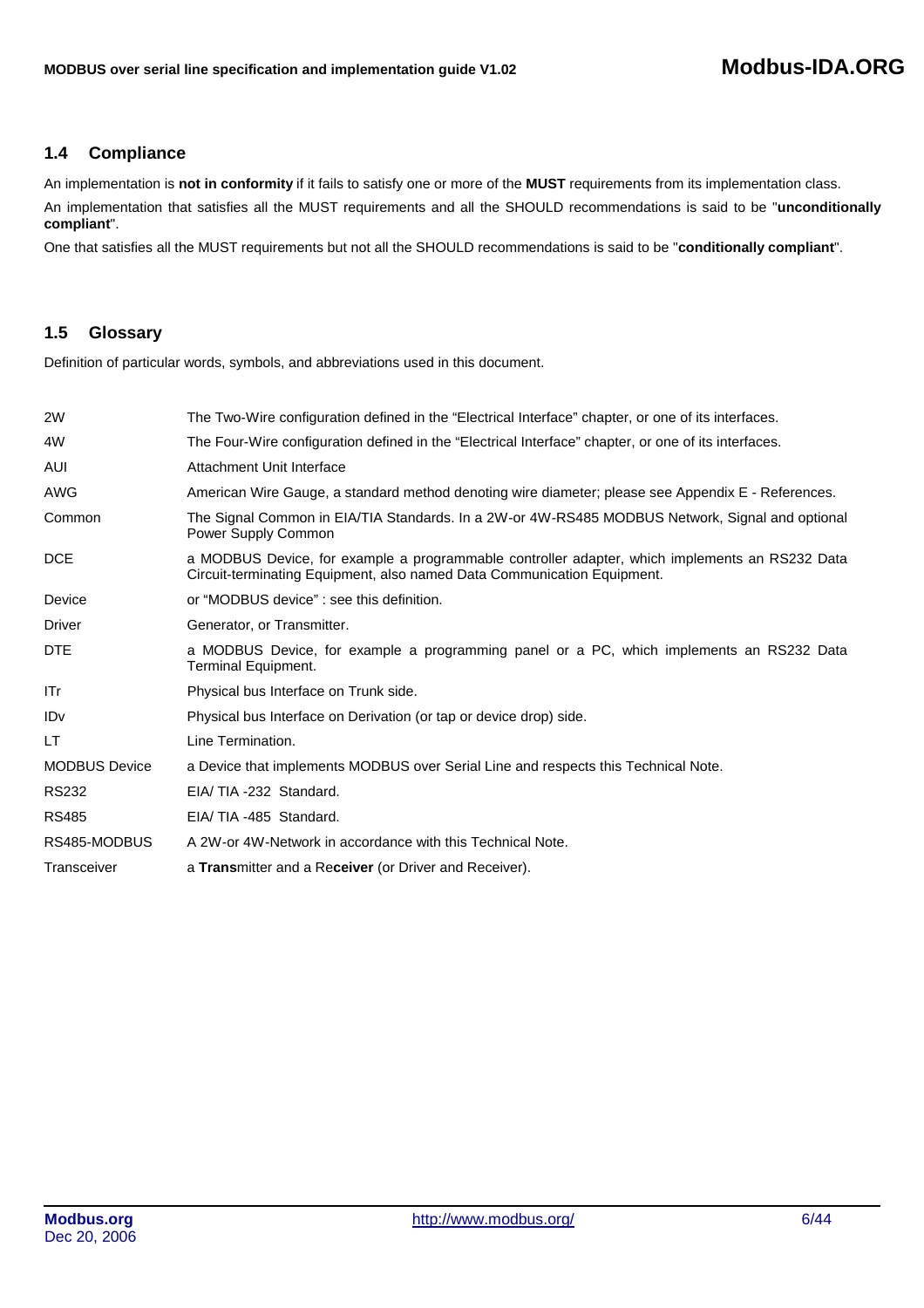# <span id="page-6-0"></span>**2 MODBUS Data Link Layer**

# **2.1 MODBUS Master / Slaves protocol principle**

The MODBUS Serial Line protocol is a Master-Slaves protocol. Only one master (at the same time) is connected to the bus, and one or several (247 maximum number) slaves nodes are also connected to the same serial bus. A MODBUS communication is always initiated by the master. The slave nodes will never transmit data without receiving a request from the master node. The slave nodes will never communicate with each other. The master node initiates only one MODBUS transaction at the same time.

The master node issues a MODBUS request to the slave nodes in two modes :

→ In **unicast mode**, the master addresses an individual slave. After receiving and processing the request, the slave returns a message (a 'reply') to the master.

In that mode, a MODBUS transaction consists of 2 messages : a request from the master, and a reply from the slave.

Each slave must have an unique address (from 1 to 247) so that it can be addressed independently from other nodes.

 $\rightarrow$  In **broadcast mode**, the master can send a request to all slaves.

No response is returned to broadcast requests sent by the master. The broadcast requests are necessarily writing commands. **All devices must accept the broadcast for writing function**. The address 0 is reserved to identify a broadcast exchange.

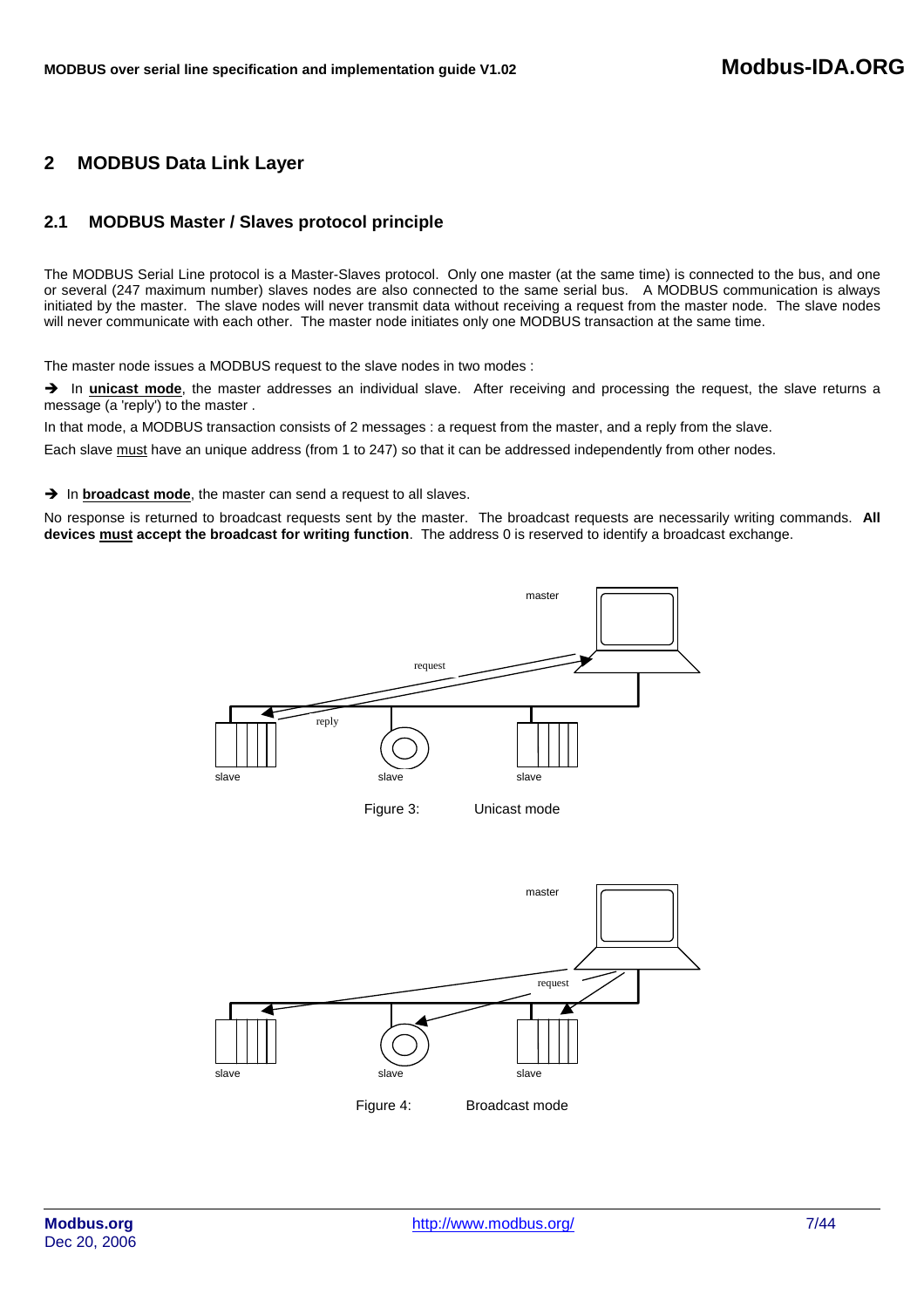# <span id="page-7-0"></span>**2.2 MODBUS Addressing rules**

The MODBUS addressing space comprises 256 different addresses.

|                             | <b>From 1 to 247</b>       | From 248 to 255 |
|-----------------------------|----------------------------|-----------------|
| <b>Broadcast</b><br>address | Slave individual addresses | Reserved        |

The Address 0 is reserved as the broadcast address. All slave nodes must recognise the broadcast address.

The MODBUS Master node has no specific address, only the slave nodes must have an address. This address must be unique on a MODBUS serial bus.

# **2.3 MODBUS frame description**

The MODBUS application protocol [1] defines a simple **P**rotocol **D**ata **U**nit (**PDU**) independent of the underlying communication layers:



# **MODBUS PDU**

Figure 5: MODBUS Protocol Data Unit

The mapping of MODBUS protocol on a specific bus or network introduces some additional fields on the **P**rotocol **D**ata **U**nit. The client that initiates a MODBUS transaction builds the MODBUS PDU, and then adds fields in order to build the appropriate communication PDU.



On MODBUS Serial Line, the Address field only contains the slave address.

As described in the previous section the valid slave nodes addresses are in the range of  $0 - 247$  decimal. The individual slave devices are assigned addresses in the range of  $1 - 247$ . A master addresses a slave by placing the slave address in the address field of the message. When the slave returns its response, it places its own address in the response address field to let the master know which slave is responding.

- The function code indicates to the server what kind of action to perform. The function code can be followed by a data field that contains request and response parameters.
- Error checking field is the result of a "Redundancy Checking" calculation that is performed on the message contents. Two kinds of calculation methods are used depending on the transmission mode that is being used (RTU or ASCII). (see 2.5 section, "*The two serial Transmission Modes*")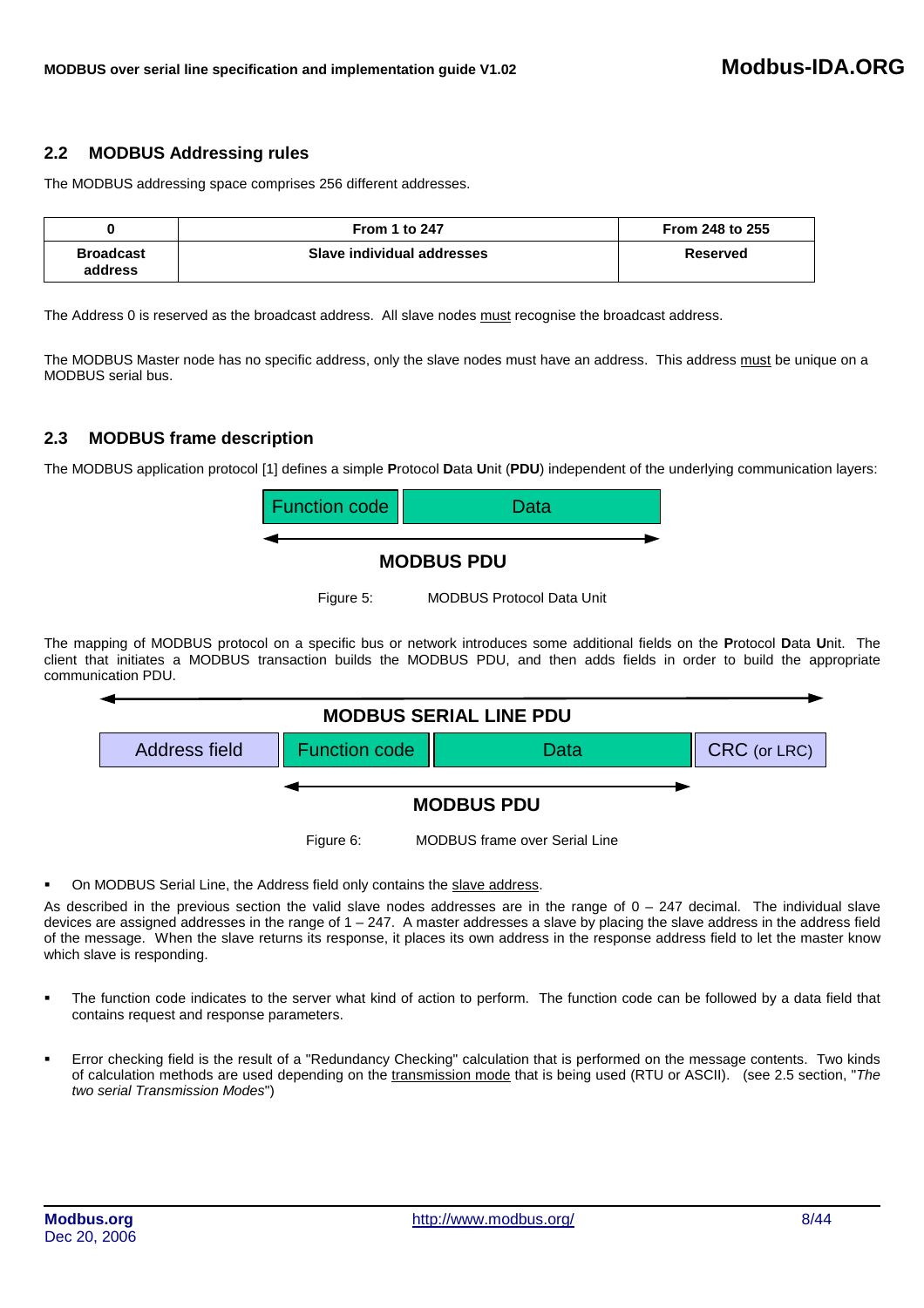# <span id="page-8-0"></span>**2.4 Master / Slaves State Diagrams**

The MODBUS data link layer comprises two separate sub layers :

- The Master / slave protocol
- The transmission mode ( RTU vs ASCII modes)

The following sections describes the state diagrams of a master and a slave that are independent of transmission modes used.

The RTU and ASCII transmission modes are specified in next chapters using two state diagrams. The reception and the sending of a frame are described.

#### *Syntax of state diagram :*

*The following state diagrams are drawn in compliance with UML standard notations. The notation is briefly recalled below :* 



When a "trigger" event occurs in a system being in "State A", system is going into "State B", only if "guard condition" is true. An action "action" is then *performed.* 

## **2.4.1 Master State diagram**

The following drawing explains the Master behavior :



Some explanations about the state diagram above :

- State "Idle" = no pending request. This is the initial state after power-up. A request can only be sent in "Idle" state. After sending a request, the Master leaves the "Idle" state, and cannot send a second request at the same time
- When a unicast request is sent to a slave, the master goes into "Waiting for reply" state, and a "Response Time-out" is started. It prevents the Master from staying indefinitely in "Waiting for reply" state. Value of the Response time-out is application dependant.
- When a reply is received, the Master checks the reply before starting the data processing. The checking may result in an error, for example a reply from an unexpected slave, or an error in the received frame. In case of a reply received from an unexpected slave, the Response time-out is kept running. In case of an error detected on the frame, a retry may be performed.
- If no reply is received, the Response time-out expires, and an error is generated. Then the Master goes into "Idle" state, enabling a retry of the request. The maximum number of retries depends on the master set-up.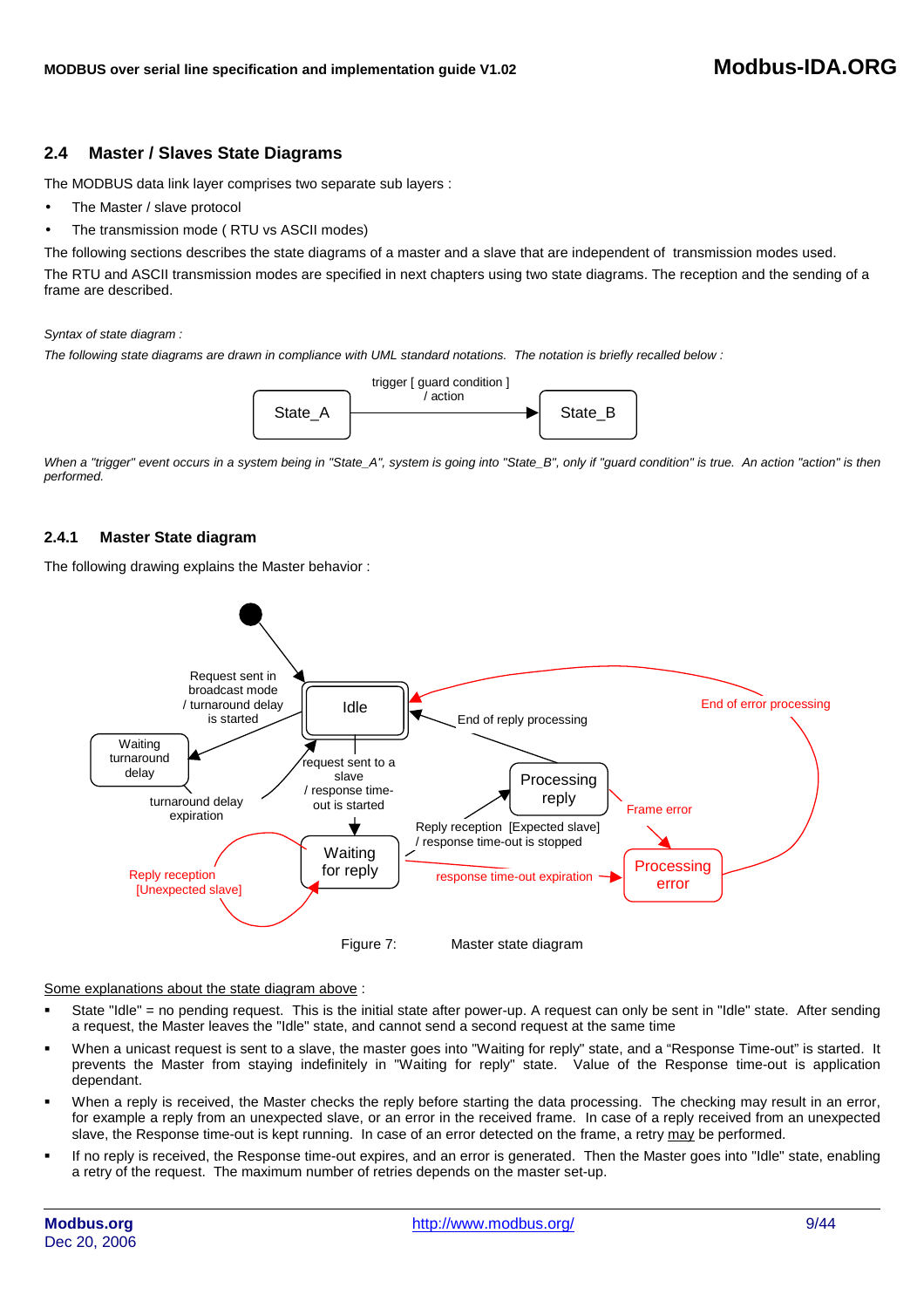# **MODBUS over serial line specification and implementation guide V1.0<sup>2</sup> Modbus-IDA.ORG**

- When a broadcast request is sent on the serial bus, no response is returned from the slaves. Nevertheless a delay is respected by the Master in order to allow any slave to process the current request before sending a new one. This delay is called "Turnaround delay". Therefore the master goes into "Waiting Turnaround delay" state before going back in "idle" state and before being able to send another request.
- In unicast the Response time out must be set long enough for any slave to process the request and return the response, in broadcast the Turnaround delay must be long enough for any slave to process only the request and be able to receive a new one. Therefore the Turnaround delay should be shorter than the Response time-out. Typically the Response time-out is from 1s to several second at 9600 bps; and the Turnaround delay is from 100 ms to 200ms.
- Frame error consists of : 1) Parity checking applied to each character; 2) Redundancy checking applied to the entire frame. See §2.6 "*Error Checking Methods*" for more explanations.

The state diagram is intentionally very simple. It does not take into account access to the line, message framing, or retry following transmission error, etc … For more details about frame transmission, please refer to 2.5 paragraph, "*The two serial Transmission Modes*".

## **2.4.2 Slave State Diagram**

The following drawing explains the Slave behavior :



Some explanations about the above state diagram :

- State "Idle" = no pending request. This is the initial state after power-up.
- When a request is received, the slave checks the packet before performing the action requested in the packet. Different errors may occur : format error in the request, invalid action, … In case of error, a reply must be sent to the master.
- Once the required action has been completed, a unicast message requires that a reply must be formatted and sent to the master.
- If the slave detects an error in the received frame, no respond is returned to the master.
- MODBUS diagnostics counters are defined and should be managed by any slave in order to provide diagnostic information. These counters can be get using the Diagnostic MODBUS function (see Appendix A, and the MODBUS application protocol specification [1]).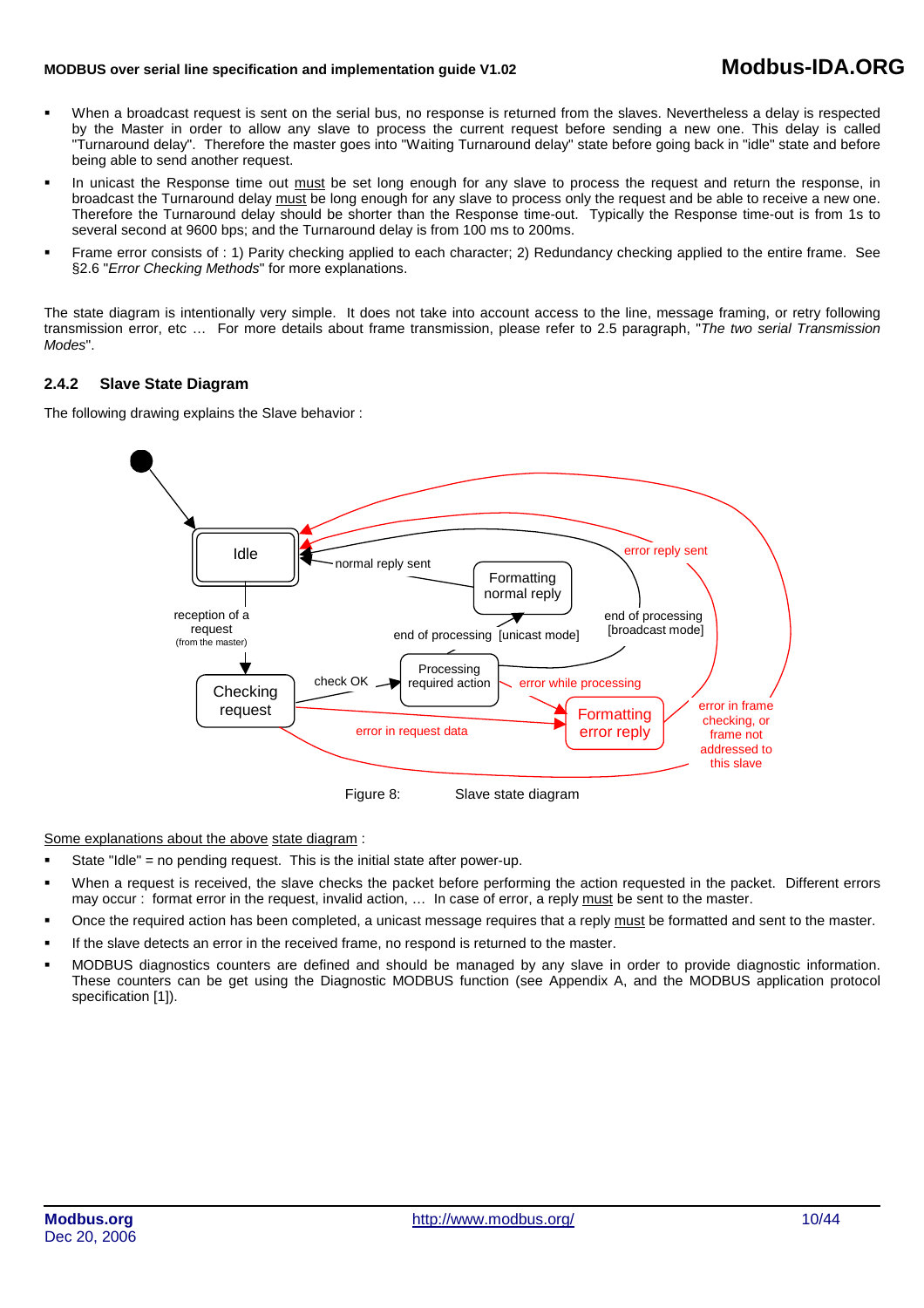# **2.4.3 Master / Slave communication time diagram**



This following figure shows the time diagram of 3 typical scenarios of Master / Slave communications.

# **Remarks** :

- the duration of the REQUEST, REPLY, BROACAST phases depends on the communication features (frame length and throughput).
- the duration of the WAIT and TREATMENT phases depends on the request processing time needed for the slave application.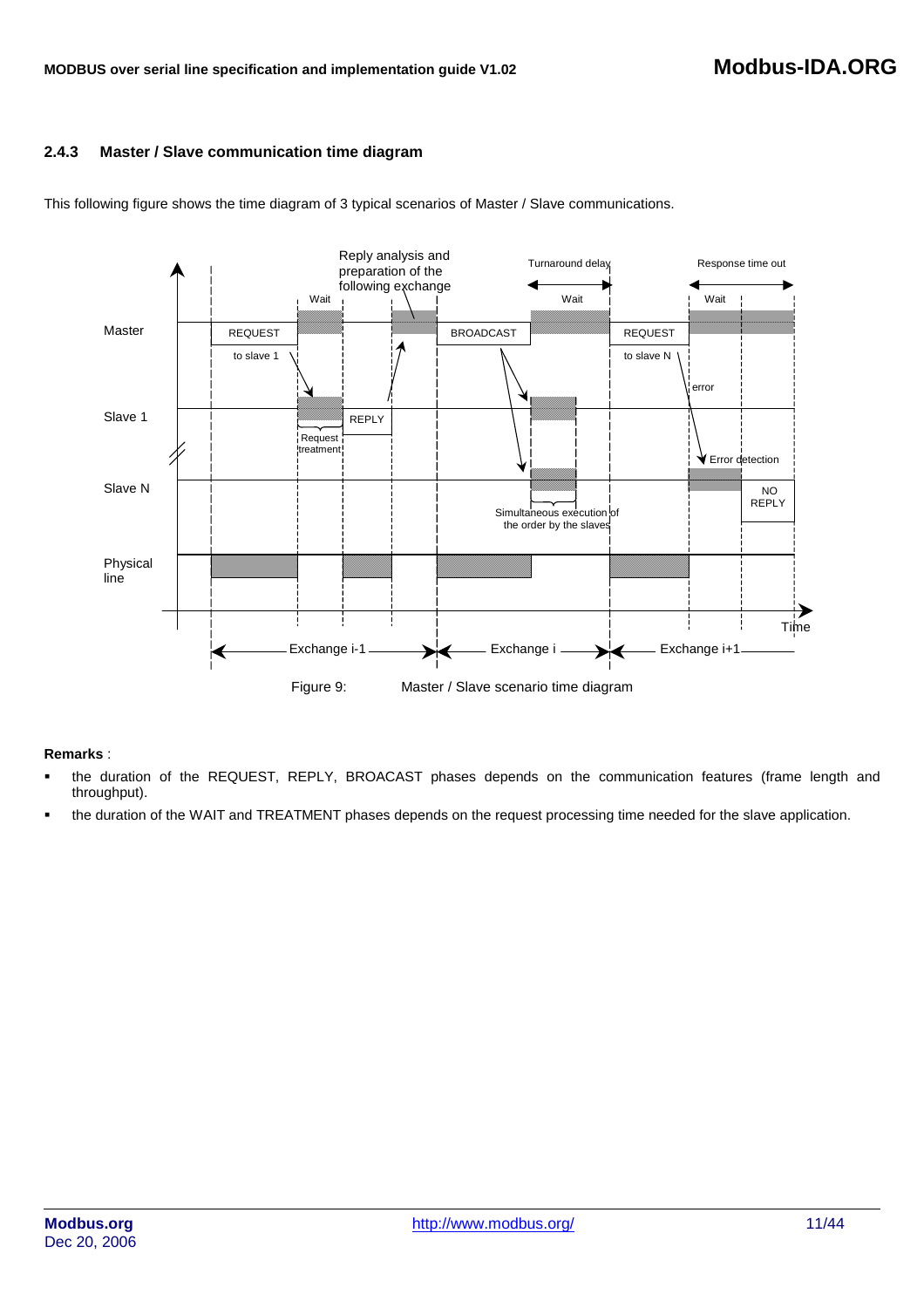# <span id="page-11-0"></span>**2.5 The two serial Transmission Modes**

Two different serial transmission modes are defined : The RTU mode and the ASCII mode.

It defines the bit contents of message fields transmitted serially on the line. It determines how information is packed into the message fields and decoded.

#### **The transmission mode (and serial port parameters) must be the same for all devices on a MODBUS Serial Line**.

Although the ASCII mode is required in some specific applications, interoperability between MODBUS devices can be reached only if each device has the same transmission mode : **All devices must implement the RTU Mode.** The ASCII transmission mode is an option.

Devices should be set up by the users to the desired transmission mode, RTU or ASCII. Default setup must be the RTU mode.

## **2.5.1 RTU Transmission Mode**

When devices communicate on a MODBUS serial line using the RTU (Remote Terminal Unit) mode, each 8–bit byte in a message contains two 4–bit hexadecimal characters. The main advantage of this mode is that its greater character density allows better data throughput than ASCII mode for the same baud rate. Each message must be transmitted in a continuous stream of characters.

#### **The format ( 11 bits ) for each byte in RTU mode is :**

| <b>Coding System:</b> | 8-bit binary                                  |
|-----------------------|-----------------------------------------------|
| <b>Bits per Byte:</b> | 1 start bit                                   |
|                       | 8 data bits, least significant bit sent first |
|                       | 1 bit for parity completion                   |
|                       | 1 stop bit                                    |
|                       |                                               |

**Even parity is required,** other modes ( odd parity, no parity ) may also be used. In order to ensure a maximum compatibility with other products, it is recommended to support also No parity mode. The default parity mode must be even parity.

Remark : the use of no parity requires 2 stop bits.

## **How Characters are Transmitted Serially :**

Each character or byte is sent in this order (left to right):

Least Significant Bit (LSB) . . . Most Significant Bit (MSB)



Figure 10: Bit Sequence in RTU mode

Devices may accept by configuration either Even, Odd, or No Parity checking. If No Parity is implemented, an additional stop bit is transmitted to fill out the character frame to a full 11-bit asynchronous character :

| <b>Without Parity Checking</b> |  |  |   |  |  |   |  |   |           |  |
|--------------------------------|--|--|---|--|--|---|--|---|-----------|--|
| Star                           |  |  | 2 |  |  | 6 |  | 8 | Stop Stop |  |

Figure 11: Bit Sequence in RTU mode (specific case of No Parity)

**Frame Checking Field :** Cyclical Redundancy Checking (CRC)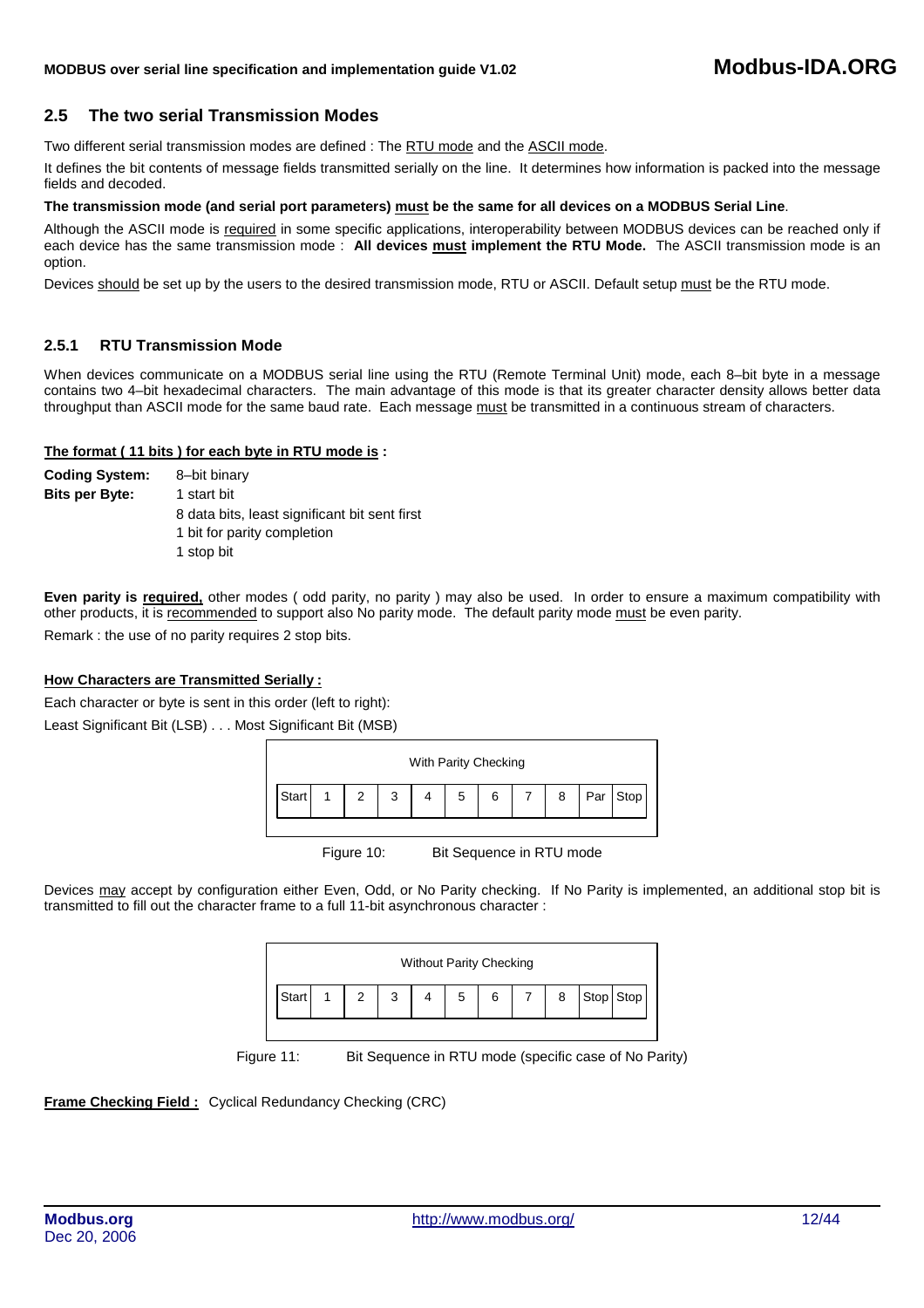## **Frame description :**

| Address | Slave   Function  <br>Code | Data                  | <b>CRC</b>                |
|---------|----------------------------|-----------------------|---------------------------|
| 1 byte  | 1 byte                     | 0 up to $252$ byte(s) | 2 bytes<br>CRC Low CRC Hi |

Figure 12: RTU Message Frame

 $\rightarrow$  The maximum size of a MODBUS RTU frame is 256 bytes.

# **2.5.1.1 MODBUS Message RTU Framing**

A MODBUS message is placed by the transmitting device into a frame that has a known beginning and ending point. This allows devices that receive a new frame to begin at the start of the message, and to know when the message is completed. Partial messages must be detected and errors must be set as a result.

In RTU mode, message frames are separated by a silent interval of at least 3.5 character times. In the following sections, this time interval is called t3,5.



|                 |  |        |                    | <b>MODBUS message</b> |                  |  |                 |  |
|-----------------|--|--------|--------------------|-----------------------|------------------|--|-----------------|--|
| <b>Start</b>    |  |        | Address   Function | <b>Data</b>           | <b>CRC Check</b> |  | End             |  |
| $\geq$ 3.5 char |  | 8 bits | 8 bits             | $N \times 8$ bits     | 16 bits          |  | $\geq$ 3.5 char |  |
| $-1$            |  |        |                    |                       |                  |  |                 |  |

Figure 13: RTU Message Frame

The entire message frame must be transmitted as a continuous stream of characters.

If a silent interval of more than 1.5 character times occurs between two characters, the message frame is declared incomplete and should be discarded by the receiver.



## Remark :

The implementation of RTU reception driver may imply the management of a lot of interruptions due to the  $t_{1.5}$  and  $t_{3.5}$  timers. With high communication baud rates, this leads to a heavy CPU load. Consequently these two timers must be strictly respected when the baud rate is equal or lower than 19200 Bps. For baud rates greater than 19200 Bps, fixed values for the 2 timers should be used: it is recommended to use a value of 750 µs for the inter-character time-out  $(t_{1.5})$  and a value of 1.750ms for inter-frame delay  $(t_{3.5})$ .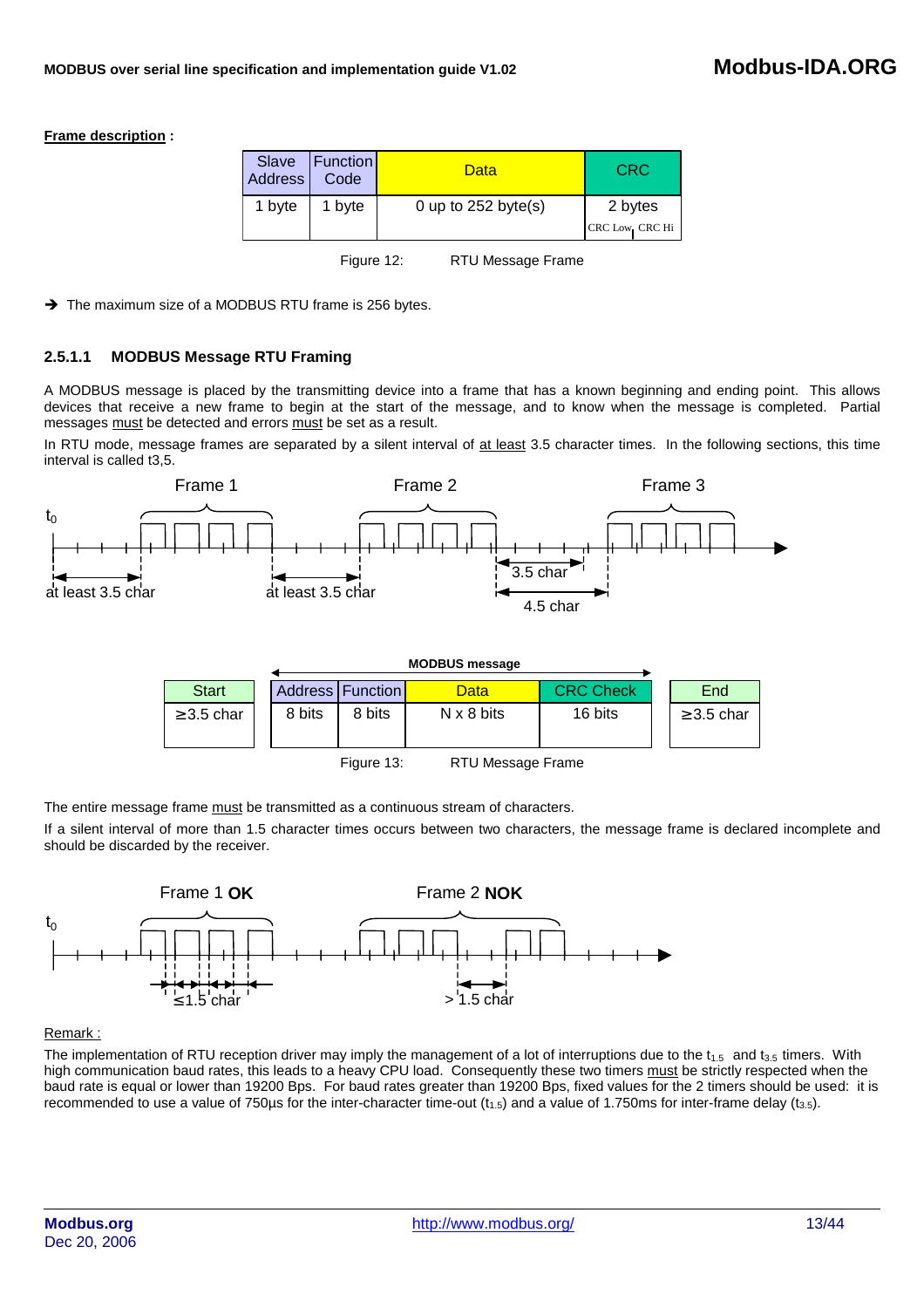# **MODBUS over serial line specification and implementation guide V1.0<sup>2</sup> Modbus-IDA.ORG**

The following drawing provides a description of the RTU transmission mode state diagram. Both "master" and "slave" points of view are expressed in the same drawing :



Some explanations about the above state diagram:

- Transition from "Initial State" to "Idle" state needs  $t_{3.5}$  time-out expiration : that insures inter-frame delay
- "Idle" state is the normal state when neither emission nor reception is active.
- **IDED 15 a.m** in RTU mode, the communication link is declared in "idle" state when there is no transmission activity after a time interval equal to at least 3,5 characters.
- When the link is in idle state, each transmitted character detected on the link is identified as the **start of a frame**. The link goes to the "active" state. Then, the **end of frame** is identified when no more character is transmitted on the link after the time interval t3,5.
- After detection of the end of frame, the CRC calculation and checking is completed. Afterwards the address field is analysed to determine if the frame is for the device. If not the frame is discarded. In order to reduce the reception processing time the address field can be analysed as soon as it is received without waiting the end of frame. In this case the CRC will be calculated and checked only if the frame is addressed to the slave (broadcast frame included).

## **2.5.1.2 CRC Checking**

The RTU mode includes an error–checking field that is based on a Cyclical Redundancy Checking (**CRC**) method performed on the message contents.

The CRC field checks the contents of the entire message. It is applied regardless of any parity checking method used for the individual characters of the message.

The CRC field contains a 16–bit value implemented as two 8–bit bytes.

The CRC field is appended to the message as the last field in the message. When this is done, the low–order byte of the field is appended first, followed by the high–order byte. The CRC high–order byte is the last byte to be sent in the message.

The CRC value is calculated by the sending device, which appends the CRC to the message. The receiving device recalculates a CRC during receipt of the message, and compares the calculated value to the actual value it received in the CRC field. If the two values are not equal, an error results.

The CRC calculation is started by first pre-loading a 16–bit register to all 1's. Then a process begins of applying successive 8–bit bytes of the message to the current contents of the register. Only the eight bits of data in each character are used for generating the CRC. Start and stop bits and the parity bit, do not apply to the CRC.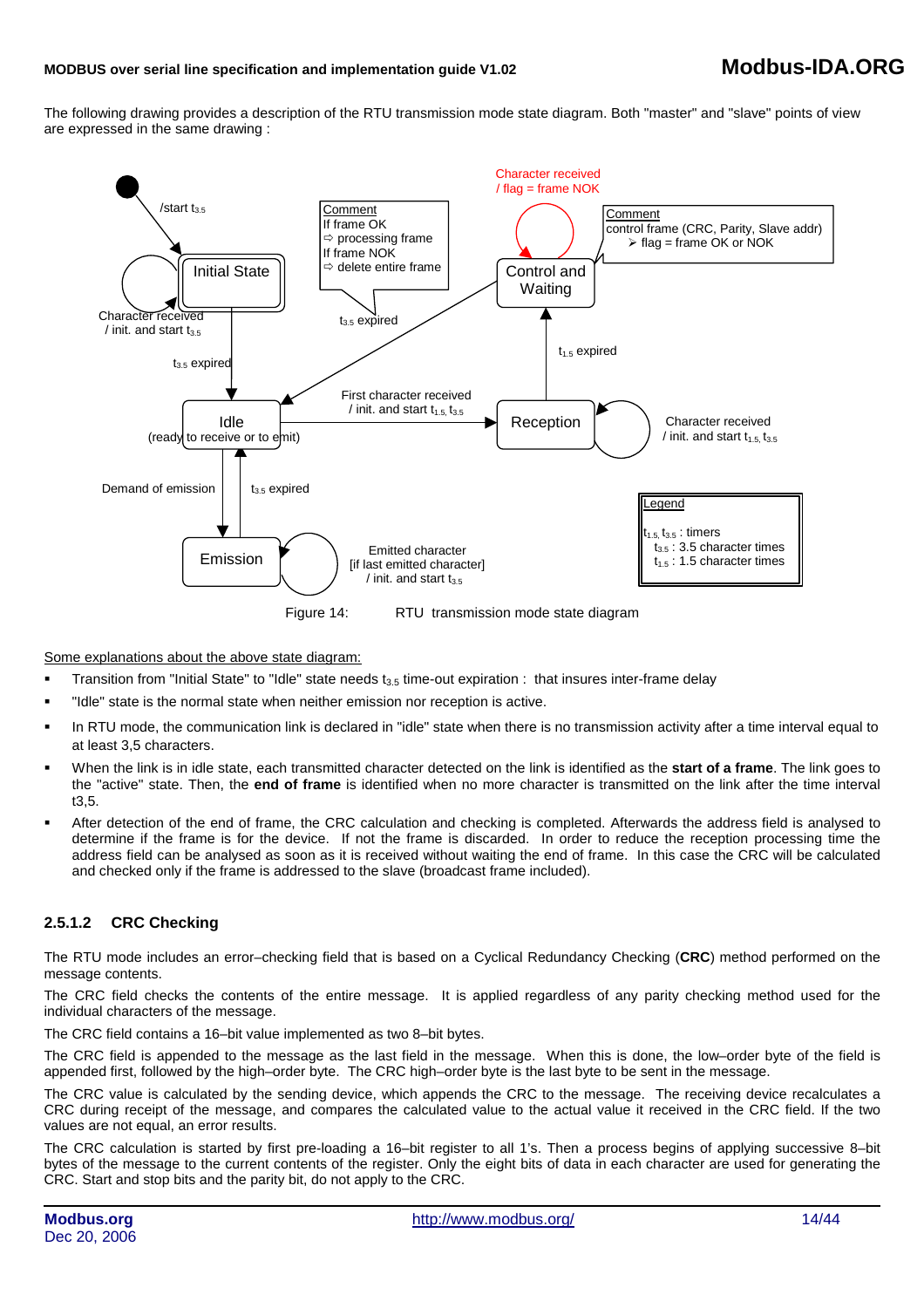# **MODBUS over serial line specification and implementation guide V1.0<sup>2</sup> Modbus-IDA.ORG**

During generation of the CRC, each 8–bit character is exclusive ORed with the register contents. Then the result is shifted in the direction of the least significant bit (LSB), with a zero filled into the most significant bit (MSB) position. The LSB is extracted and examined. If the LSB was a 1, the register is then exclusive ORed with a preset, fixed value. If the LSB was a 0, no exclusive OR takes place.

This process is repeated until eight shifts have been performed. After the last (eight) shift, the next 8–bit byte is exclusive ORed with the register's current value, and the process repeats for eight more shifts as described above. The final content of the register, after all the bytes of the message have been applied, is the CRC value.

When the CRC is appended to the message, the low-order byte is appended first, followed by the high-order byte. A detailed example of CRC generation is contained in Appendix B.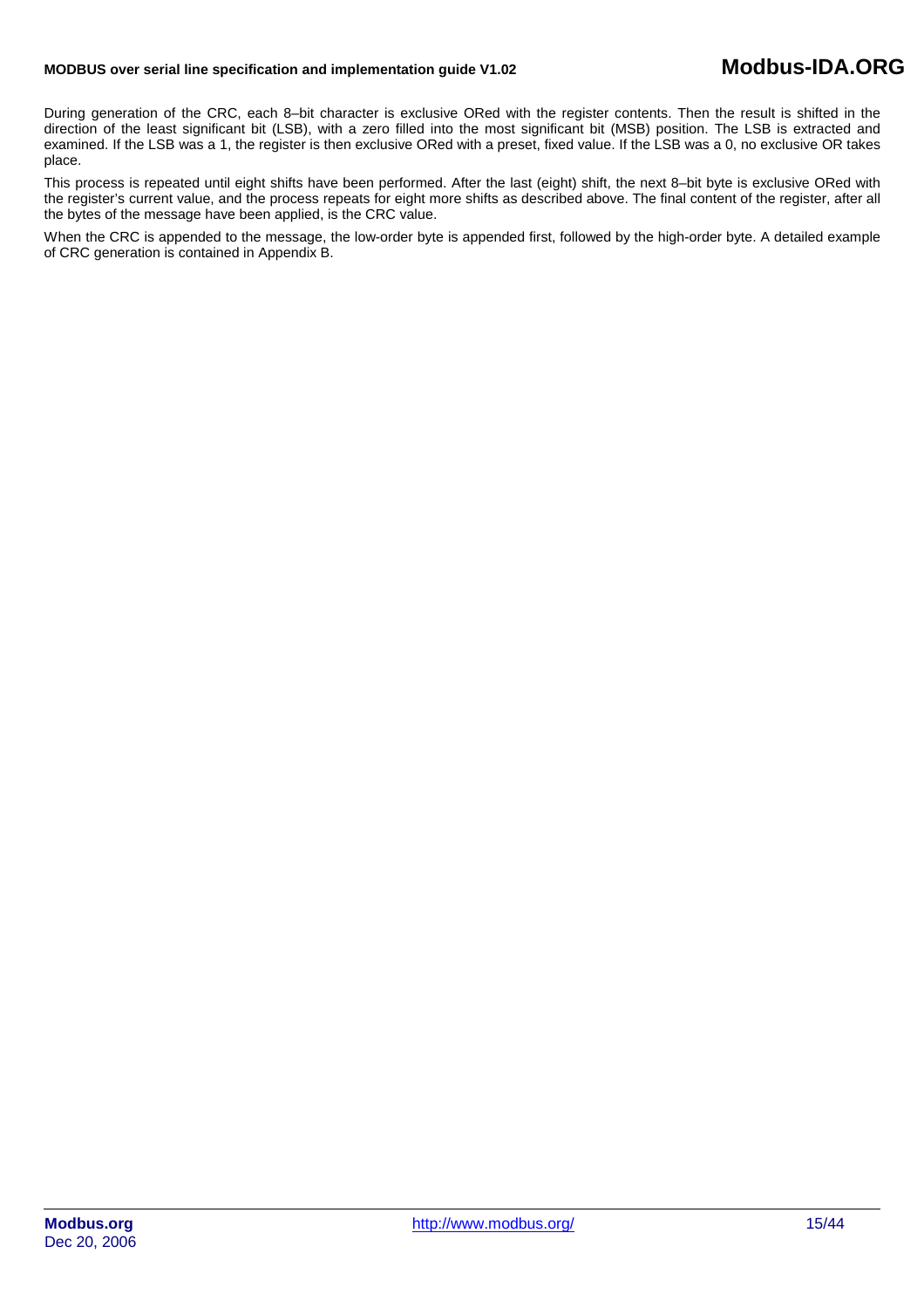## **2.5.2 The ASCII Transmission Mode**

When devices are setup to communicate on a MODBUS serial line using ASCII (American Standard Code for Information Interchange) mode, each 8–bit byte in a message is sent as two ASCII characters. This mode is used when the physical communication link or the capabilities of the device does not allow the conformance with RTU mode requirements regarding timers management.

Remark : this mode is less efficient than RTU since each byte needs two characters.

→ Example : The byte 0X5B is encoded as two characters : 0x35 and 0x42 (0x35 = "5", and 0x42 = "B" in ASCII).

#### **The format ( 10 bits ) for each byte in ASCII mode is :**

| <b>Coding System:</b> | Hexadecimal, ASCII characters 0–9, A–F                                                       |
|-----------------------|----------------------------------------------------------------------------------------------|
|                       | One hexadecimal character contains 4-bits of data within each ASCII character of the message |
| Bits per Byte:        | I start bit                                                                                  |
|                       | 7 data bits, least significant bit sent first                                                |
|                       | 1 bit for parity completion;                                                                 |
|                       | l stop bit                                                                                   |

**Even parity is required,** other modes ( odd parity, no parity ) may also be used. In order to ensure a maximum compatibility with other products, it is recommended to support also No parity mode. The default parity mode must be Even parity. Remark : the use of no parity requires 2 stop bits.

#### **How Characters are Transmitted Serially :**

Each character or byte is sent in this order (left to right): Least Significant Bit (LSB) . . . Most Significant Bit (MSB)

| With Parity Checking |  |        |   |  |   |   |  |     |      |  |
|----------------------|--|--------|---|--|---|---|--|-----|------|--|
| Start                |  | $\sim$ | 3 |  | 5 | 6 |  | Par | Stop |  |

Figure 15: Bit Sequence in ASCII mode

Devices may accept by configuration either Even, Odd, or No Parity checking. If No Parity is implemented, an additional stop bit is transmitted to fill out the character frame :



Figure 16: Bit Sequence in ASCII mode (specific case of No Parity)

**Frame Checking Field**: Longitudinal Redundancy Checking (LRC)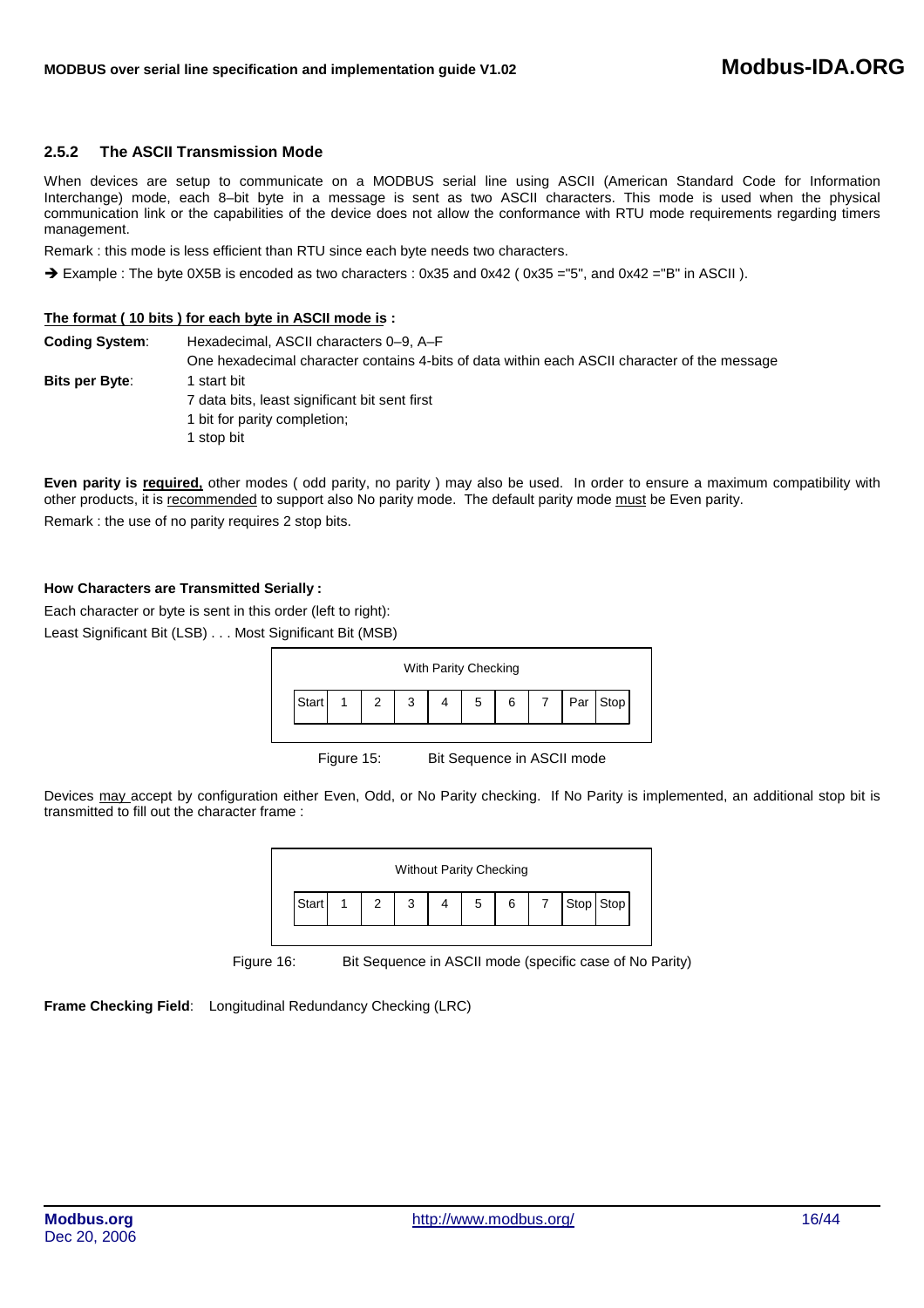## **2.5.2.1 MODBUS Message ASCII Framing**

A MODBUS message is placed by the transmitting device into a frame that has a known beginning and ending point. This allows devices that receive a new frame to begin at the start of the message, and to know when the message is completed. Partial messages must be detected and errors must be set as a result.

The address field of a message frame contains two characters.

In ASCII mode, a message is delimited by specific characters as Start-of-frames and End-of-frames. A message must start with **a 'colon' ( : )** character (ASCII 3A hex), and end with a **'carriage return – line feed'** (CRLF) pair (ASCII 0D and 0A hex).

Remark : The LF character can be changed using a specific MODBUS application command ( see MODBUS application protocol specification).

The allowable characters transmitted for all other fields are hexadecimal 0–9, A–F (ASCII coded). The devices monitor the bus continuously for the 'colon' character. When this character is received, each device decodes the next character until it detects the End-Of-Frame.

Intervals of up to one second may elapse between characters within the message. Unless the user has configured a longer timeout, an interval greater than 1 second means an error has occurred. Some Wide-Area-Network application may require a timeout in the 4 to 5 second range.

A typical message frame is shown below.

| <b>Start</b> | <b>Address</b> | <b>Function</b> | Data                    | 1RC     | End              |
|--------------|----------------|-----------------|-------------------------|---------|------------------|
| 1 char       | 2 chars        | 2 chars         | 0 up to $2x252$ char(s) | 2 chars | 2 chars<br>CR.LF |

Figure 17: ASCII Message Frame

Remark : Each data byte needs two characters for encoding. Thus, to ensure compatibility at MODBUS application level between ASCII mode and RTU mode, the maximum data size for ASCII data field (2x252) is the double the maximum data size for RTU data field (252). Consequently, the maximum size of a MODBUS ASCII frame is 513 characters.

The ASCII framing requirements are synthesized in the following state diagram. Both "master" and "slave" points of view are expressed in the same drawing :



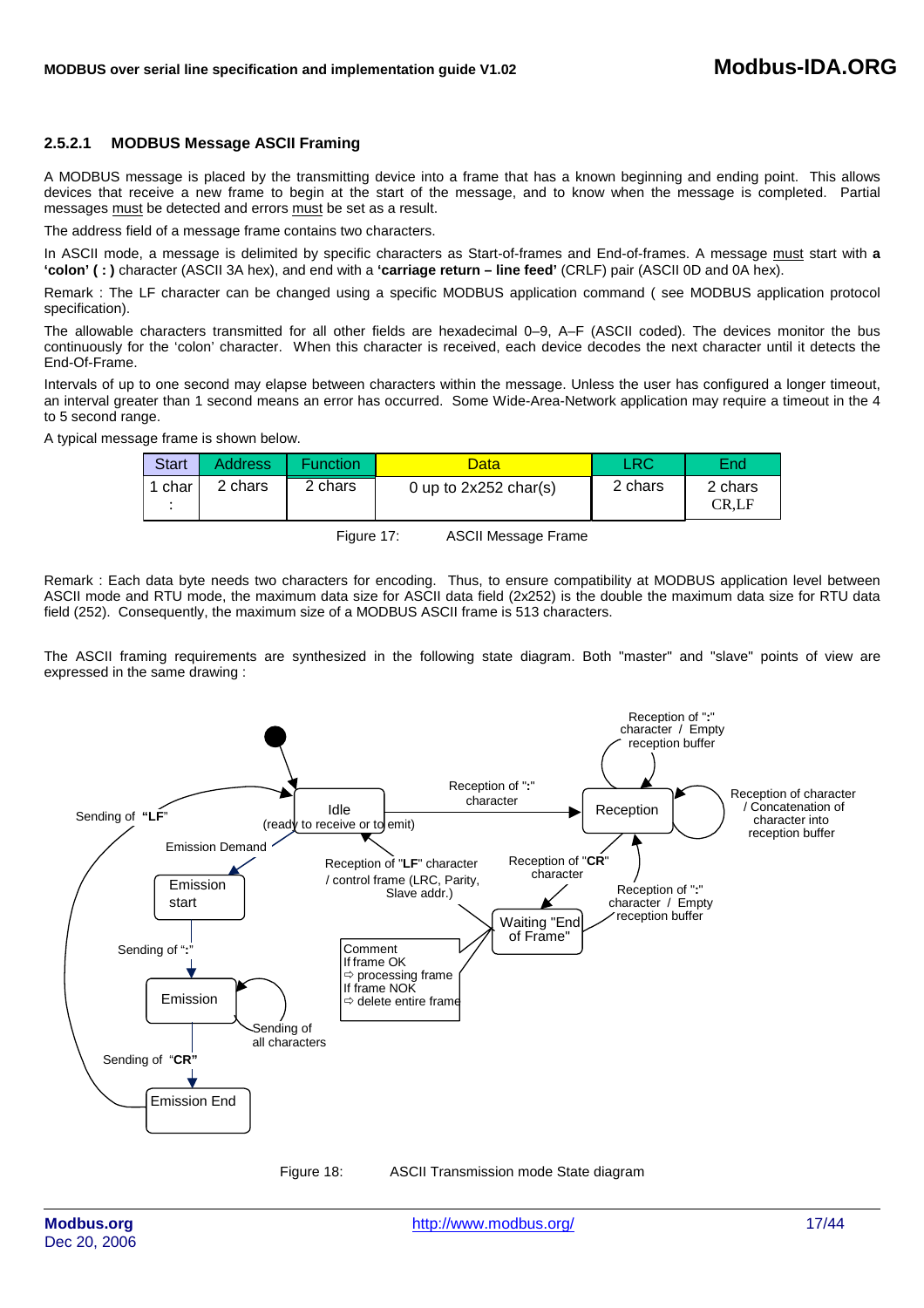Some explanations about the above state diagram :

- "Idle" state is the normal state when neither emission nor reception is active.
- Each reception of a ":" character means a beginning of a new message. If a message was in process of reception while receiving such a character, the current message is declared incomplete and it is discarded. A new reception buffer is then allocated.
- After detection of the end of frame, the LRC calculation and checking is completed. Afterwards the address field is analyzed to determine if the frame is for the device. If not the frame is discarded. In order to reduce the reception processing time the address field can be analyzed as soon as it is reserved without waiting the end of frame.

#### **2.5.2.2 LRC Checking**

In ASCII mode, messages include an error–checking field that is based on a Longitudinal Redundancy Checking (**LRC**) calculation that is performed on the message contents, exclusive of the beginning 'colon' and terminating CRLF pair characters. It is applied regardless of any parity checking method used for the individual characters of the message.

The LRC field is one byte, containing an 8–bit binary value. The LRC value is calculated by the device that emits, which appends the LRC to the message. The device that receives calculates an LRC during receipt of the message, and compares the calculated value to the actual value it received in the LRC field. If the two values are not equal, an error results.

The LRC is calculated by adding together successive 8–bit bytes of the message, discarding any carries, and then two's complementing the result. It is performed on the bytes of the message, before the encoding of each byte in the two ASCII characters corresponding to the hexadecimal representation of each nibble. The computation does not include the 'colon' character that begins the message, and does not include the CRLF pair at the end of the message.

The resulting LRC is ASCII encoded into two bytes and placed at the end of the ASCII mode frame before the CRLF.

A detailed example of LRC generation is contained in Appendix B.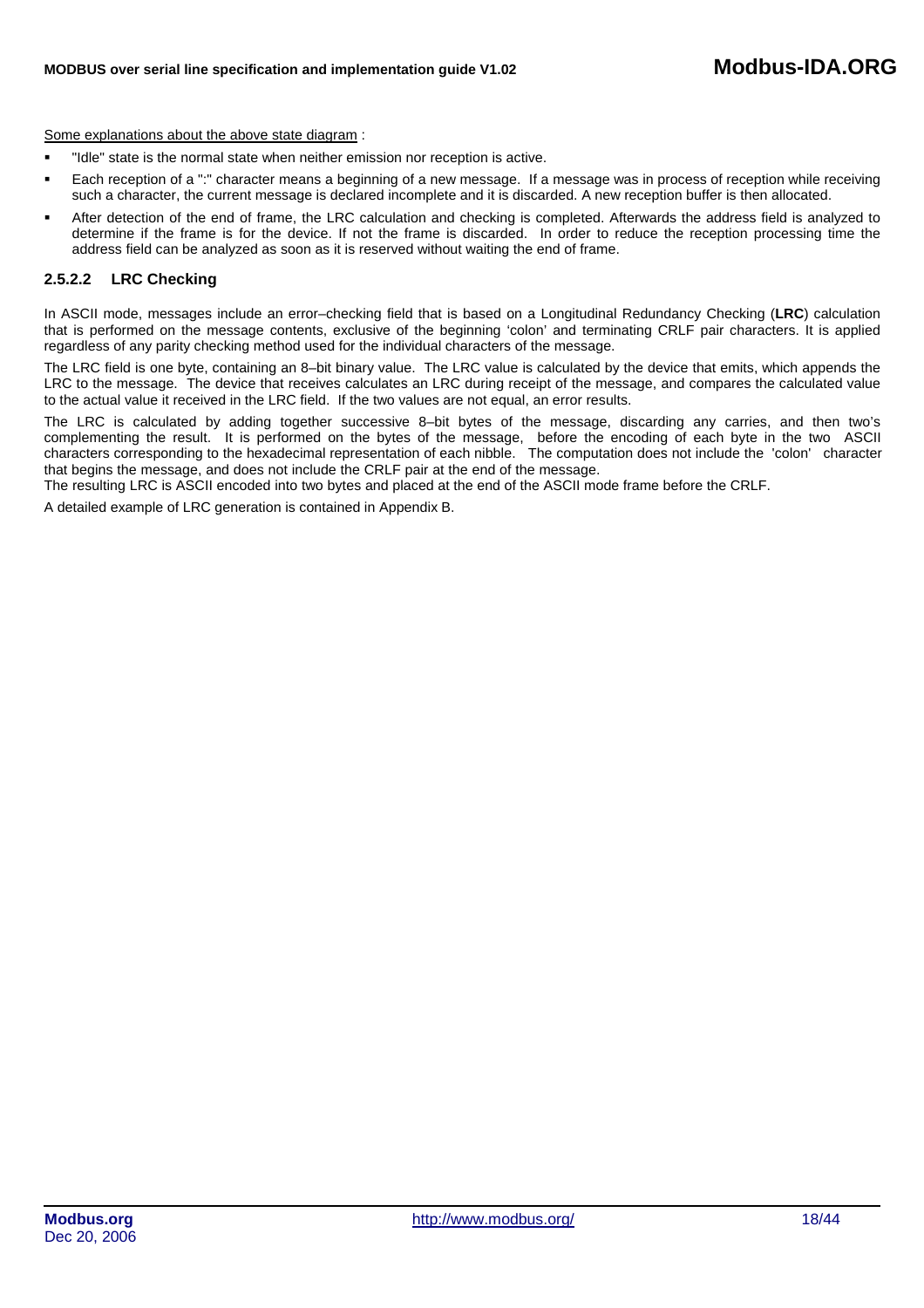# <span id="page-18-0"></span>**2.6 Error Checking Methods**

The security of standard MODBUS Serial Line is based on two kinds of error checking :

- Parity checking (even or odd) should be applied to each character.
- Frame checking (LRC or CRC) must be applied to the entire message.

Both the character checking and message frame checking are generated in the device (master or slave) that emits and applied to the message contents before transmission. The device (slave or master) checks each character and the entire message frame during receipt.

The master is configured by the user to wait for a predetermined timeout interval ( Response time-out) before aborting the transaction. This interval is set to be long enough for any slave to respond normally ( unicast request). If the slave detects a transmission error, the message will not be acted upon. The slave will not construct a response to the master. Thus the timeout will expire and allow the master's program to handle the error. Note that a message addressed to a nonexistent slave device will also cause a timeout.

## **2.6.1 Parity Checking**

Users may configure devices for Even ( required) or Odd Parity checking, or for No Parity checking ( recommended). This will determine how the parity bit will be set in each character.

If either Even or Odd Parity is specified, the quantity of 1 bits will be counted in the data portion of each character (seven data bits for ASCII mode, or eight for RTU). The parity bit will then be set to a 0 or 1 to result in an Even or Odd total of 1 bits.

For example, these eight data bits are contained in an RTU character frame:

1100 0101

The total quantity of 1 bits in the frame is four. If Even Parity is used, the frame's parity bit will be a 0, making the total quantity of 1 bits still an even number (four). If Odd Parity is used, the parity bit will be a 1, making an odd quantity (five).

When the message is transmitted, the parity bit is calculated and applied to the frame of each character. The device that receives counts the quantity of 1 bits and sets an error if they are not the same as configured for that device (all devices on the MODBUS Serial Line must be configured to use the same parity checking method).

Note that parity checking can only detect an error if an odd number of bits are picked up or dropped in a character frame during transmission. For example, if Odd Parity checking is employed, and two 1 bits are dropped from a character containing three 1 bits, the result is still an odd count of 1 bits.

If No Parity checking is specified, no parity bit is transmitted and no parity checking can be made. An additional stop bit is transmitted to fill out the character frame.

# **2.6.2 Frame Checking**

Two kinds of frame checking is used depending on the transmission mode, RTU or ASCII.

- In RTU mode, messages include an error–checking field that is based on a Cyclical Redundancy Checking (CRC) method. The CRC field checks the contents of the entire message. It is applied regardless of any parity checking method used for the individual characters of the message.
- In ASCII mode, messages include an error–checking field that is based on a Longitudinal Redundancy Checking (LRC) method. The LRC field checks the contents of the message, exclusive of the beginning 'colon' and ending CRLF pair. It is applied regardless of any parity checking method used for the individual characters of the message.

The detailed information about error checking methods is contained in the previous sections.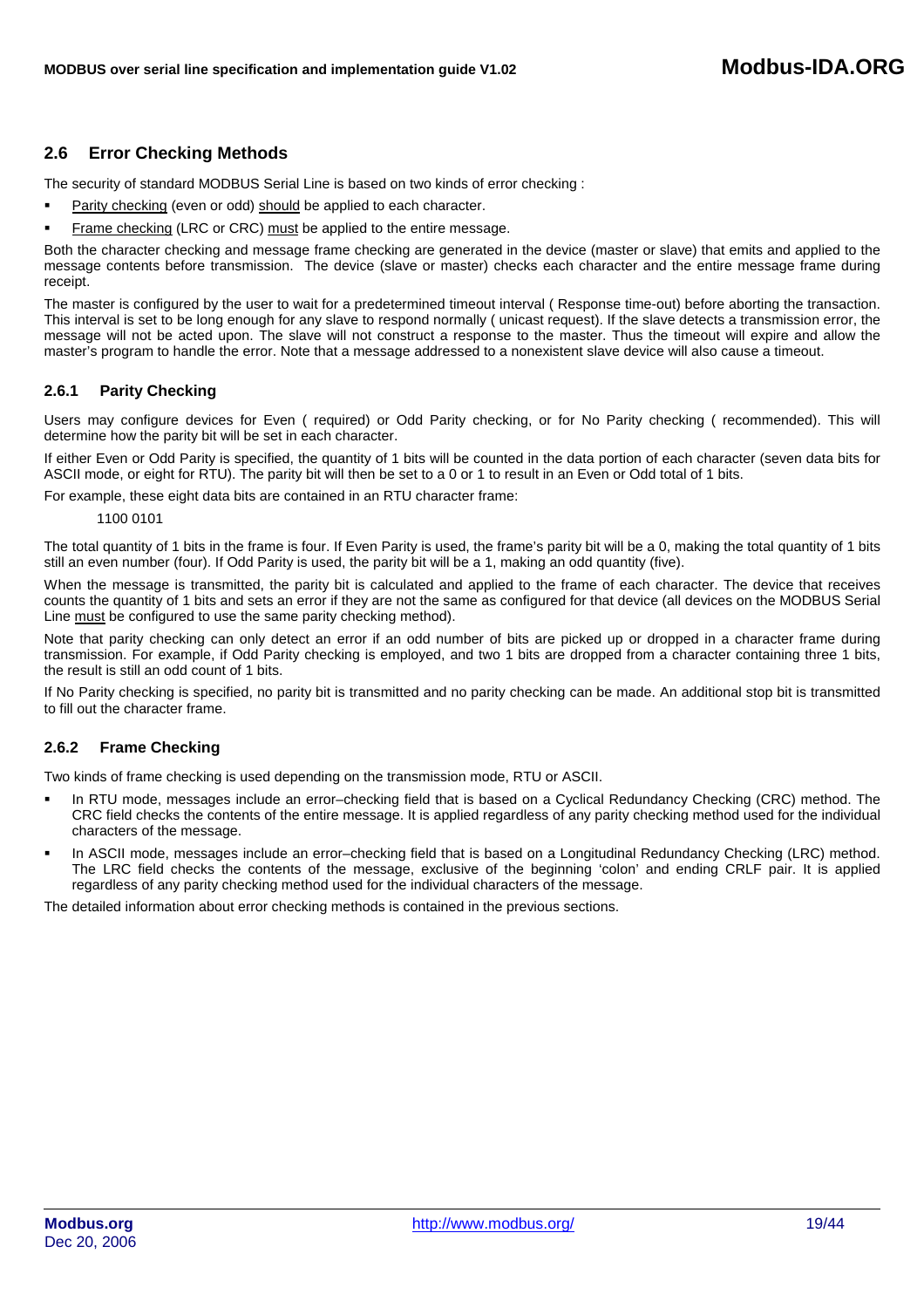# <span id="page-19-0"></span>**3 Physical Layer**

# **3.1 Preamble**

A new MODBUS solution over serial line should implement an electrical interface in accordance with EIA/TIA-485 standard (also known as RS485 standard). This standard allows point to point and multipoint systems, in a "two-wire configuration". In addition, some devices may implement a "Four-Wire" RS485-Interface.

A device may also implement an RS232-Interface.

In such a MODBUS system, a Master Device and one or several Slave Devices communicate on a passive serial line.

On standard MODBUS system, all the devices are connected (in parallel) on a trunk cable constituted by 3 conductors. Two of those conductors ( the "Two-Wire" configuration ) form a balanced twisted pair, on which bi-directional data are transmitted, typically at the bit rate of 9600 bits per second.

Each device may be connected ( see figure 19):

- either directly on the trunk cable, forming a daisy-chain,
- either on a passive Tap with a derivation cable,
- either on an **active** Tap with a specific cable.

Screw Terminals, RJ45, or D-shell 9 connectors may be used on devices to connect cables (see the chapter "Mechanical Interfaces").

# **3.2 Data Signaling Rates**

9600 bps and 19.2 Kbps are required and 19.2 is the required default

Other baud rates may optionally be implemented : 1200, 2400, 4800, ... 38400 bps, 56 Kbps, 115 Kbps, ...

Every implemented baud rate must be respected better than 1% in transmission situation, and must accept an error of 2% in reception situation.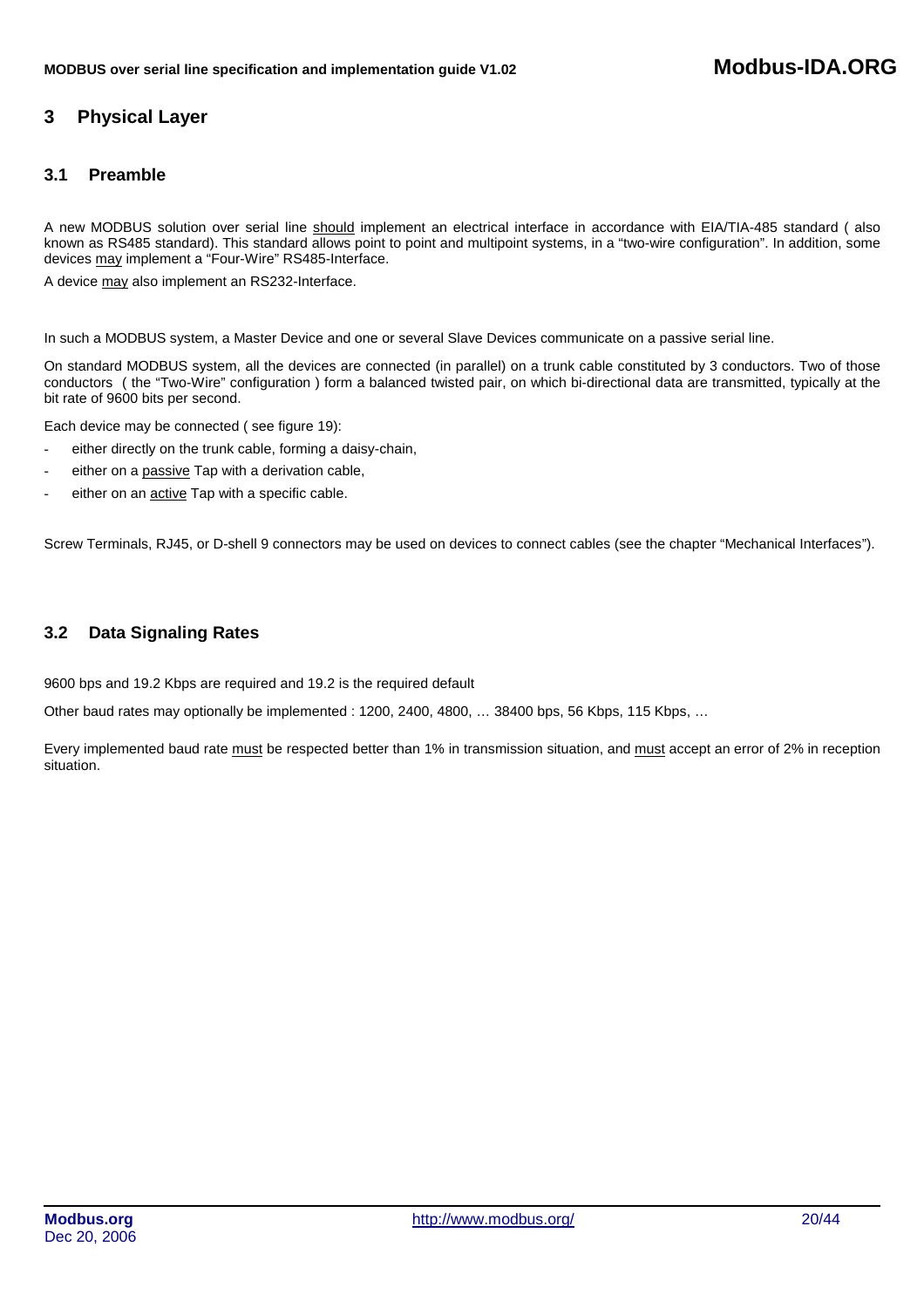# <span id="page-20-0"></span>**3.3 Electrical Interfaces**

## **3.3.1 Multipoint Serial Bus Infrastructure**

Figure 19 gives a general overview of the serial bus infrastructure in a MODBUS multipoint Serial Line system.



**Figure 19 : Serial bus infrastructure**

A multipoint MODBUS Serial Line bus is made of a principal cable (**the Trunk**), and possibly some **derivation** cables. Line terminations are necessary at each extremity of the trunk cable for impedance adaptation (see § "Two-Wire MODBUS Definition" & "Optional Four-Wire MODBUS Definition" for details).

As shown in figure 19, different implementations may operate in the same MODBUS Serial Line system :

- the device integrates the communication transceiver and is connected to the trunk using a **Passive Tap** and a derivation cable ( case of Slave 1 and Master ) ;
- the device doesn't integrate the communication transceiver and is connected to the trunk using an **Active Tap** and a derivation cable (the active TAP integrates the transceiver) ( case of Slave 2 ) ;
- the device is connected directly to the trunk cable, in a **Daisy-Chain** ( case of Slave n )

The following conventions are adopted :

- The interface with the **trunk** is named **ITr** (Trunk Interface)
- The interface between the device and the **Passive Tap** is named **IDv** (Derivation Interface)
- The interface between the device and the **Active Tap** is named **AUI** (Attachment Unit Interface)

#### **Remarks :**

- 1. In some cases, the Tap may be connected directly to the IDv-socket or the AUI-socket of the device, without using a derivation cable.
- 2. A Tap may have several IDv sockets to connect several devices. Such a Tap is named **Distributor** when it is a passive one.
- 3. When using an active Tap, power supply of the Tap may be provided either via its AUI or ITr interface.

**ITr** and **IDv** interfaces are described in the following chapters (see § "Two-Wire MODBUS DEFINITION" & "Four-Wire MODBUS DEFINITION").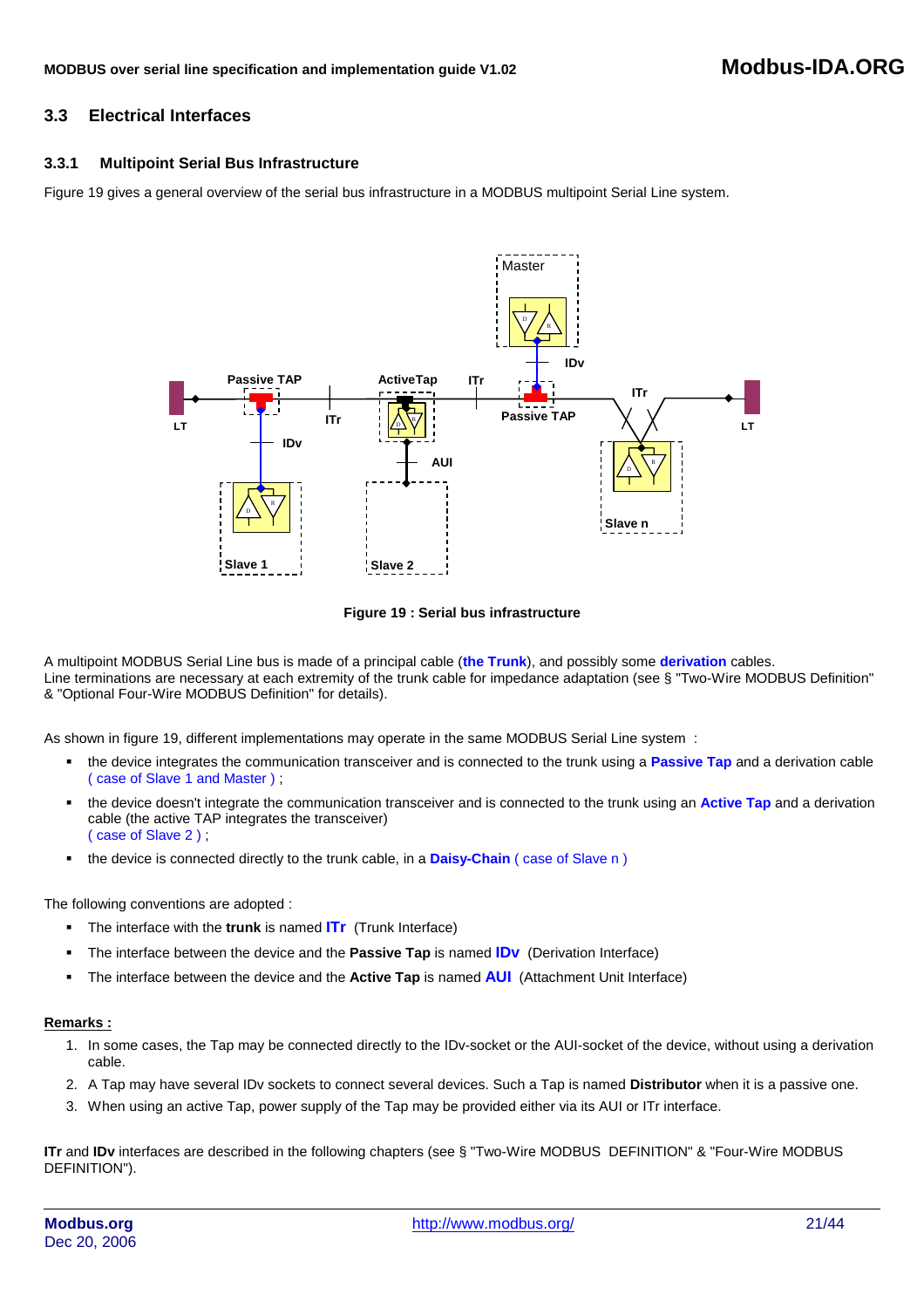## **3.3.2 Two-Wire MODBUS Definition**

A MODBUS solution over serial line should implement a "Two-Wire" electrical interface in accordance with EIA/TIA-485 standard.

On such a 2W-bus, at any time one driver only has the right for transmitting.

In fact a third conductor must also interconnect all the devices of the bus : the common.



**Figure 20: General 2-Wire Topology** 

#### **2W-MODBUS Circuits Definition**

|                | <b>Required Circuits</b> |        | <b>Required</b> | EIA/TIA-485 | <b>Description</b>                                                              |  |
|----------------|--------------------------|--------|-----------------|-------------|---------------------------------------------------------------------------------|--|
| on ITr         | on ID <sub>v</sub>       | device | on device       | name        |                                                                                 |  |
| D1             | D1                       | I/O    | X               | B/B'        | <b>Transceiver terminal 1, V1 Voltage</b><br>(V1 > V0 for binary 1 [OFF] state) |  |
| D <sub>0</sub> | D <sub>0</sub>           | I/O    | X               | A/A'        | Transceiver terminal 0, V0 Voltage<br>$VO > VI$ for binary 0 [ON] state )       |  |
| Common         | Common                   | --     | X               | C/C'        | Signal and optional Power Supply Common                                         |  |

Notes :

- For Line Termination (LT), Pull Up and Pull Down resistors, please refer to section "Multipoint System requirements".
- D0, D1, and Common circuit names must be used in the documentation related to the device and the Tap (User Guide, Cabling Guide, … ) to facilitate interoperability.
- Optional electrical interfaces may be added, for example :
	- **Power Supply :**  $5..24$  **V D.C.**
	- **Port mode control :** PMC circuit ( TTL compatible ). When needed, port mode may be controlled either by this external circuit and/or by another way (a switch on the device for example). In the first case while an open circuit PMC will ask for the 2W-MODBUS mode, a Low level on PMC will switch the port into 4W-MODBUS or RS232-MODBUS Mode, depending on the implementation.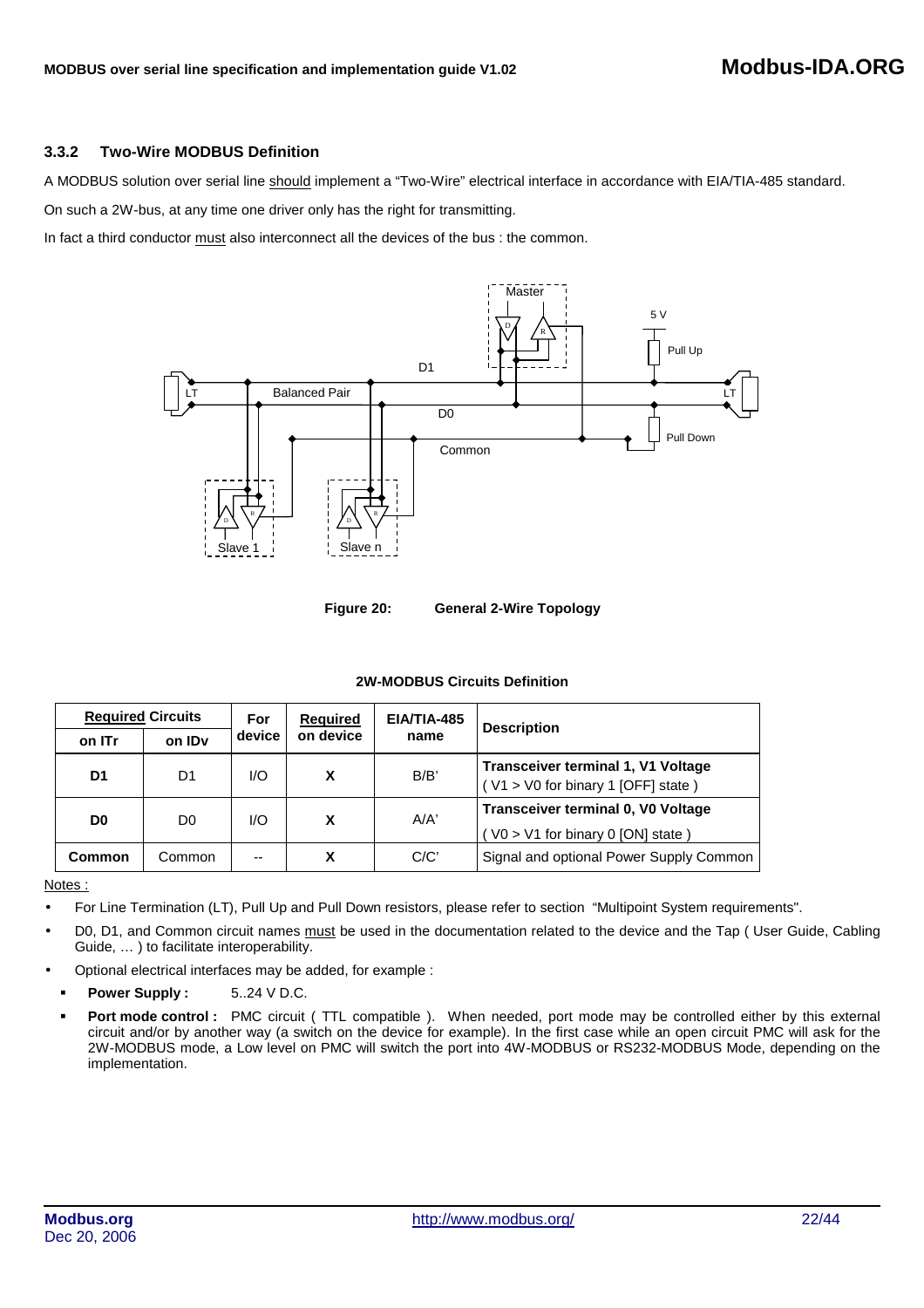## **3.3.3 Optional Four-Wire MODBUS Definition**

Optionally, such MODBUS devices also permit to implement a **2-pair** bus (4 wires) of mono directional data. The data on the **master pair** ( RXD1-RXD0 ) are only received by the slaves ; the data on the **slave pair** ( TXD1-TXD0 ) are only received by the only master.

In fact a fifth conductor must also interconnect all the devices of the 4W-bus : the common.

In the same way as on a 2W-MODBUS, at any time one driver only has the right for emitting.

Such a device must implement, for each balanced pair, a driver and a transceiver **in accordance with EIA/ TIA-485**. ( Sometimes this solution has been named "RS422", which is not correct : the RS422 standard does not support several drivers on one balanced pair.)





#### **Optional 4W-MODBUS Circuits Definition**

|                  | <b>Required Circuits</b> |        | <b>Required</b> | EIA/TIA-485   | Description for ID <sub>v</sub>         |                                  |
|------------------|--------------------------|--------|-----------------|---------------|-----------------------------------------|----------------------------------|
| on ITr           | on ID <sub>v</sub>       | device | on device       | name          |                                         |                                  |
| TXD <sub>1</sub> | TXD <sub>1</sub>         | Out    | X               | B             | Generator terminal 1, Vb Voltage        |                                  |
|                  |                          |        |                 |               | (Vb > Va for binary 1 [OFF] state)      |                                  |
| TXD <sub>0</sub> | TXD <sub>0</sub>         | Out    |                 |               | X<br>A                                  | Generator terminal 0, Va Voltage |
|                  |                          |        |                 |               | (Va > Vb for binary 0 [ON] state)       |                                  |
| RXD <sub>1</sub> | RXD <sub>1</sub>         | In     |                 | B'            | Receiver terminal 1, Vb' Voltage        |                                  |
|                  |                          |        | (1)             |               | (Vb' > Va' for binary 1 [OFF] state)    |                                  |
| RXD <sub>0</sub> | RXD <sub>0</sub>         | In     | (1)             | $\mathsf{A}'$ | Receiver terminal 0, Va' Voltage        |                                  |
|                  |                          |        |                 |               | Va' > Vb' for binary 0 [ON] state )     |                                  |
| Common           | Common                   | --     | X               | C/C'          | Signal and optional Power Supply Common |                                  |

#### Notes :

- For Line Termination (LT), Pull Up and Pull Down resistors, please refer to section "Multipoint System requirements".
- Those circuits **(1)** are required only if an 4W-MODBUS option is implemented.
- The name of the 5 required circuits must be used in the documentation related to the device and the Tap (User Guide, Cabling Guide, … ) to facilitate interoperability.
- Optional electrical interfaces may be added, for example :
	- **Power Supply :** 5..24 V D.C.
	- **PMC circuit :** See above ( In 2W-MODBUS Circuits Definition ) the note about this optional circuit.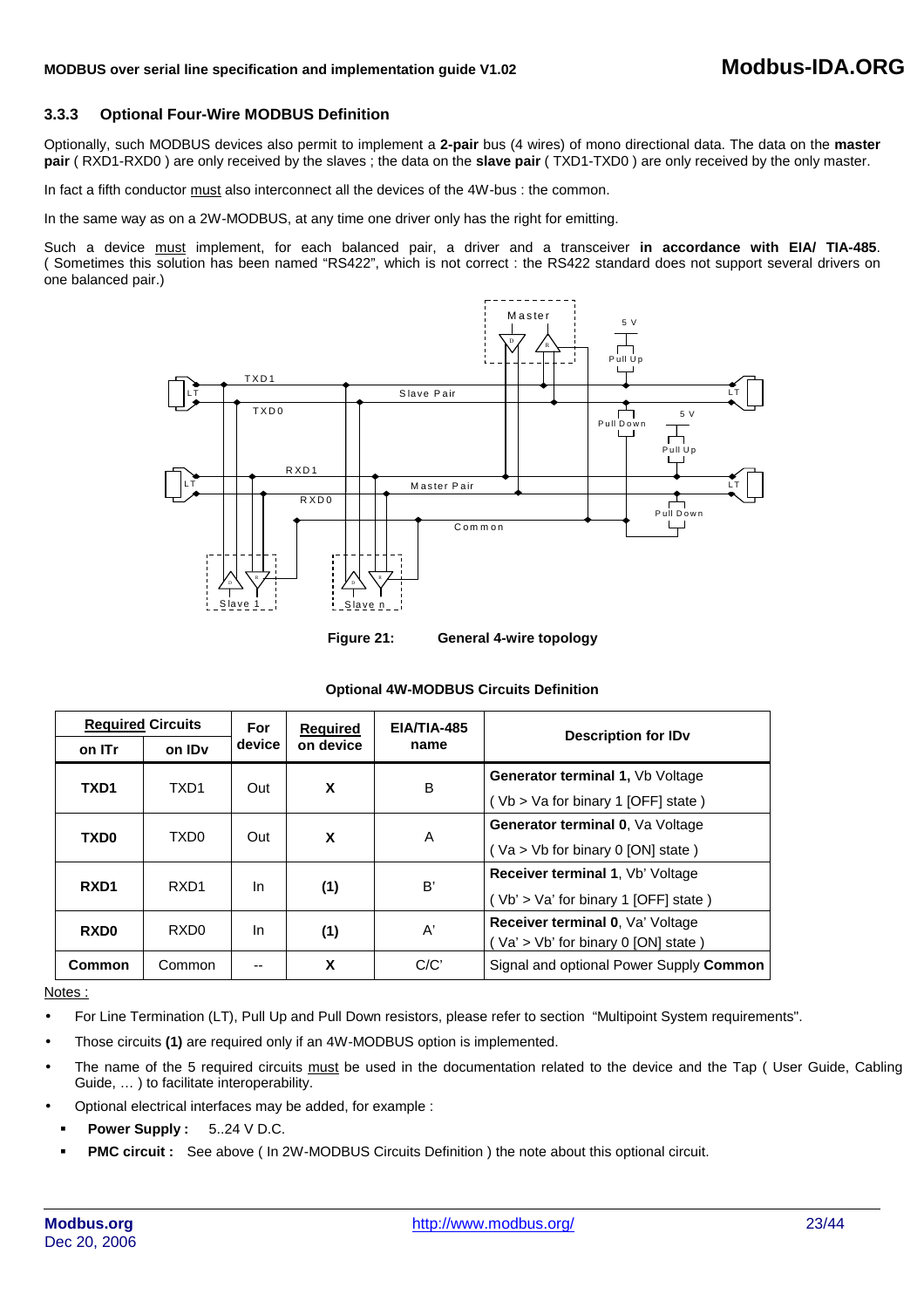## **3.3.3.1 4W-Cabling System Important Topic**

In such a 4W-MODBUS, Master Device and Slave Devices have IDv interfaces with the same 5 required circuits. As the master has to :

- receive from the slave the data on the slave pair (TXD1-TXD0),
- and transmit on the master pair ( RXD1-RXD0, received by the slaves),

**the 4W-cabling system must cross the two pairs of the bus between ITr and the IDv of the master** :

|                    | <b>Signal on Master IDv</b> |      | EIA/TIA-485 | <b>Circuit on ITr</b> |
|--------------------|-----------------------------|------|-------------|-----------------------|
|                    | Name                        | Type | Name        |                       |
| <b>Slave Pair</b>  | RXD <sub>1</sub>            | In   | B'          | TXD1                  |
|                    | RXD <sub>0</sub>            | In   | A'          | TXD <sub>0</sub>      |
| <b>Master Pair</b> | TXD1                        | Out  | в           | RXD <sub>1</sub>      |
|                    | TXD <sub>0</sub>            | Out  | A           | RXD <sub>0</sub>      |
|                    | Common                      | --   | C/C'        | Common                |

This crossing may be implemented by crossed cables, but the connection of such crossed cables in a 2-wire system may cause damages. To connect a 4W master device ( which have a MODBUS connector) a better solution is to use a Tap which includes the crossing function.

#### **3.3.3.2 Compatibility between 4-Wire and 2-Wire cabling**

In order to connect devices implementing a 2-Wire physical interface to an already existing 4-Wire system, the 4-Wire cabling system can be modified as described below :

- TxD0 signal shall be wired with the RxD0 signal, turning them to the D0 signal
- TxD1 signal shall be wired with the RxD1 signal, turning them to the D1 signal.
- Pull-up, Pull-down and line terminations resistors shall be re-arranged to correctly adapt the D0, D1 signals.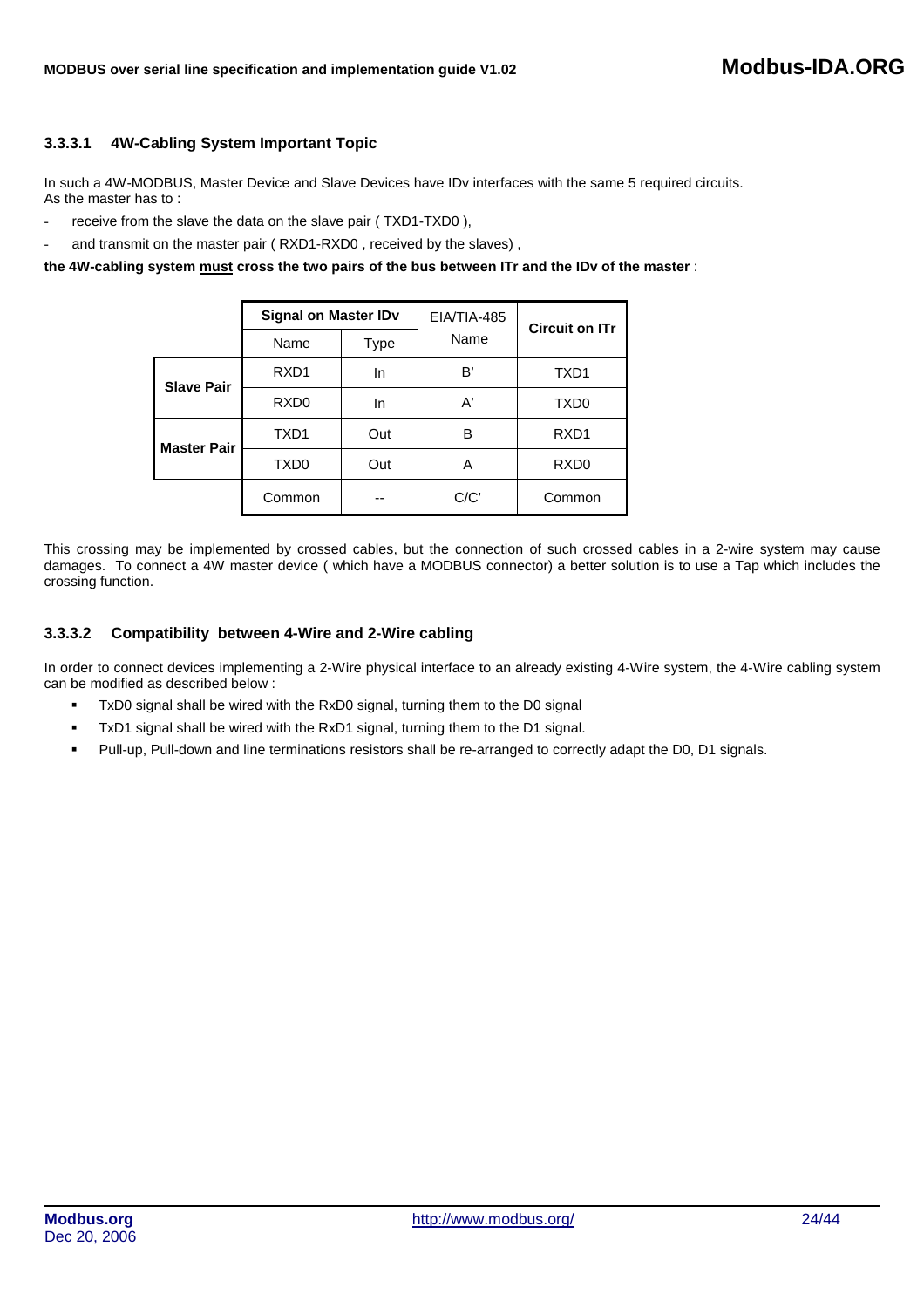The figure hereafter gives an example where slaves 2 and 3 which use a 2-Wire interface can operate with the Master and the slave 1 which use a 4-Wire interface.



**Figure 22 : Changing a 4-Wire cabling system into a 2-Wire cabling system** 

In order to connect devices implementing a 4-Wire physical interface to an already existing 2-Wire system, the 4-Wire interface of the new coming devices can be arranged as describe below :

On each 4-Wire device interface :

- TxD0 signal shall be wired with the RxD0 signal and then connected to the D0 signal of the trunk;
- TxD1 signal shall be wired with the RxD1 signal and then connected to the D1 signal of the trunk.

The figure hereafter gives an example where slaves 2 and 3 which use a 4-Wire interface can operate with the Master and the slave 1 which use a 2-Wire interface.



**Figure 23 : Connecting devices with 4-Wire interface to a 2-Wire cabling system**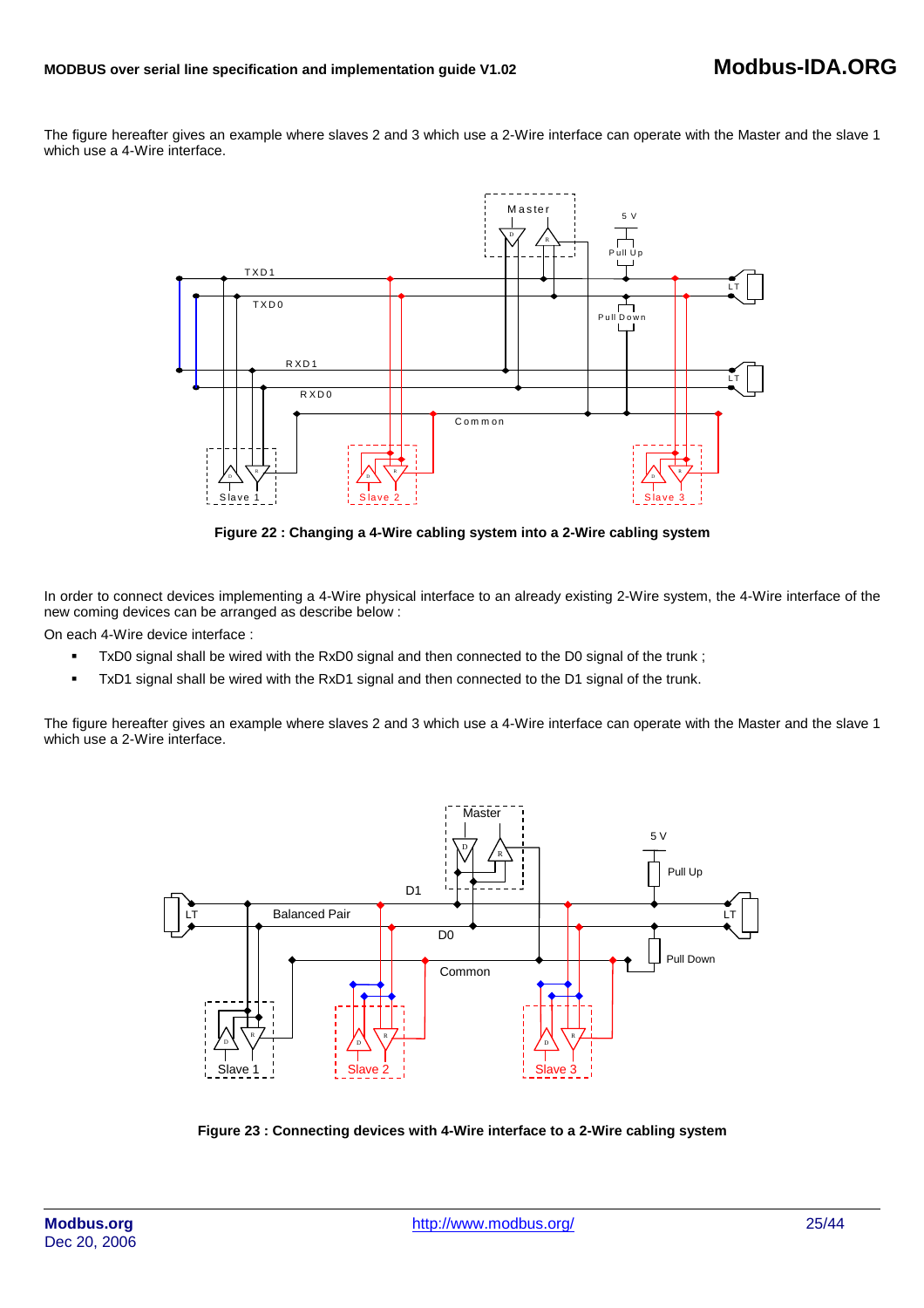## **3.3.4 RS232-MODBUS Definition**

Some devices may implement an RS232-Interface between a DCE and a DTE.

| <b>Signal</b> | For DCE | Required<br>on DCE (1) | <b>Required</b><br>on DTE (1) | <b>Description</b>                      |
|---------------|---------|------------------------|-------------------------------|-----------------------------------------|
| Common        |         | X                      | X                             | <b>Signal Common</b>                    |
| <b>CTS</b>    | In.     |                        |                               | Clear to Send                           |
| <b>DCD</b>    | --      |                        |                               | Data Carrier Detected (from DCE to DTE) |
| <b>DSR</b>    | In.     |                        |                               | Data Set Ready                          |
| <b>DTR</b>    | Out     |                        |                               | Data Terminal Ready                     |
| <b>RTS</b>    | Out     |                        |                               | <b>Request to Send</b>                  |
| <b>RXD</b>    | In.     | X                      | X                             | <b>Received Data</b>                    |
| <b>TXD</b>    | Out     | X                      | X                             | <b>Transmitted Data</b>                 |

## **Optional RS232-MODBUS Circuits Definition**

Notes :

- "X" marked signals are required only if an RS232-MODBUS option is implemented.
- Signals are in accordance with EIA/ TIA-232.
- Each TXD must be wired with RXD of the other device;
- RTS may be wired with CTS of the other device,
- DTR may be wired with DSR of the other device.
- Optional electrical interfaces may be added, for example :
	- **Power Supply :** 5..24 V D.C.
	- **PMC circuit :** See above ( In 2W-MODBUS Circuits Definition ) the note about this optional circuit.

# **3.3.5 RS232-MODBUS requirements**

This optional MODBUS on Serial Line system should only be used for short length ( typically less than 20m ) point to point interconnection.

Then, the EIA/TIA-232 standard must be respected :

- ⇒ circuits definition,
- ⇒ maximum wire capacitance to ground ( 2500 pF, then 25 m for a 100 pF/m cable ).

Please refer to chapter "Cables" for the shield, and for the possibility to use Category 5 Cables.

Documentation of the device must indicate :

- $\Rightarrow$  if the device must be considered as a DCE either as a DTE,
- $\Rightarrow$  how optional circuits must work if such is the case.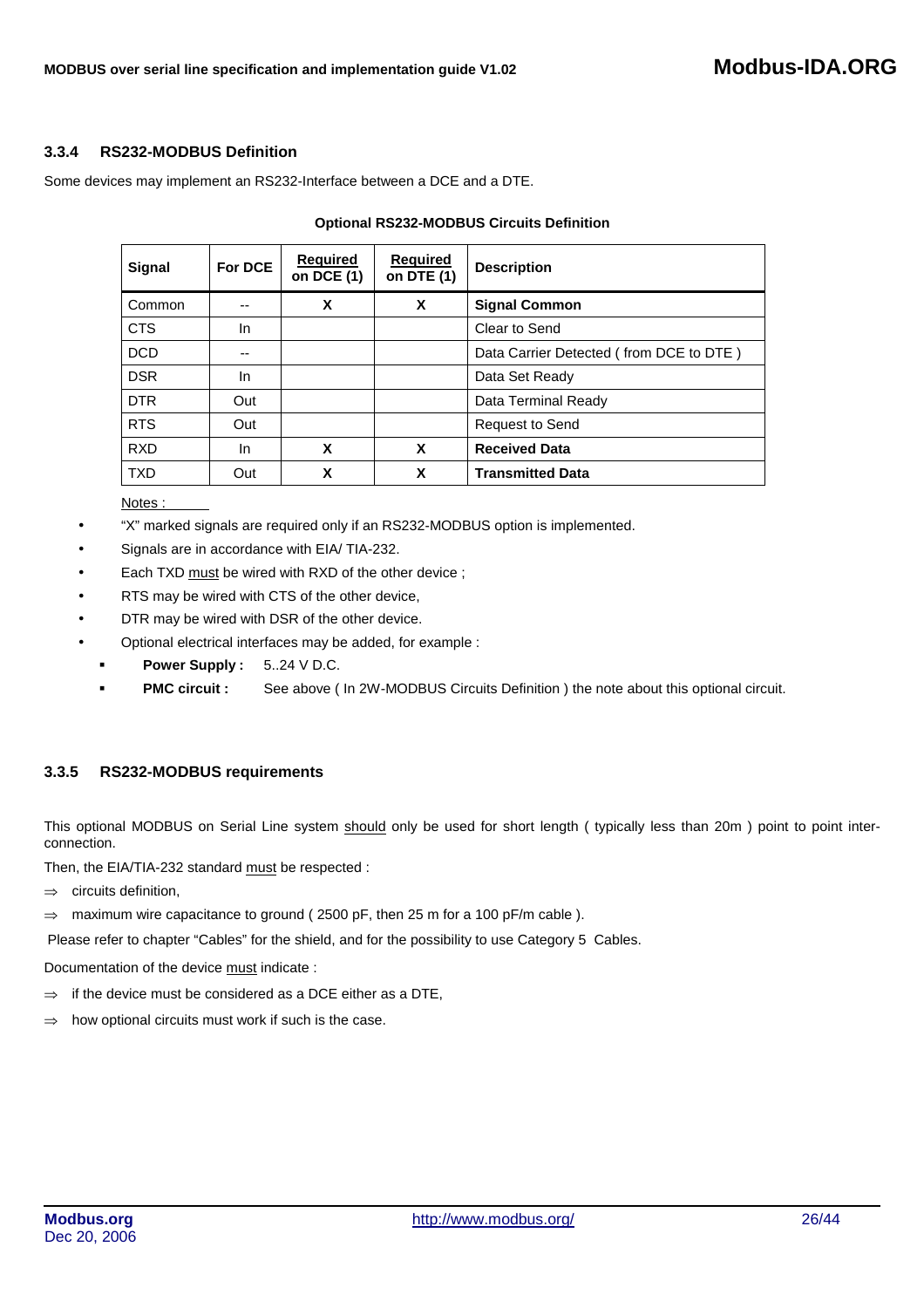# <span id="page-26-0"></span>**3.4 Multipoint System requirements**

For any EIA/ TIA-485 multipoint system, in either 2-wire or 4-wire configuration, the following requirements all apply.

## **3.4.1 Maximum number of devices without repeater**

A figure of **32 devices** is always authorized on any RS485-MODBUS system without repeater.

Depending of :

- all the possible addresses,

- the figure of RS485 Unit Load used by the devices,

- and the line polarization in need be,

A RS485 system may implement a larger number of devices. Some devices allow the implementation of a RS485-MODBUS serial line with more than 32 devices, without repeater.

In this case these MODBUS devices must be documented to say how many of such devices are authorized without repeater.

The use of a **repeater** between two heavy loaded RS485-MODBUS is also possible.

## **3.4.2 Topology**

An RS485-MODBUS configuration without repeater has one trunk cable, along which devices are connected, directly (daisy chaining) or by short derivation cables.

The trunk cable, also named "Bus", can be long (see hereafter). Its two ends must be connected on Line Terminations.

The use of repeaters between several RS485-MODBUS is also possible.

## **3.4.3 Length**

The end to end length of the **trunk cable** must be limited. The maximum length depends on the baud rate, the cable (Gauge, Capacitance or Characteristic Impedance), the number of loads on the daisy chain, and the network configuration *(2-wire or 4-wire)*.

For a maximum 9600 Baud Rate and AWG26 (or wider) gauge, the maximum length is 1000m. In the specific case shown in the figure 22 ( 4 Wire cabling used as a 2 Wire cabling system) the maximum length must be divided by two.

The **derivations** must be short, never more than 20m. If a multi-port tap is used with n derivations, each one must respect a maximum length of 40m divided by n.

## **3.4.4 Grounding Arrangements**

The « Common » circuit ( Signal and optional Power Supply Common ) must be connected directly to protective ground, preferably at **one point only** for the entire bus. Generally this point is to choose on the master device or on its Tap.

# **3.4.5 Line Termination**

A reflection in a transmission line is the result of an impedance discontinuity that a travelling wave sees as it propagates down the line. To minimize the reflections from the end of the RS485-cable it is required to place a Line Termination **near each of the 2 Ends** of the Bus.

It is important that the line be terminated at **both** ends since the propagation is bi-directional, but it is not allowed to place more than 2 LT on one passive D0-D1 balanced pair . Never place any LT on a derivation cable.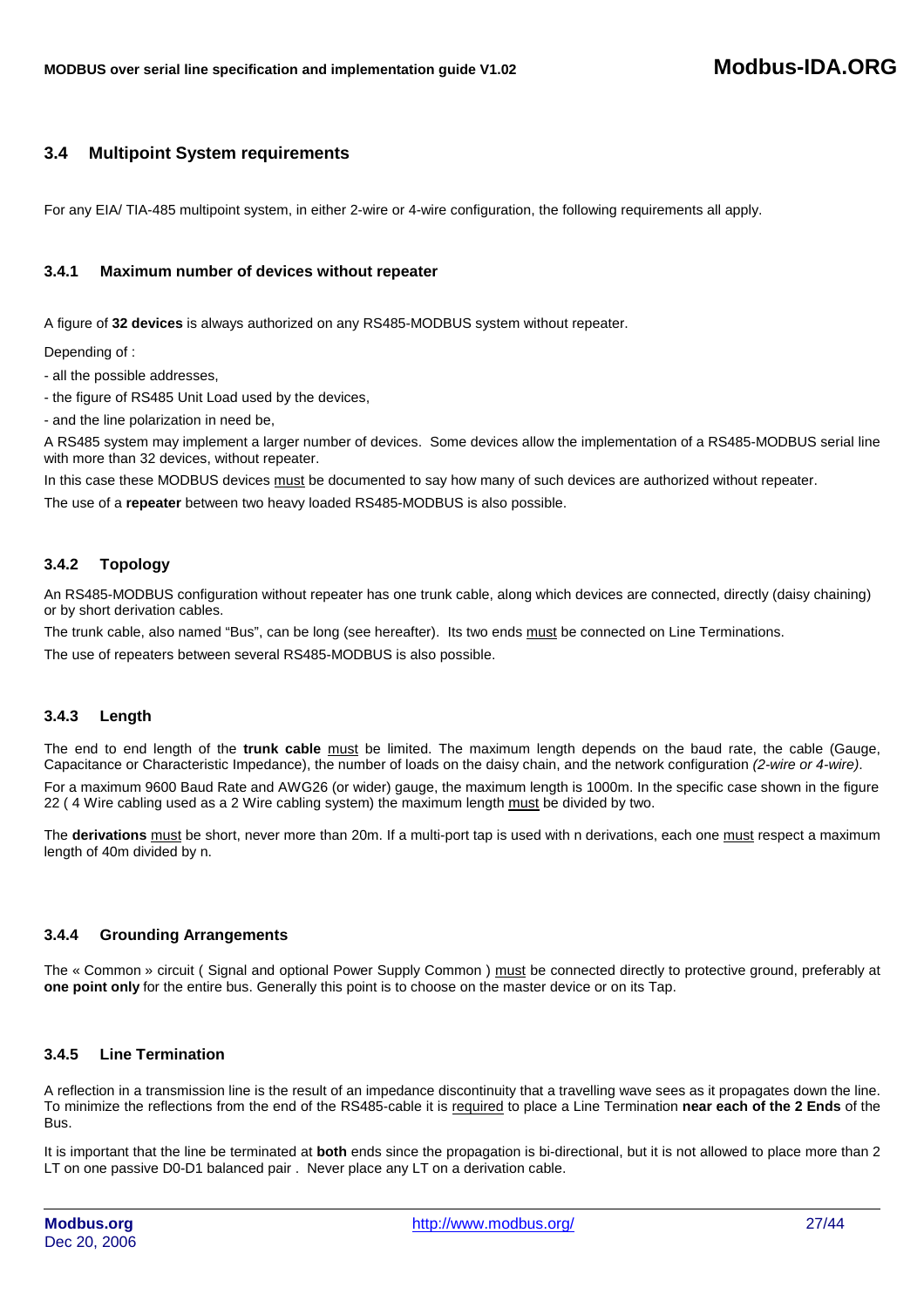# **MODBUS over serial line specification and implementation guide V1.0<sup>2</sup> Modbus-IDA.ORG**

Each line termination must be connected between the two conductors of the balanced line : D0 and D1.

Line termination may be a 150 ohms value ( 0.5 W ) resistor.

A serial capacitor ( 1 nF, 10 V minimum ) with a 120 Ohms ( 0.25 W ) resistor is a better choice when a polarization of the pair must be implemented (see here after).

In a 4W-system, each pair must be terminated at each end of the bus.

In an RS232 interconnections, no termination should be wired.

#### **3.4.6 Line Polarization**

When there is no data activity on an RS-485 balanced pair, the lines are not driven and, thus susceptible to external noise or interference. To insure that its receiver stays in a constant state, when no data signal is present, some devices need to bias the network.

Each MODBUS device must be documented to say :

- if the device needs a line polarization,
- if the device implements, or can implement, such a line polarization.

If one or several devices need polarization, **one** pair of resistors must be connected on the RS-485 balanced pair :

- a Pull-Up Resistor to a 5V Voltage on D1 circuit,
- a Pull-Down Resistor to the common circuit on D0 circuit.

The value of those resistors must be between 450 Ohms and 650 Ohms. 650 Ohms resistors value may allow a higher number of devices on the serial line bus.

In this case, a polarization of the pair must be implemented **at one location for the whole Serial Bus**. Generally this point is to choose on the master device or on its Tap. Other devices must not implement any polarization.

The maximum number of devices authorized on such a MODBUS Serial Line is reduced by 4 from a MODBUS without polarization.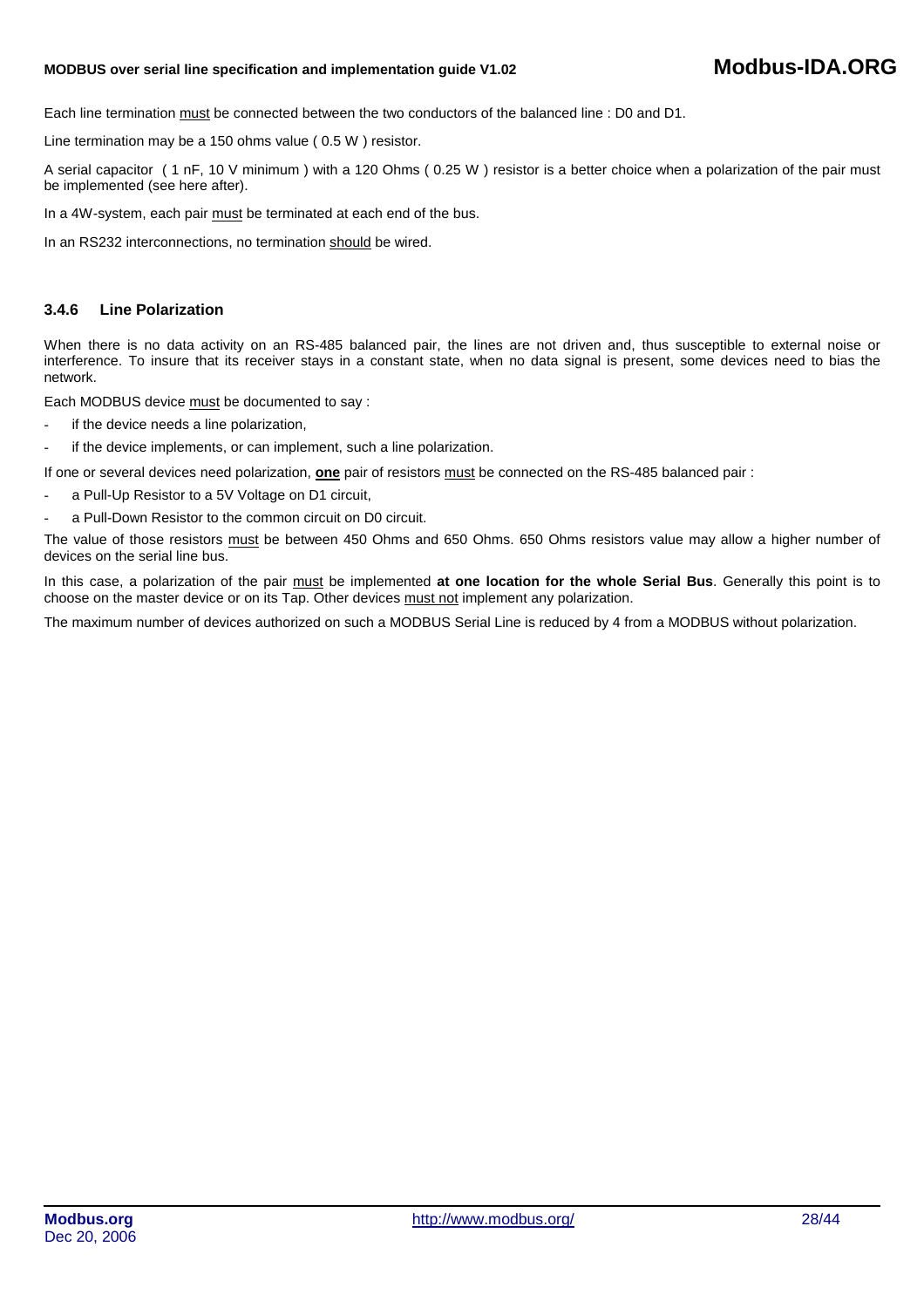# <span id="page-28-0"></span>**3.5 Mechanical Interfaces**

**Screw Terminals** may be used for both IDv and ITr connections. All information must be provided to the users about the exact location of each signal, with names in accordance with the previous chapter "Electrical Interface".

If a RJ45 ( or a mini-DIN or a D-Shell) **connector** is used on an equipment for a MODBUS mechanical interface, a **shielded female connector** must be chosen. Then the cable-end must have a shielded male connector.

## **3.5.1 Connectors pin-out for 2W-MODBUS**

FRONT TOP g g Common **D0 D1**

Device side - female connector

**Figure 24: 2W- MODBUS on RJ45 connector ( required pin-out )**



**Figure 25: D-shell 9-pin connector**

Screw type connectors can also be used.

If an RJ45 or a 9-pin D-shell connector is used for a standard MODBUS device, the pinouts hereafter must be respected for every implemented circuit.

#### **2W-MODBUS RJ45 and 9-pin D-shell Pinouts**

| Pin on<br><b>RJ45</b> | Pin on<br>D9-shell | Level of<br>requirement | <b>IDv</b><br><b>Circuit</b> | <b>ITr</b><br><b>Circuit</b> | EIA/TIA-<br>485 name     | <b>Description for IDv</b>                                                      |
|-----------------------|--------------------|-------------------------|------------------------------|------------------------------|--------------------------|---------------------------------------------------------------------------------|
| 3                     | 3                  | optional                | <b>PMC</b>                   | --                           | $\overline{\phantom{a}}$ | Port Mode Control                                                               |
| $\overline{4}$        | 5                  | required                | D1                           | D1                           | B/B'                     | <b>Transceiver terminal 1, V1 Voltage</b><br>(V1 > V0 for binary 1 [OFF] state) |
| 5                     | 9                  | required                | D <sub>0</sub>               | D <sub>0</sub>               | A/A'                     | Transceiver terminal 0, V0 Voltage<br>$($ V0 > V1 for binary 0 [ON] state)      |
| $\overline{7}$        | $\mathcal{P}$      | recommended             | VP                           |                              | $-$                      | Positive 524 V D.C. Power Supply                                                |
| 8                     | 1                  | required                | Common                       | Common                       | C/C'                     | <b>Signal and Power Supply Common</b>                                           |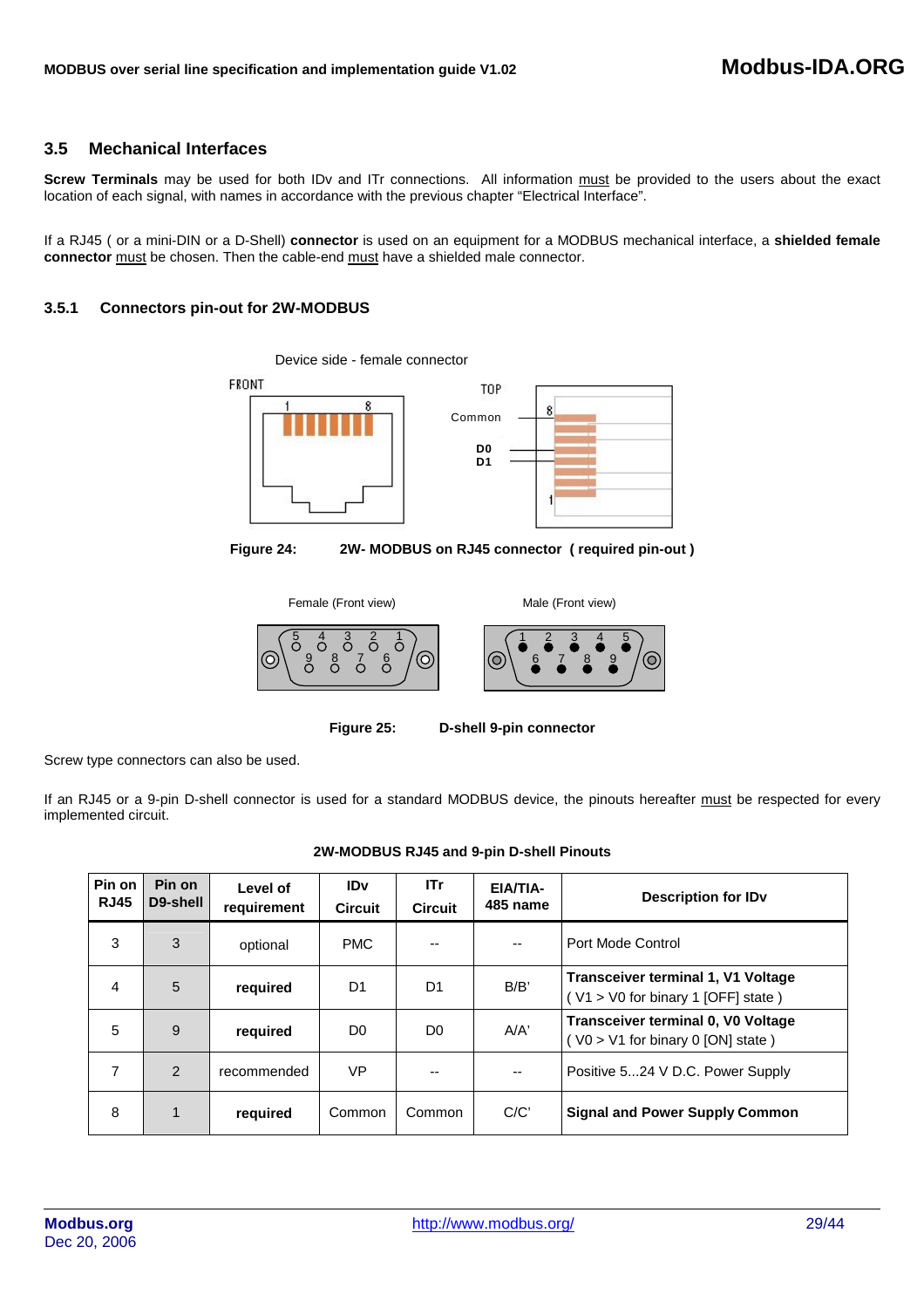# **MODBUS over serial line specification and implementation guide V1.0<sup>2</sup> Modbus-IDA.ORG**

## **3.5.2 Connectors pin-out for optional 4W-MODBUS**



**Figure 26: 4W- MODBUS on RJ45 connector ( required pin-out )** 





Screw type connectors can also be used.

If an RJ45 or a 9-pin D-shell connector is used for a 4W-MODBUS device, the pinouts hereafter must be respected for every implemented circuit.

| Pin on<br><b>RJ45</b> | Pin on<br>D9-shell | Level of<br>requirement | <b>IDv</b><br>Signal | ITr<br>Signal    | EIA/TIA-<br><b>485 name</b> | Description for ID <sub>v</sub>                                          |
|-----------------------|--------------------|-------------------------|----------------------|------------------|-----------------------------|--------------------------------------------------------------------------|
| 1                     | 8                  | required                | RXD <sub>0</sub>     | RXD <sub>0</sub> | A'                          | Receiver terminal 0, Va' Voltage<br>(Va' > Vb' for binary 0 [ON] state)  |
| $\overline{2}$        | 4                  | required                | RXD <sub>1</sub>     | RXD <sub>1</sub> | B'                          | Receiver terminal 1, Vb' Voltage<br>(Vb' > Va' for binary 1 [OFF] state) |
| 3                     | 3                  | optional                | <b>PMC</b>           |                  | $-$                         | Port Mode Control                                                        |
| 4                     | 5                  | required                | TXD <sub>1</sub>     | TXD1             | B                           | Generator terminal 1, Vb Voltage<br>(Vb > Va for binary 1 [OFF] state)   |
| 5                     | 9                  | required                | TXD0                 | TXD <sub>0</sub> | A                           | Generator terminal 0, Va Voltage<br>(Va > Vb for binary 0 [ON] state)    |
| $\overline{7}$        | $\mathcal{P}$      | recommended             | <b>VP</b>            |                  |                             | Positive 524 V DC Power Supply                                           |
| 8                     | 1                  | required                | Common               | Common           | C/C'                        | <b>Signal and Power Supply Common</b>                                    |

## **Optional 4W-MODBUS RJ45 and 9-pin D-shell Pinouts**

Note : When both 2 and 4-Wire configurations are implemented on the same port, the **4W notations must be used.**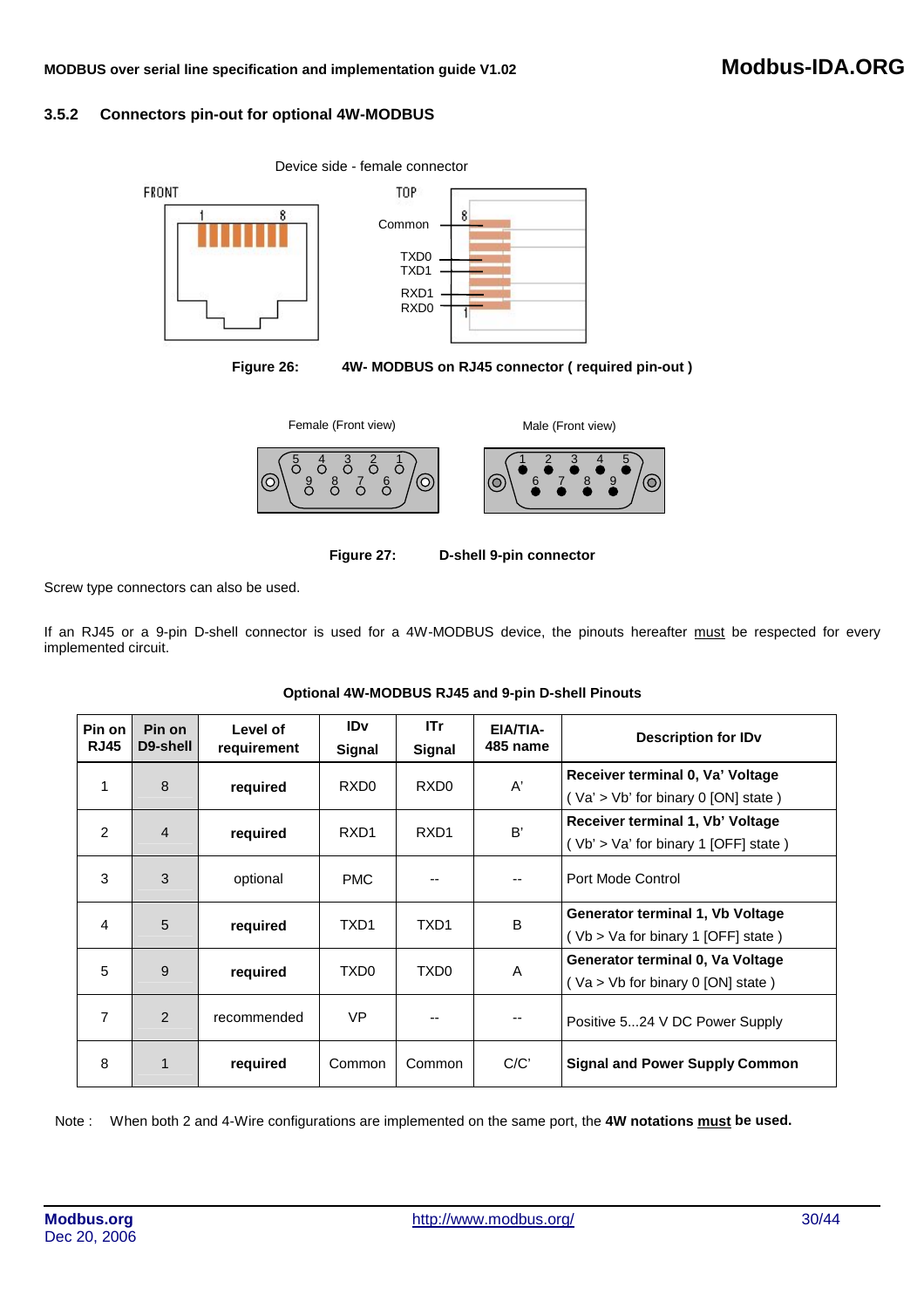# **3.5.3 RJ45 and 9-pin D-shell Pinouts for optional RS232-MODBUS**

If an RJ45 or a 9-pin D-shell connector is used for a RS232-MODBUS device, the pinouts hereafter must be respected for every implemented circuit.

|                       | <b>DCE</b><br><b>Underlined</b> pins can be output |                         | <b>Circuit</b> |                         |                               | <b>Underlined</b> pins can be output | <b>DTE</b>            |                     |
|-----------------------|----------------------------------------------------|-------------------------|----------------|-------------------------|-------------------------------|--------------------------------------|-----------------------|---------------------|
| Pin on<br><b>RJ45</b> | Pin on<br>D9-shell                                 | Level of<br>requirement | <b>Name</b>    | <b>Description</b>      | <b>RS232</b><br><b>Source</b> | Level of<br>requirement              | Pin on<br><b>RJ45</b> | Pin on D9-<br>shell |
| 1                     | $\overline{2}$                                     | required                | <b>TXD</b>     | <b>Transmitted Data</b> | DTE                           | required                             | $\overline{2}$        | $\overline{3}$      |
| $\mathbf{2}$          | 3                                                  | required                | <b>RXD</b>     | <b>Received Data</b>    | <b>DCE</b>                    | required                             | 1                     | $\overline{2}$      |
| 3                     | $\overline{7}$                                     | optional                | <b>CTS</b>     | Clear to Send           | <b>DCE</b>                    | optional                             | 6                     | 8                   |
| 6                     | 8                                                  | optional                | <b>RTS</b>     | <b>Request to Send</b>  | DTE                           | optional                             | $\overline{3}$        | $\overline{I}$      |
| 8                     | 5                                                  | required                | <b>Common</b>  | <b>Signal Common</b>    | --                            | required                             | 8                     | 5                   |

**Important Note** : Some DCE Pinouts are crossed with DTE Pinouts with the same name :

A directly pin to pin wired cable ( without any crossing ) must be used between one DTE

( a PC for example ) and a DCE (a PLC for example).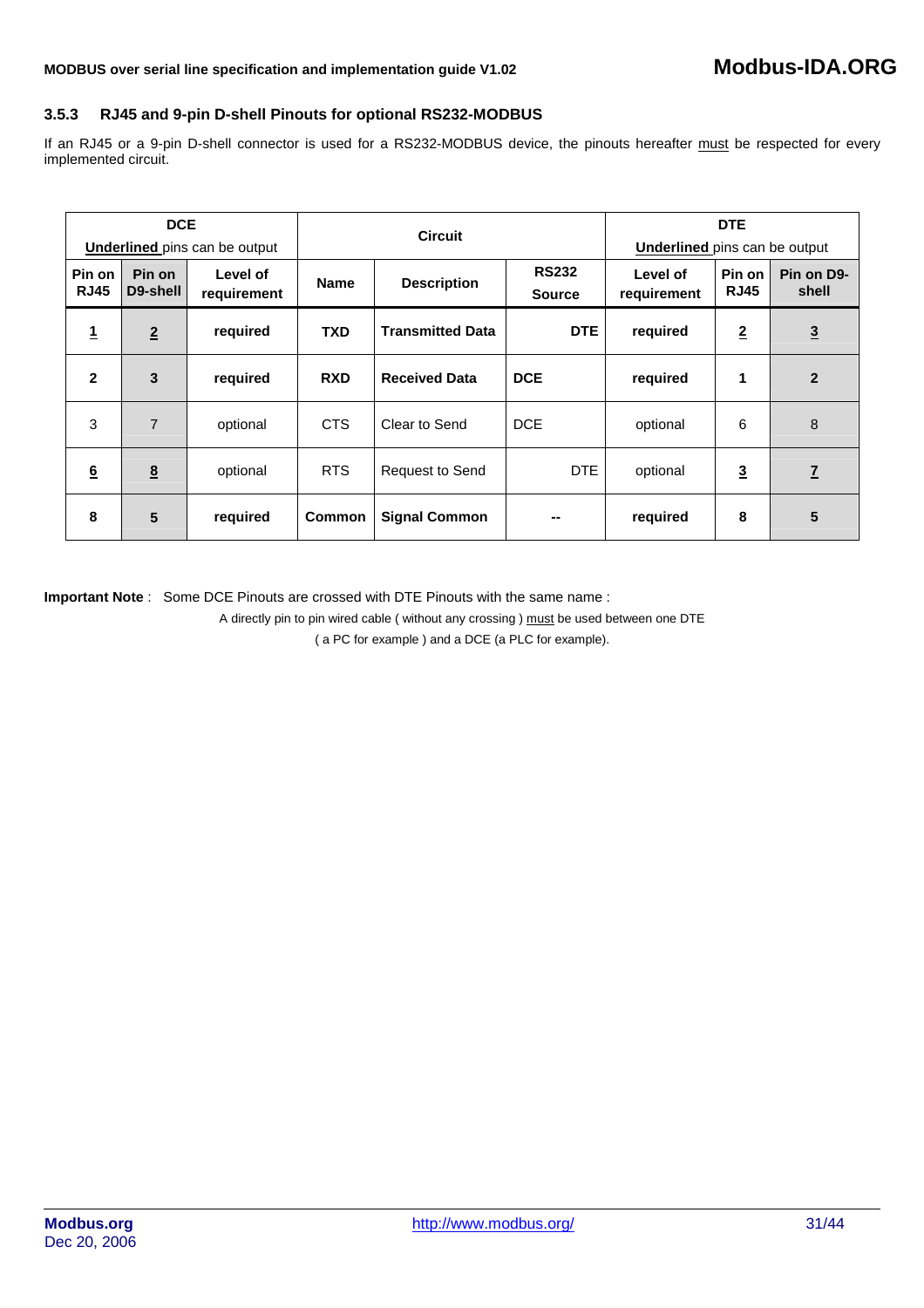# <span id="page-31-0"></span>**3.6 Cables**

A MODBUS over Serial Line Cable **must be shielded**. At one end of each cable its shield must be connected to protective ground. If a connector is used at this end, the shell of the connector is connected to the shield of the cable.

An RS485-MODBUS must use **a balanced pair** (for D0-D1) **and a third wire** (for the Common). In addition to that a second balanced pair must be used in a 4W-MODBUS system (for RXD0-RXD1).

*If a connectorized 4 pairs Category 5 Cable is used, please remember to the user in the User Guides :* 

"Connection of a crossed cable in a 2-wire MODBUS system may cause damages".

To minimize errors in cabling, a Color Code is recommended for the wires in the RS485-MODBUS Cables :

|               | <b>Signal Names</b> | <b>Recommended Color</b> |
|---------------|---------------------|--------------------------|
|               | $D1-TXD1$           | yellow                   |
|               | <b>D0-</b> TXD0     | brown                    |
|               | Common              | arev                     |
| 4W (Optional) | RXD0                | white                    |
| 4W (Optional) | RXD1                | blue                     |

**Figure 28: Color code for RS485-MODBUS wires**

*Note : Category 5 Cables use other colors.* 

**For RS485-MODBUS, Wire Gauge** must be chosen sufficiently wide to permit the maximum length ( 1000 m ). AWG 24 is always sufficient for the MODBUS Data.

Category 5 cables may operate for RS485-MODBUS, to a maximum length of 600m.

For the balanced pairs used in an RS485-system, a **Characteristic Impedance** with a value higher than 100 Ohms may be preferred, especially for 19200 and higher baud rates.

# **3.7 Visual Diagnosis**

For a visual diagnosis, communication status and device status must be indicated by LEDs :

| <b>LED</b>           | Level of requirement | <b>State</b>                                                                   | Recommended colour |
|----------------------|----------------------|--------------------------------------------------------------------------------|--------------------|
| Communication        | required             | Switched ON during frame reception or sending.                                 | Yellow             |
|                      |                      | (2 LEDs for frame reception and frame sending, or 1 LED<br>for both purposes.) |                    |
| Error                | recommended          | Switched ON : internal fault                                                   | Red                |
|                      |                      | Flashing: Other faults (Communication fault or<br>configuration error)         |                    |
| <b>Device status</b> | optional             | Switched ON : device powered                                                   | Green              |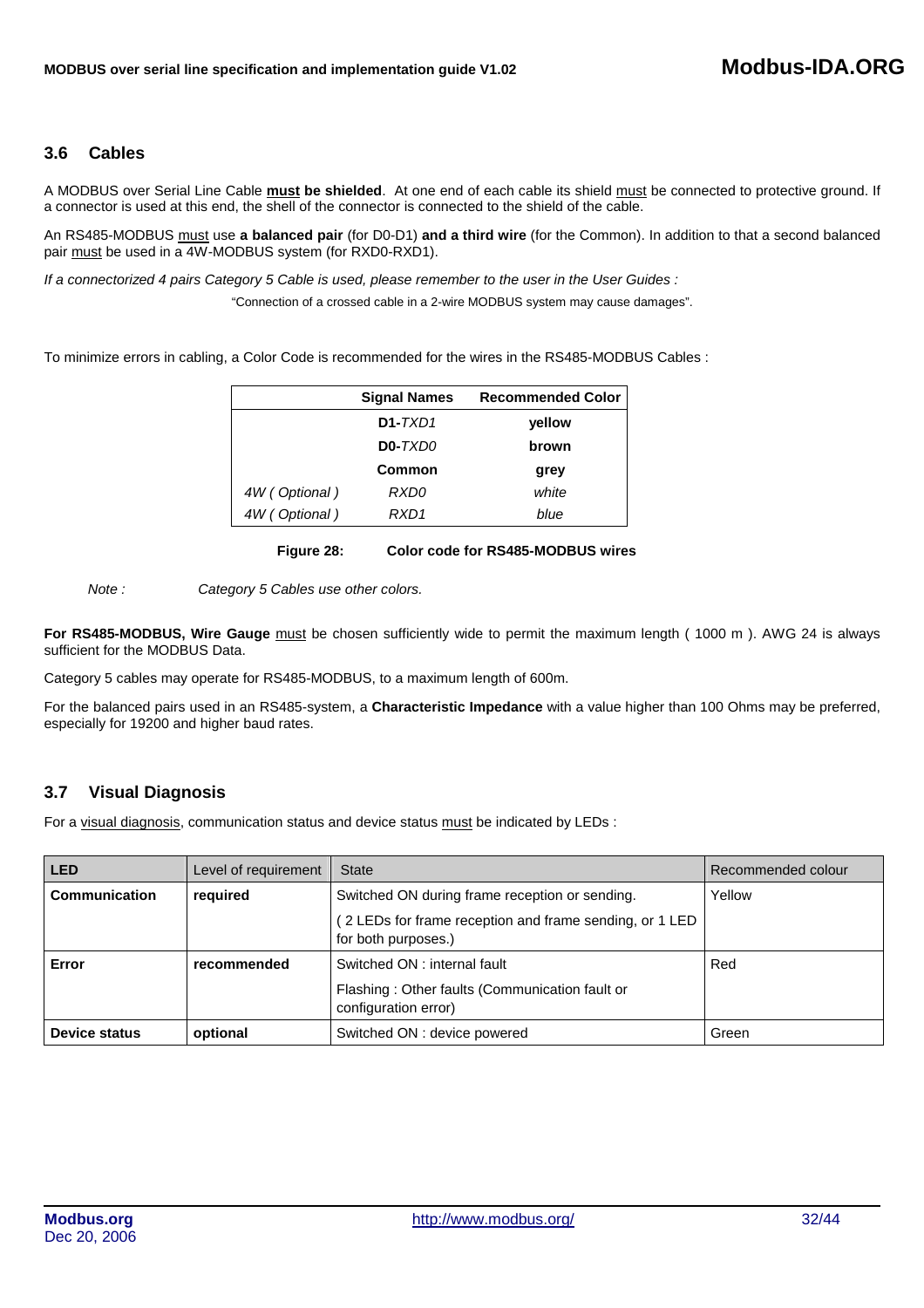# <span id="page-32-0"></span>**4 Installation and Documentation**

# **4.1 Installation**

**Product vendor should pay attention** to give to the user of a MODBUS System or MODBUS Devices all useful information to prevent them **from any error in cabling** or bad utilization of cabling accessories :

- Some other Fieldbuses, CANopen for example, use the same connector types (D-shell, RJ45...).
- Studies are conducted on Ethernet, with power supply on the same Balanced Pairs Cable.
- Some Products use for I/O circuits the same connector types (D-shell, RJ45...).

On these connectors, for the most part, **no foolproofing** is **available** (polarizing notch or other implementation) .

# **4.2 User Guide**

The User Guide of any MODBUS Device or Cabling System Component must include in a non exhaustive manner one or two types of information:

## **4.2.1 For any MODBUS Product :**

The following information should be documented :

- All the implemented requests.
- The operating modes.
- The visual diagnostics.
- The reachable registers and supported function codes.
- Installation rules.
- The required information in the following sections should also be documented :
- ⇒ "Two-Wire MODBUS Definition" (to mention the Required Circuits) ;
- ⇒ "Optional Four-Wire MODBUS Definition" (to mention the Required Circuits) ;
- ⇒ "Line Polarization" (to mention a possible Need or an Implementation) ;
- ⇒ "Cables" (special care of crossed cables).
- **A specific indication** relating to the devices addresses, is to be written in the form of an important warning :

"*It is of great importance to ensure at the time of the procedure of devices addressing, that there is not two devices with the same address. In such a case, an abnormal behavior of the whole serial bus can occur, the Master being then in the impossibility to communicate with all present slaves on the bus.*"

 A "**Getting Started**" chapter is highly recommended, with the documented description of a typical application example, for an easy start.

## **4.2.2 For a MODBUS Product with implemented Options :**

The different optional parameters must be clearly detailed :

- ⇒ Optional serial Transmission mode ;
- ⇒ Optional Parity Checking ;
- ⇒ Optional Baud Rates ;
- ⇒ Optional Circuit(s) : Power Supply, Port Configuration ;
- ⇒ Optional Interface(s) ;
- ⇒ Maximum number of devices (without repeater) if greater than 32.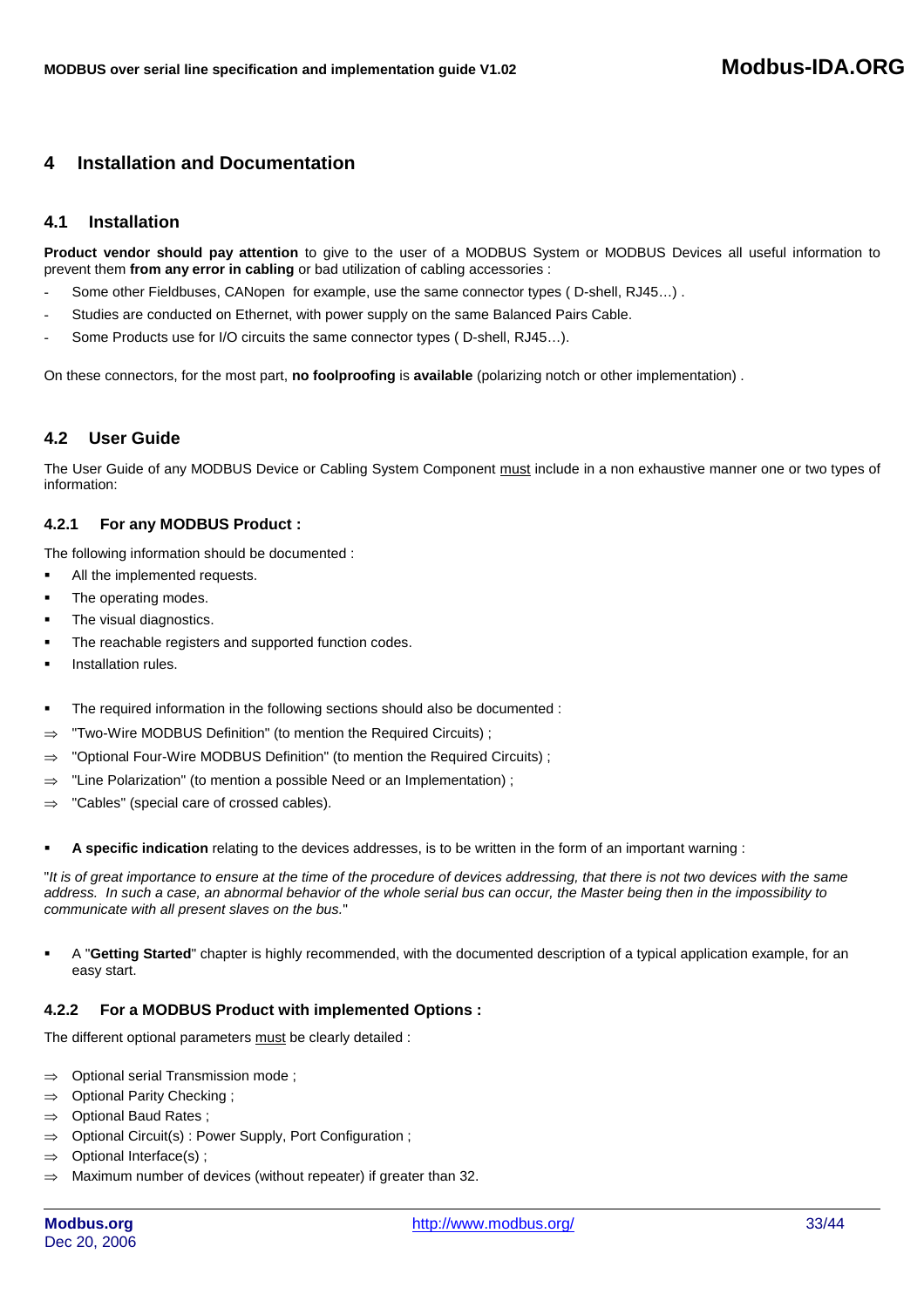# <span id="page-33-0"></span>**5 Implementation Classes**

Each device on a MODBUS Serial Line must respect all the **mandatory** requirements of a same implementation class. The following parameters are used to classify the MODBUS Serial Line devices :

- Addressing
- Broadcasting
- Transmission mode
- Baud rate
- Character format
- Electrical interface parameter

Two implementation classes are proposed, the Basic and the Regular classes. The regular class must provide configuration capabilities.

|                             | <b>BASIC</b>                            |                                                           | <b>REGULAR</b>                                       | <b>Default value</b>                    |
|-----------------------------|-----------------------------------------|-----------------------------------------------------------|------------------------------------------------------|-----------------------------------------|
| Addressing                  | Master:<br>Slave:                       |                                                           | Same as Basic                                        |                                         |
|                             | configurable address<br>from 1 to $247$ | to be able to address<br>a slave from address<br>1 to 247 |                                                      |                                         |
| <b>Broadcast</b>            | Yes                                     |                                                           | Yes                                                  |                                         |
| <b>Baud Rate</b>            | 9600 (19200 is also recommended)        |                                                           | 9600, 19200 + additional configurable<br>baud rates  | 19200<br>(if implemented,<br>else 9600) |
| Parity                      | <b>EVEN</b>                             |                                                           | EVEN + possibility to configure NO and<br>ODD parity | <b>EVEN</b>                             |
| Mode                        | <b>RTU</b>                              |                                                           | RTU + ASCII                                          | <b>RTU</b>                              |
| <b>Electrical Interface</b> | RS485 2W-cabling                        |                                                           | RS485 2W-cabling (and 4W-cabling as an               | RS485 2W-cabling                        |
|                             | <b>RS232</b><br>or                      |                                                           | additional option)                                   |                                         |
|                             |                                         |                                                           | or RS232                                             |                                         |
| <b>Connector Type</b>       | RJ 45 (recommended)                     |                                                           |                                                      |                                         |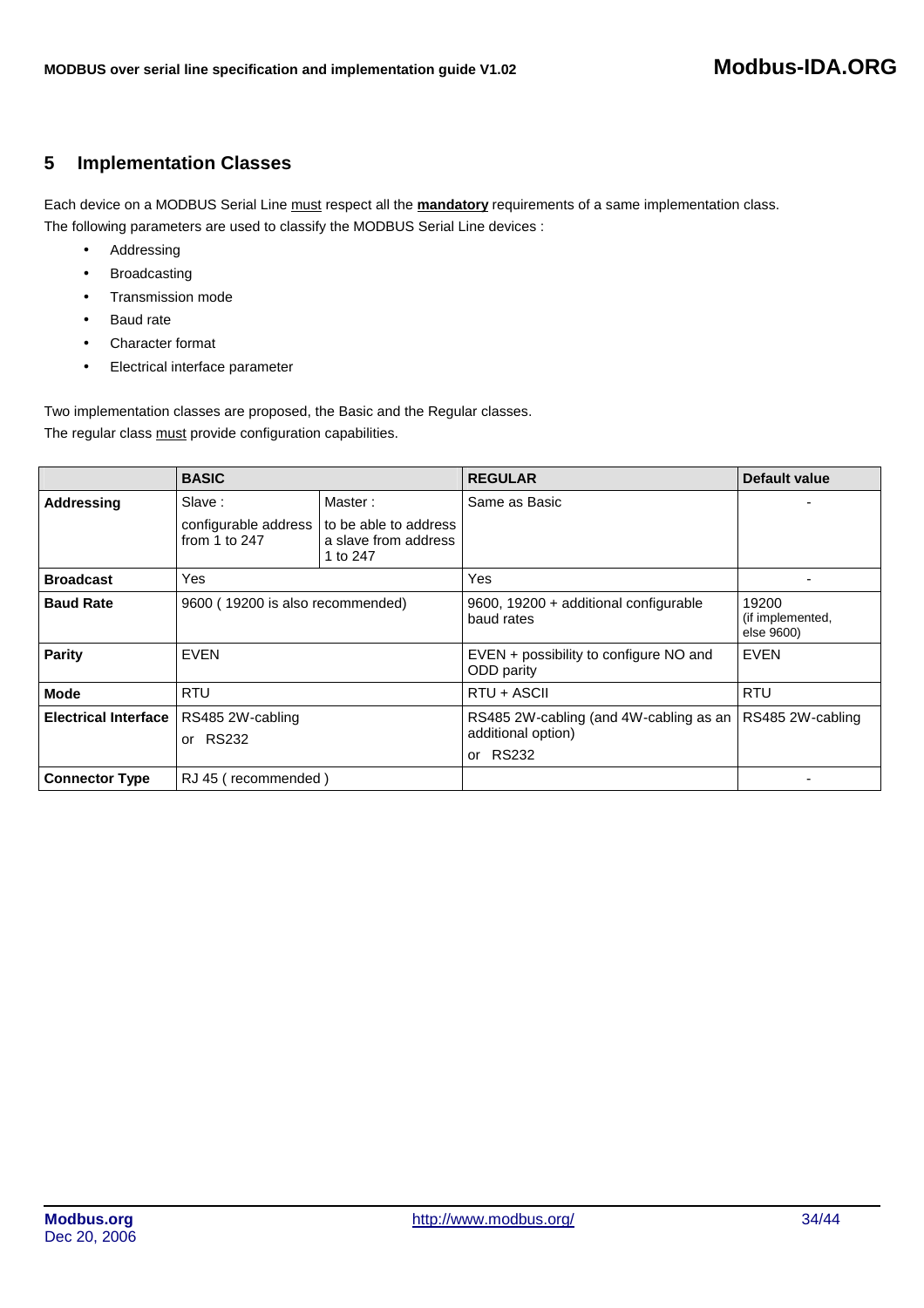# <span id="page-34-0"></span>**6 Appendix**

# **6.1 Appendix A - Management of Serial Line Diagnostic Counters**

# **6.1.1 General description**

MODBUS Serial Line defines a list of diagnostic counters to allow performance and error management.

These counters are accessible using the MODBUS application protocol and its Diagnostic function (function code 08).

Each counter can be get by a sub-function code bound to the counter number. All counters can be cleared using the sub-function code 0x0A.

The format of the Diagnostic function is described in the MODBUS application protocol specification.

Herein is the list of diagnostics and associated sub-function codes supported by a serial line device.

| Sub-             | Counter        | <b>Counters Name</b>                           | Comments                                                                                                                                                                                                                                                                                                                                                           |
|------------------|----------------|------------------------------------------------|--------------------------------------------------------------------------------------------------------------------------------------------------------------------------------------------------------------------------------------------------------------------------------------------------------------------------------------------------------------------|
| function<br>code | number         |                                                | (for diagram below)                                                                                                                                                                                                                                                                                                                                                |
| Hex              | <b>Dec</b>     |                                                |                                                                                                                                                                                                                                                                                                                                                                    |
| 0x0B             | $\mathbf{1}$   | Return Bus Message Count                       | Quantity of messages that the remote device has detected on the<br>communications system since its last restart, clear counters operation,<br>or power-up. Messages with bad CRC are not taken into account.                                                                                                                                                       |
| 0x0C             | $\overline{2}$ | <b>Return Bus Communication Error</b><br>Count | Quantity of CRC errors encountered by the remote device since its last<br>restart, clear counters operation, or power-up. In case of an error<br>detected on the character level, (overrun, parity error), or in case of a<br>message length < 3 bytes, the receiving device is not able to calculate<br>the CRC. In such cases, this counter is also incremented. |
| 0x0D             | 3              | Return Slave Exception Error Count             | Quantity of MODBUS exception error detected by the remote device<br>since its last restart, clear counters operation, or power-up.<br>It<br>comprises also the error detected in broadcast messages even if an<br>exception message is not returned in this case.                                                                                                  |
|                  |                |                                                | Exception errors are described and listed in "MODBUS Application<br>Protocol Specification" document.                                                                                                                                                                                                                                                              |
| 0xOE             | $\overline{4}$ | Return Slave Message Count                     | Quantity of messages addressed to the remote device,<br>including<br>broadcast messages, that the remote device has processed since its<br>last restart, clear counters operation, or power-up.                                                                                                                                                                    |
| 0x0F             | 5              | Return Slave No Response Count                 | Quantity of messages received by the remote device for which it<br>returned no response (neither a normal response nor an exception<br>response), since its last restart, clear counters operation, or power-up.<br>Then, this counter counts the number of broadcast messages it has<br>received.                                                                 |
| 0x10             | 6              | <b>Return Slave NAK Count</b>                  | Quantity of messages addressed to the remote device for which it<br>returned a Negative Acknowledge (NAK) exception response, since its<br>last restart, clear counters operation, or power-up. Exception<br>responses are described and listed in "MODBUS Application Protocol<br>Specification" document.                                                        |
| 0x11             | $\overline{7}$ | Return Slave Busy Count                        | Quantity of messages addressed to the remote device for which it<br>returned a Slave Device Busy exception response, since its last restart,<br>clear counters operation, or power-up. Exception responses are<br>described and listed in "MODBUS Application Protocol Specification"<br>document                                                                  |
| 0x12             | 8              | Return Bus Character Overrun Count             | Quantity of messages addressed to the remote device that it could not<br>handle due to a character overrun condition, since its last restart, clear<br>counters operation, or power-up. A character overrun is caused by data<br>characters arriving at the port faster than they can be stored, or by the<br>loss of a character due to a hardware malfunction.   |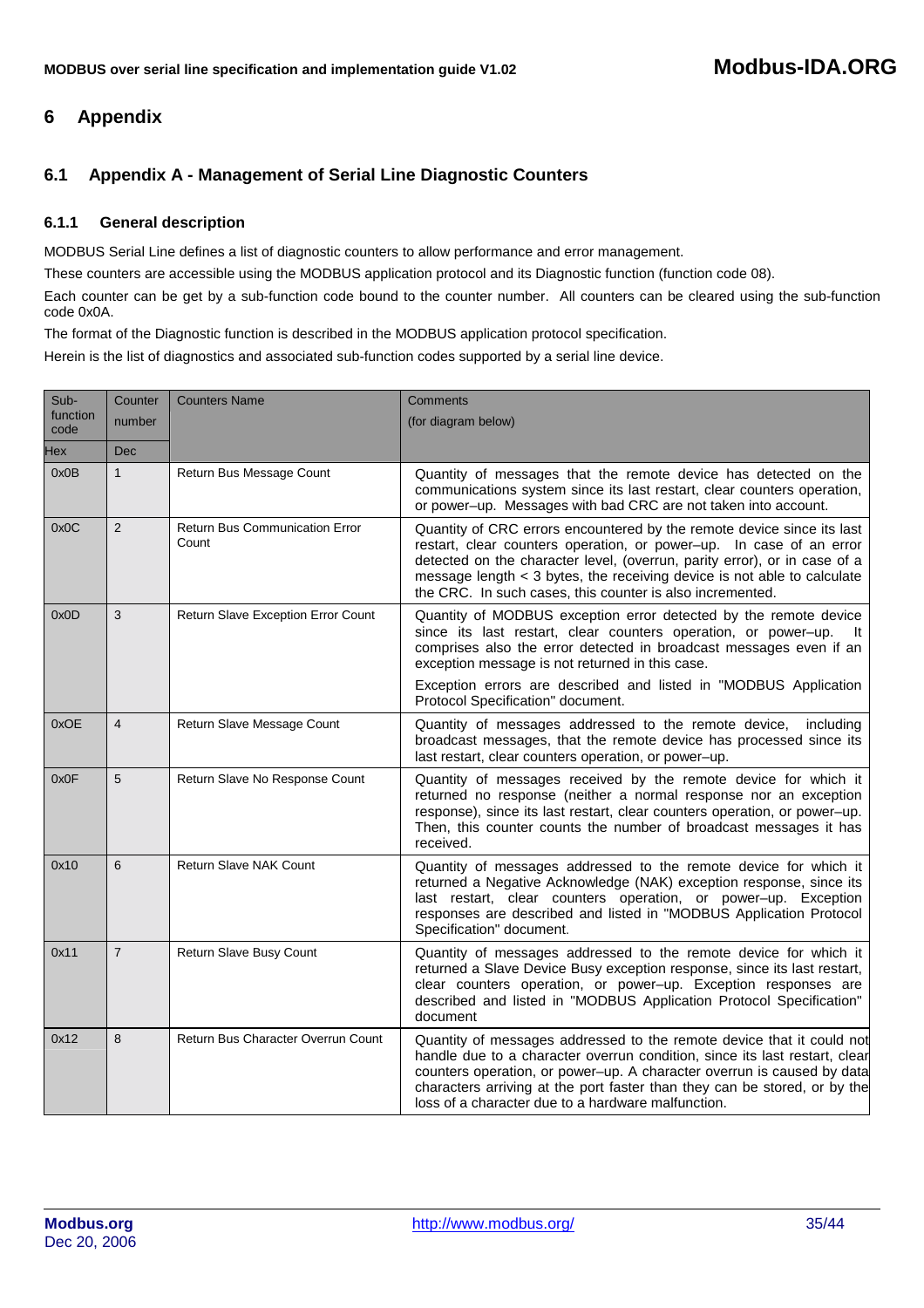# **6.1.2 Counters Management Diagram**

The following diagrams describe when each previous counters must be incremented.

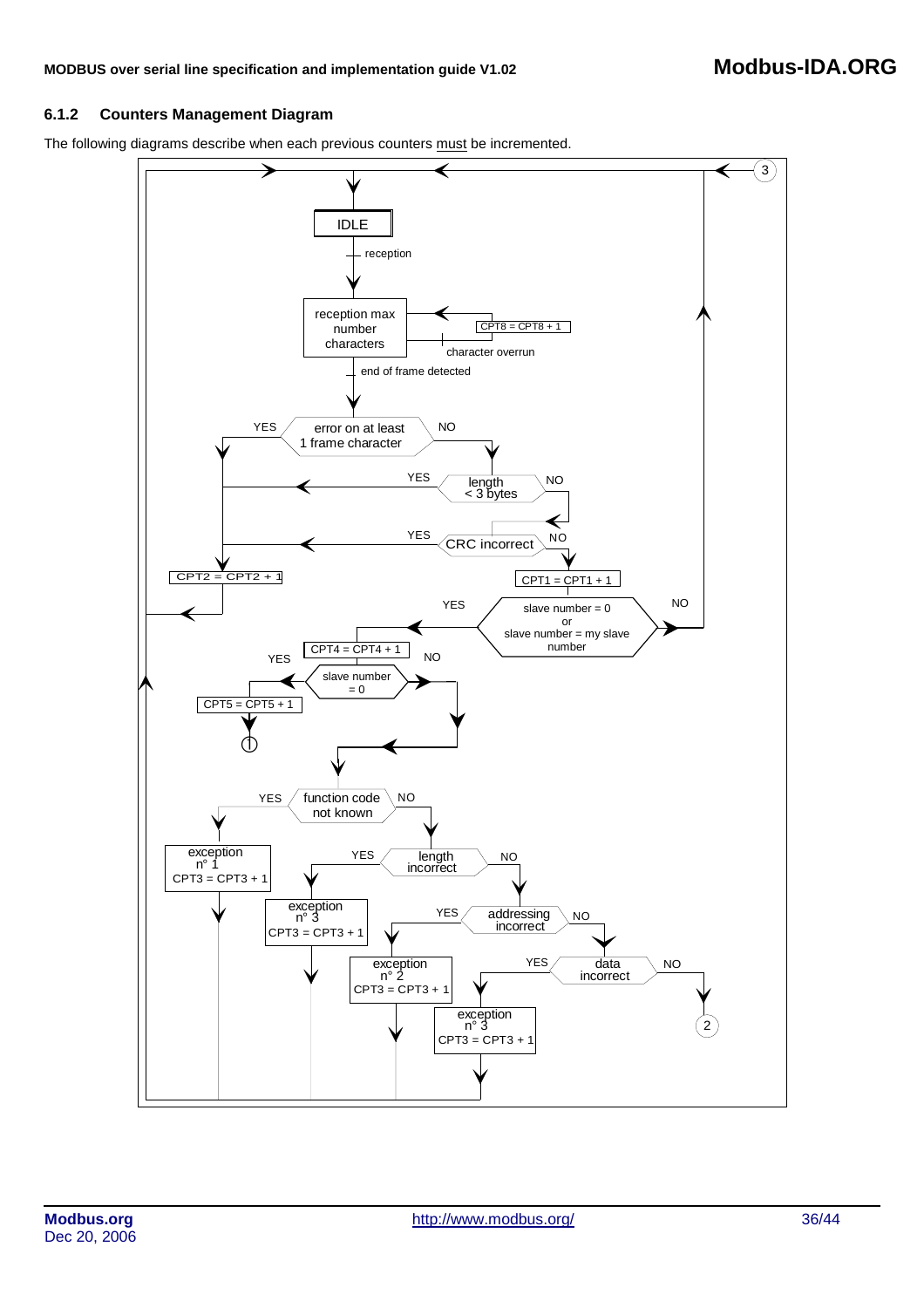

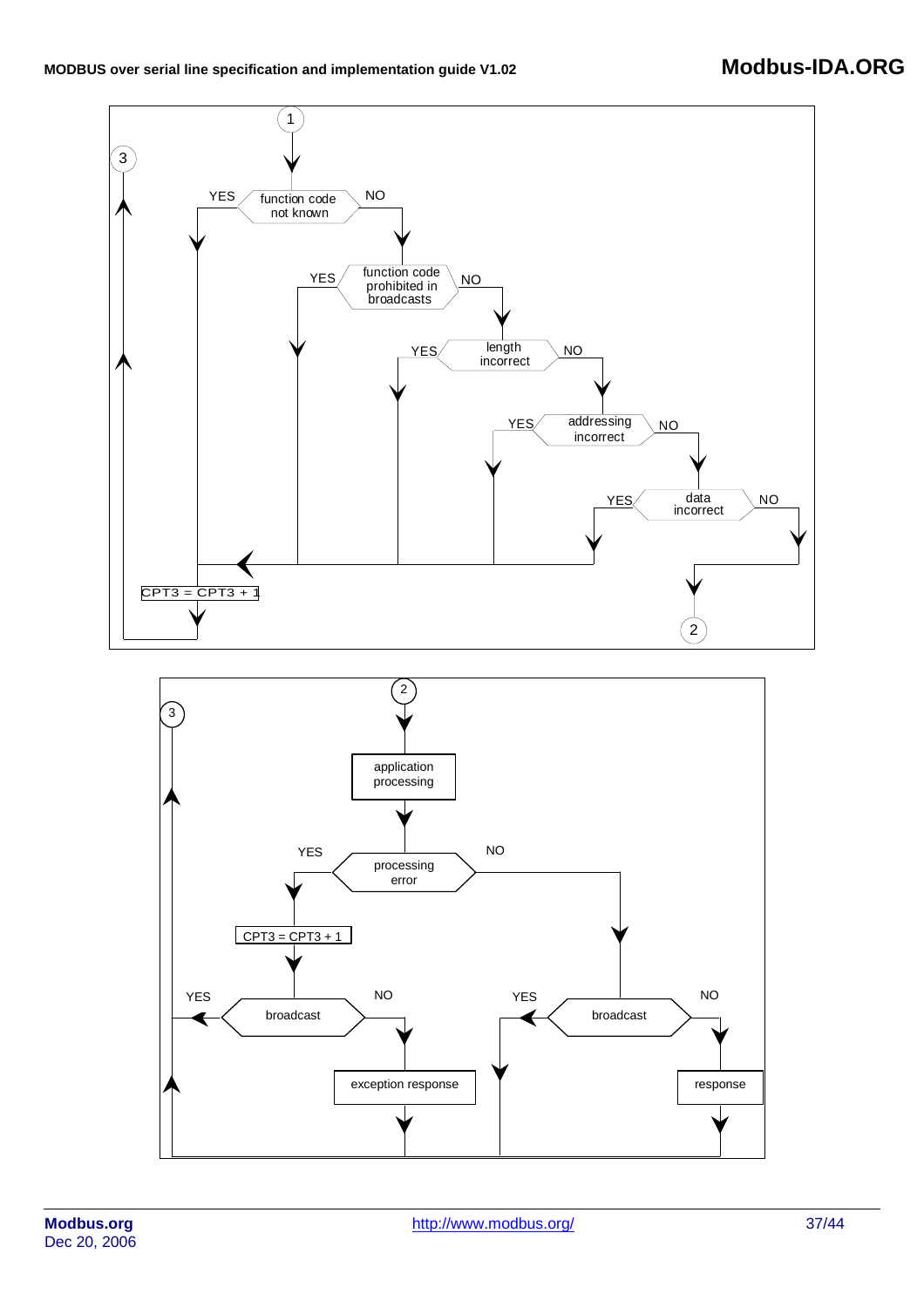# <span id="page-37-0"></span>**6.2 Appendix B - LRC/CRC Generation**

## **6.2.1 LRC Generation**

The Longitudinal Redundancy Checking (LRC) field is one byte, containing an 8–bit binary value. The LRC value is calculated by the transmitting device, which appends the LRC to the message. The device that receives recalculates an LRC during receipt of the message, and compares the calculated value to the actual value it received in the LRC field. If the two values are not equal, an error results.

The LRC is calculated by adding together successive 8–bit bytes in the message, discarding any carries, and then two's complementing the result. The LRC is an 8–bit field, therefore each new addition of a character that would result in a value higher than 255 decimal simply 'rolls over' the field's value through zero. Because there is no ninth bit, the carry is discarded automatically.

A procedure for generating an LRC is:

- 1. Add all bytes in the message, excluding the starting 'colon' and ending CRLF. Add them into an 8–bit field, so that carries will be discarded.
- 2. Subtract the final field value from FF hex (all 1's), to produce the ones–complement.
- 3. Add 1 to produce the twos–complement.

#### **Placing the LRC into the Message**

When the 8–bit LRC (2 ASCII characters) is transmitted in the message, the high–order character will be transmitted first, followed by the low–order character. For example, if the LRC value is 61 hex (0110 0001):



Figure 29: LRC Character Sequence

Example: an example of a C language function performing LRC generation is shown below.

The function takes two arguments:

unsigned char \*auchMsg; A pointer to the message buffer containing binary data to be used for generating the LRC, unsigned short usDataLen; The quantity of bytes in the message buffer.

## **LRC Generation Function**

| static unsigned char LRC(auchMsg, usDataLen) | /* the function returns the LRC as a type unsigned char */ |
|----------------------------------------------|------------------------------------------------------------|
| unsigned char *auchMsg ;                     | $\prime^*$ message to calculate LRC upon $\prime\prime$    |
| unsigned short usDataLen;                    | /* quantity of bytes in message */                         |
|                                              |                                                            |
| unsigned char uch LRC = $0$ :                | /* LRC char initialized */                                 |
| while (usDataLen---)                         | /* pass through message buffer */                          |
| uchLRC $+=$ *auchMsg++;                      | /* add buffer byte without carry */                        |
| return ((unsigned char)(-((char)uchLRC)));   | /* return twos complement */                               |
|                                              |                                                            |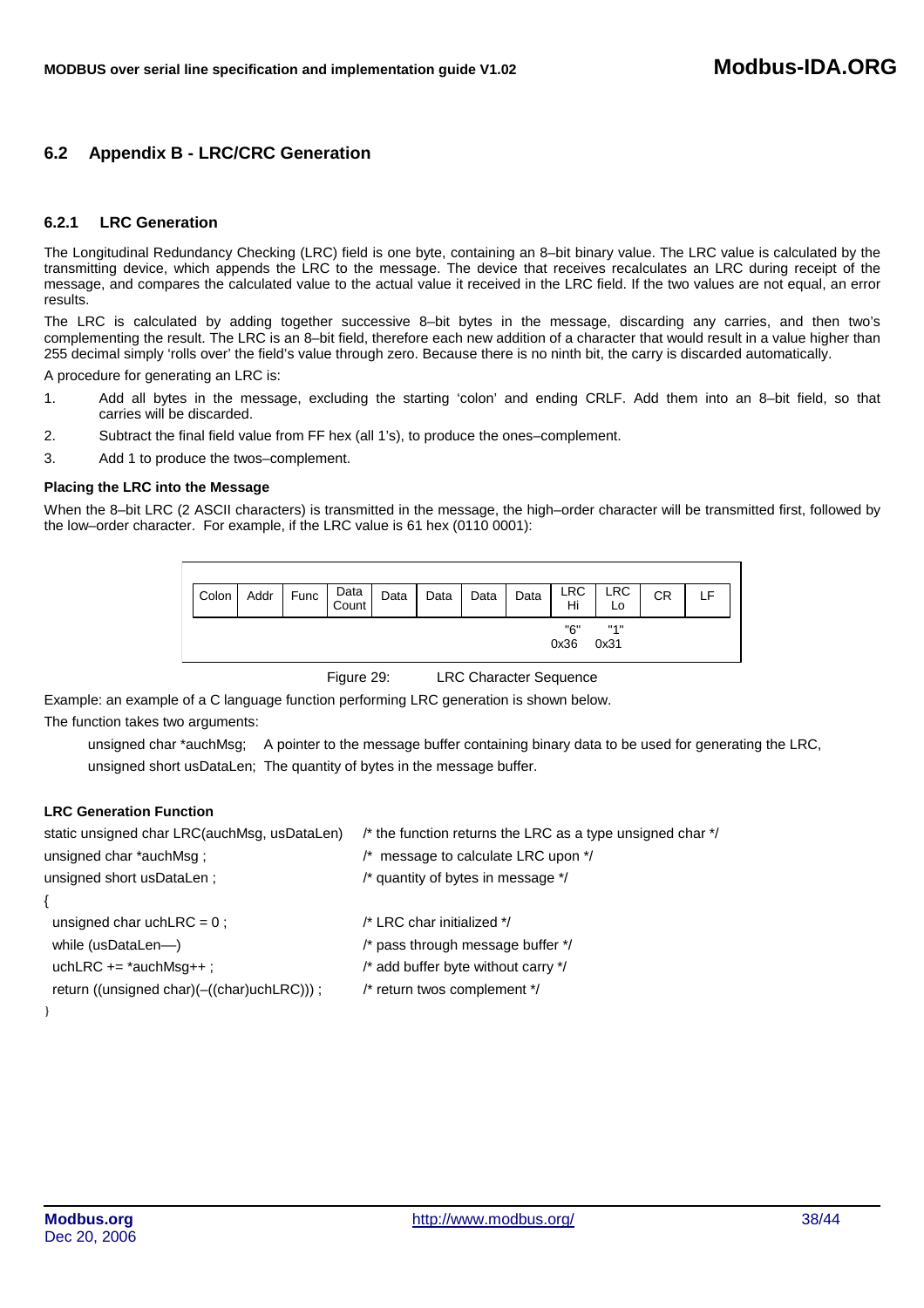# **6.2.2 CRC Generation**

The Cyclical Redundancy Checking (CRC) field is two bytes, containing a 16–bit binary value. The CRC value is calculated by the transmitting device, which appends the CRC to the message. The device that receives recalculates a CRC during receipt of the message, and compares the calculated value to the actual value it received in the CRC field. If the two values are not equal, an error results.

The CRC is started by first preloading a 16–bit register to all 1's. Then a process begins of applying successive 8–bit bytes of the message to the current contents of the register. Only the eight bits of data in each character are used for generating the CRC. Start and stop bits and the parity bit, do not apply to the CRC.

During generation of the CRC, each 8–bit character is exclusive ORed with the register contents. Then the result is shifted in the direction of the least significant bit (LSB), with a zero filled into the most significant bit (MSB) position. The LSB is extracted and examined. If the LSB was a 1, the register is then exclusive ORed with a preset, fixed value. If the LSB was a 0, no exclusive OR takes place.

This process is repeated until eight shifts have been performed. After the last (eighth) shift, the next 8–bit character is exclusive ORed with the register's current value, and the process repeats for eight more shifts as described above. The final content of the register, after all the characters of the message have been applied, is the CRC value.

A procedure for generating a CRC is:

- 1. Load a 16–bit register with FFFF hex (all 1's). Call this the CRC register.
- 2. Exclusive OR the first 8–bit byte of the message with the low–order byte of the 16–bit CRC register, putting the result in the CRC register.
- 3. Shift the CRC register one bit to the right (toward the LSB), zero–filling the MSB. Extract and examine the LSB.
- 4. (If the LSB was 0): Repeat Step 3 (another shift).
	- (If the LSB was 1): Exclusive OR the CRC register with the polynomial value 0xA001 (1010 0000 0000 0001).
- 5. Repeat Steps 3 and 4 until 8 shifts have been performed. When this is done, a complete 8–bit byte will have been processed.
- 6. Repeat Steps 2 through 5 for the next 8–bit byte of the message. Continue doing this until all bytes have been processed.
- 7. The final content of the CRC register is the CRC value.
- 8. When the CRC is placed into the message, its upper and lower bytes must be swapped as described below.

## **Placing the CRC into the Message**

When the 16–bit CRC (two 8–bit bytes) is transmitted in the message, the low-order byte will be transmitted first, followed by the highorder byte.

*For example, if the CRC value is 1241 hex (0001 0010 0100 0001):* 



Figure 30: CRC Byte Sequence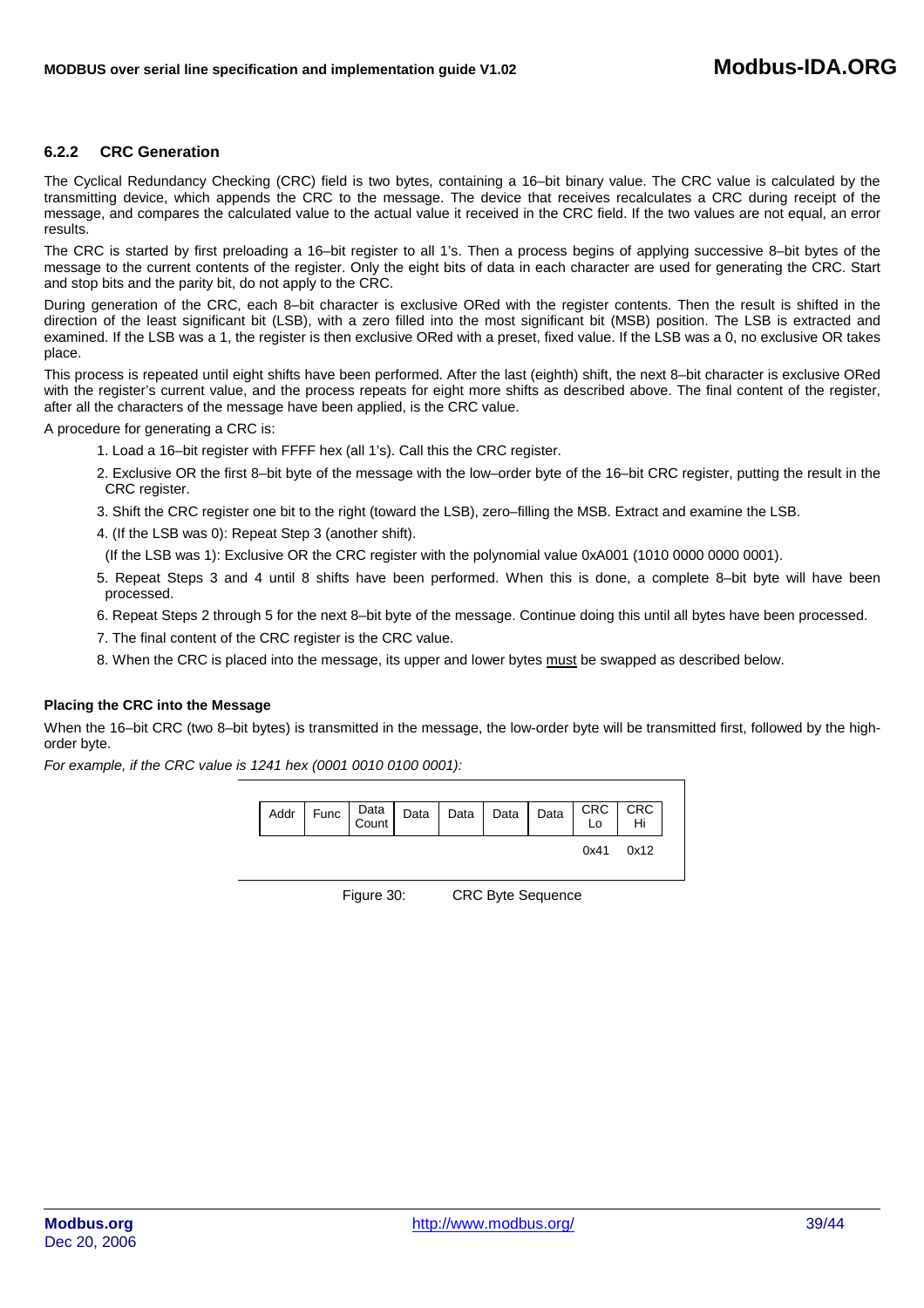## **Calculation algorithm of the CRC 16**



XOR = exclusive or

 $N =$  number of information bits

POLY = calculation polynomial of the CRC 16 = 1010 0000 0000 0001

(Generating polynomial =  $1 + x_2 + x_{15} + x_{16}$ )

In the CRC 16, the 1st byte transmitted is the least significant one.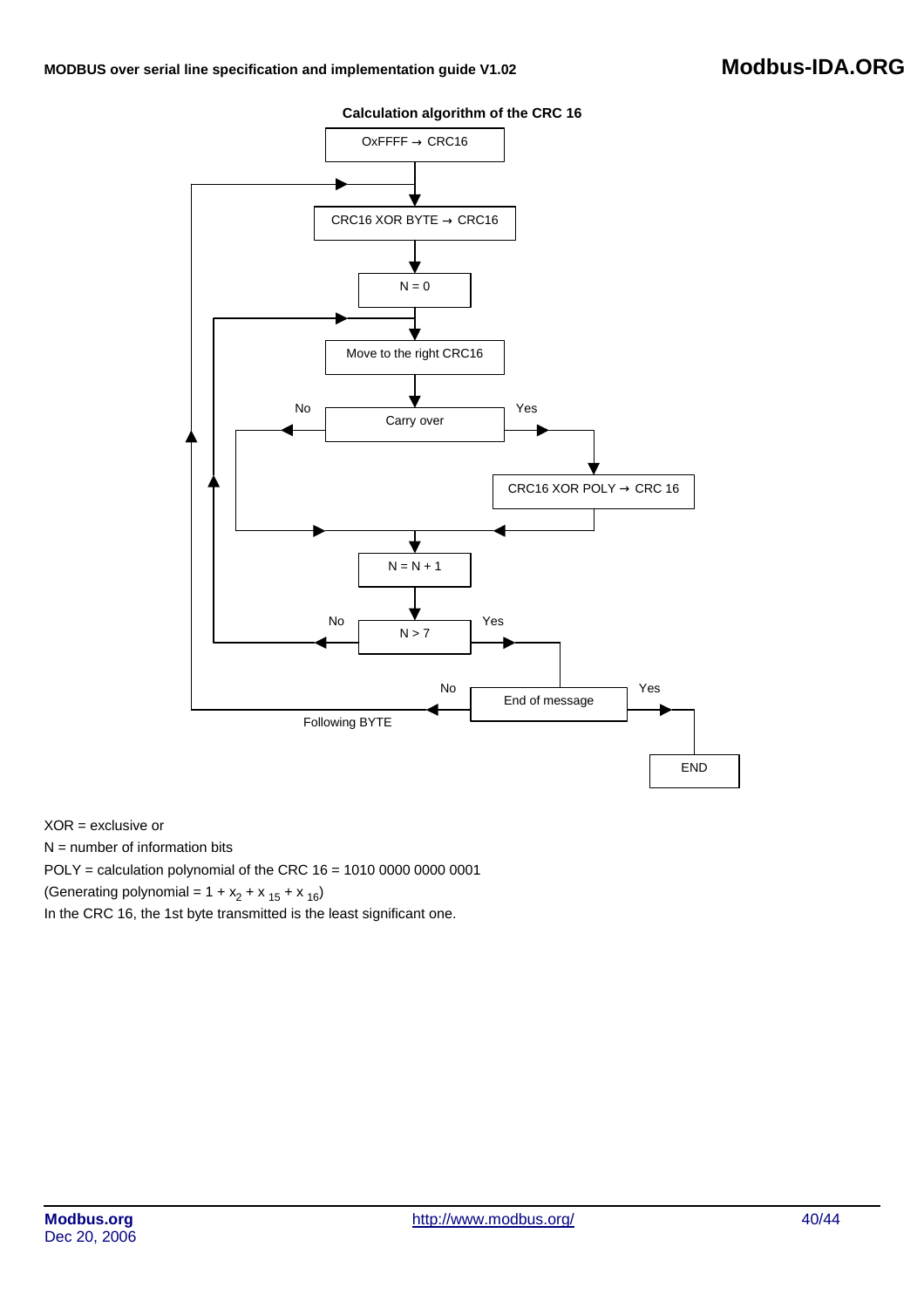Example of CRC calculation (frame 02 07)

| CRC register initialization  |        | 1111 | 1111             | 1111 | 1111              |  |  |
|------------------------------|--------|------|------------------|------|-------------------|--|--|
| XOR 1st character            |        | 0000 | 0000             | 0000 | 0010              |  |  |
|                              |        | 1111 | 1111             | 1111 | 1101              |  |  |
|                              | Move 1 | 0111 | 1111             | 1111 | 1110 1            |  |  |
| XOR polynomial<br>Flag to 1, |        | 1010 | 0000             | 0000 | 0001              |  |  |
|                              |        | 1101 | 1111             | 1111 | 1111              |  |  |
|                              | Move 2 | 0110 | 1111             | 1111 | 1111 1            |  |  |
| Flag to 1, XOR polynomial    |        | 1010 | 0000             | 0000 | 0001              |  |  |
|                              |        | 1100 | 1111             | 1111 | 1110              |  |  |
|                              | Move 3 | 0110 | 0111             | 1111 | 1111 0            |  |  |
|                              | Move 4 | 0011 | 0011             | 1111 | 1111 1            |  |  |
|                              |        | 1010 | 0000             | 0000 | 0001              |  |  |
|                              |        | 1001 | 0011             | 1111 | 1110              |  |  |
|                              | Move 5 | 0100 | 1001             | 1111 | 1111 0            |  |  |
|                              | Move 6 | 0010 | 0100             | 1111 | $1111$  1         |  |  |
|                              |        | 1010 | 0000             | 0000 | 0001              |  |  |
|                              |        | 1000 | 0100             | 1111 | 1110              |  |  |
|                              | Move 7 | 0100 | 0010             | 0111 | 1111 0            |  |  |
|                              | Move 8 | 0010 | 0001             | 0011 | $1111$  1         |  |  |
|                              |        | 1010 | 0000             | 0000 | 0001              |  |  |
|                              |        |      |                  |      |                   |  |  |
|                              |        | 1000 | 0001             | 0011 | 1110              |  |  |
| XOR 2nd character            |        | 0000 | 0000             | 0000 | 0111              |  |  |
|                              |        | 1000 | 0001             | 0011 | 1001              |  |  |
|                              | Move 1 | 0100 | 0000             | 1001 | $1100$   1        |  |  |
|                              |        | 1010 | 0000             | 0000 | 0001              |  |  |
|                              |        | 1110 | 0000             | 1001 | 1101              |  |  |
|                              | Move 2 | 0111 | 0000             | 0100 | 1110 1            |  |  |
|                              |        | 1010 | 0000             | 0000 | 0001              |  |  |
|                              |        | 1101 | 0000             | 0100 | 1111              |  |  |
|                              | Move 3 | 0110 | 1000             | 0010 | 0111 1            |  |  |
|                              |        | 1010 | 0000             | 0000 | 0001              |  |  |
|                              |        | 1100 | 1000             | 0010 | 0110              |  |  |
|                              | Move 4 | 0110 | 0100             | 0001 | 0011 0            |  |  |
|                              | Move 5 | 0011 | 0010             | 0000 | $1001$  1         |  |  |
|                              |        | 1010 | 0000             | 0000 | 0001              |  |  |
|                              |        | 1001 | 0010             | 0000 | 1000              |  |  |
|                              | Move 6 | 0100 | 1001             | 0000 | 0100 0            |  |  |
|                              | Move 7 | 0010 | 0100             | 1000 | 0010 0            |  |  |
|                              | Move 8 | 0001 | 0010             | 0100 | 0001 0            |  |  |
|                              |        |      |                  |      |                   |  |  |
|                              |        |      | Most significant |      | least significant |  |  |

The CRC 16 of the frame is then: 4112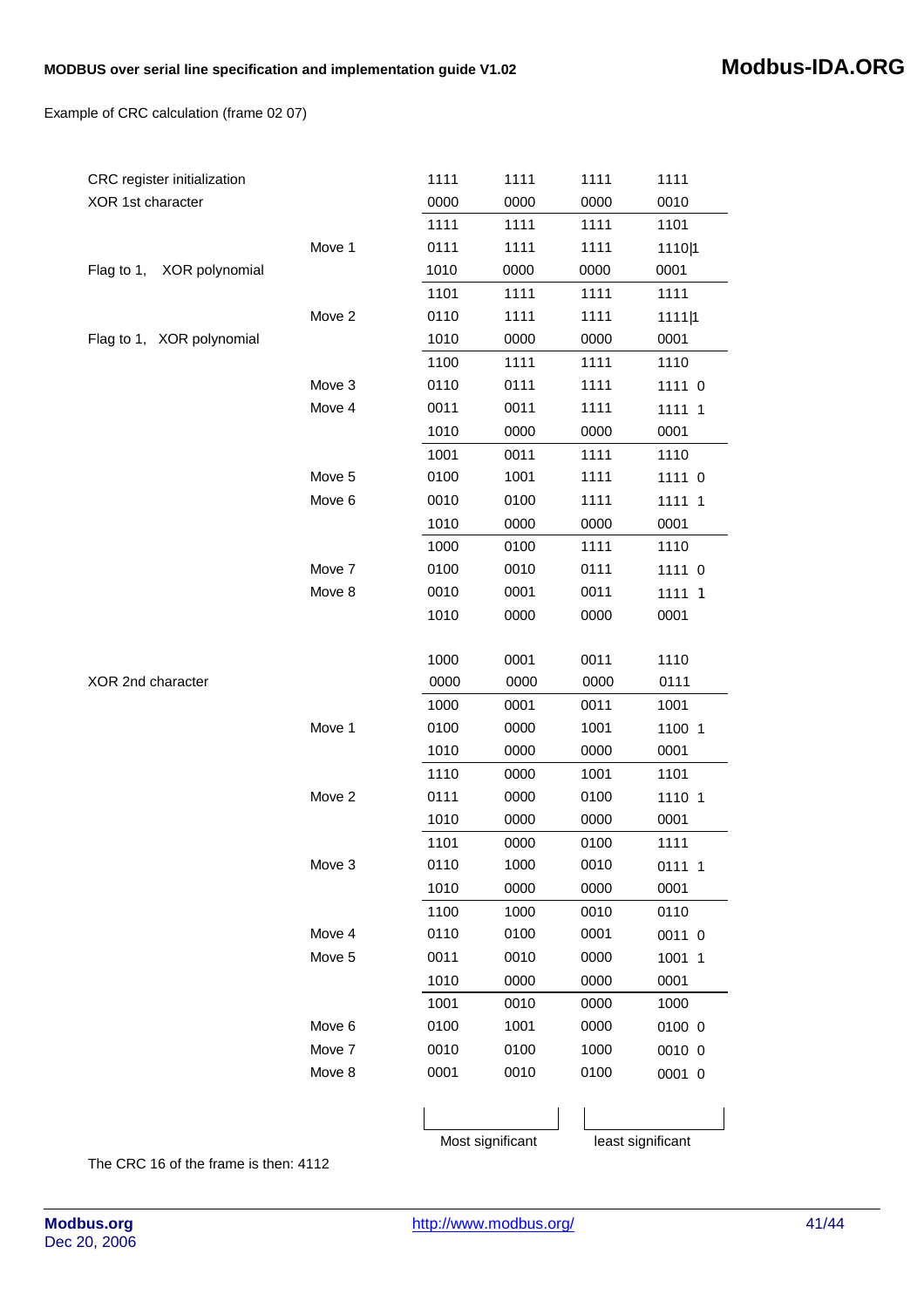#### Example

An example of a C language function performing CRC generation is shown on the following pages. All of the possible CRC values are preloaded into two arrays, which are simply indexed as the function increments through the message buffer. One array contains all of the 256 possible CRC values for the high byte of the 16–bit CRC field, and the other array contains all of the values for the low byte.

Indexing the CRC in this way provides faster execution than would be achieved by calculating a new CRC value with each new character from the message buffer.

Note: This function performs the swapping of the high/low CRC bytes internally. The bytes are already swapped in the CRC value that is returned from the function.

Therefore the CRC value returned from the function can be directly placed into the message for transmission.

The function takes two arguments:

unsigned char \*puchMsg; A pointer to the message buffer containing binary data to be used for generating the CRC unsigned short usDataLen; The quantity of bytes in the message buffer.

# **CRC Generation Function**

|                                          | unsigned short CRC16 (puchMsg, usDataLen) | /* The function returns the CRC as a unsigned short type */<br>/* message to calculate CRC upon |       |  |  |  |  |
|------------------------------------------|-------------------------------------------|-------------------------------------------------------------------------------------------------|-------|--|--|--|--|
|                                          | unsigned char *puchMsg;                   |                                                                                                 |       |  |  |  |  |
|                                          | unsigned short usDataLen ;                | /* quantity of bytes in message                                                                 | $^*/$ |  |  |  |  |
|                                          |                                           |                                                                                                 |       |  |  |  |  |
|                                          | unsigned char uchCRCH $i = 0xFF$ ;        | /* high byte of CRC initialized                                                                 | $^*/$ |  |  |  |  |
|                                          | unsigned char uchCRCLo = $0xFF$ :         | /* low byte of CRC initialized                                                                  |       |  |  |  |  |
|                                          | unsigned ulndex ;                         | /* will index into CRC lookup table                                                             |       |  |  |  |  |
|                                          | while (usDataLen--)                       | /* pass through message buffer                                                                  | $^*/$ |  |  |  |  |
|                                          |                                           |                                                                                                 |       |  |  |  |  |
|                                          | ulndex = uchCRCLo $\wedge$ *puchMsq++ :   | $\prime^*$ calculate the CRC                                                                    | $^*/$ |  |  |  |  |
| uchCRCLo = uchCRCHi ^ auchCRCHi[uIndex]; |                                           |                                                                                                 |       |  |  |  |  |
|                                          | $uchCRCHi = auchCRCLofulndex]:$           |                                                                                                 |       |  |  |  |  |
|                                          |                                           |                                                                                                 |       |  |  |  |  |

```
} 
return (uchCRCHi << 8 | uchCRCLo) ;
```
}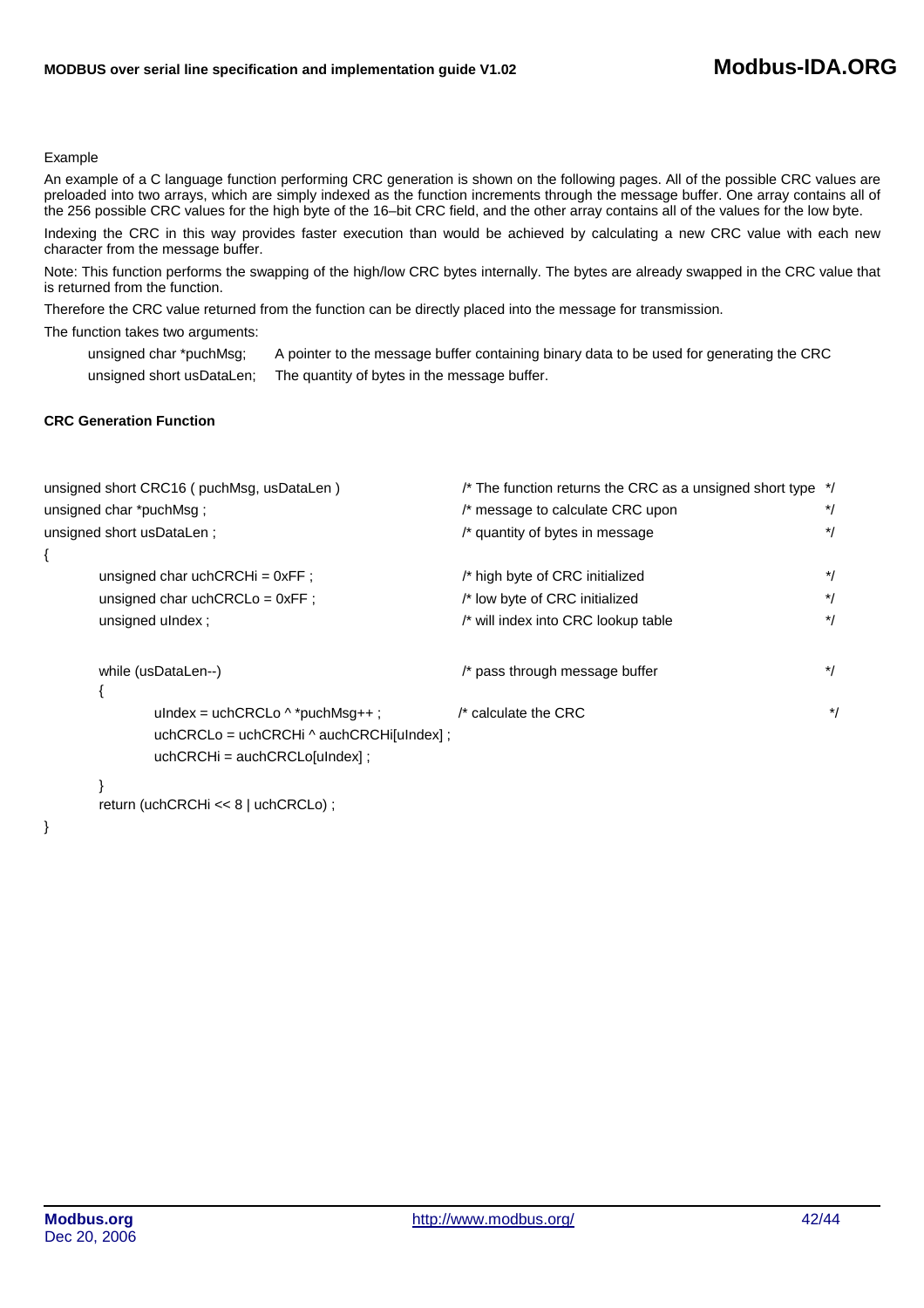#### **High-Order Byte Table**

/\* Table of CRC values for high–order byte \*/

```
static unsigned char auch CRCHi[] = \{
```

|      |  |  |  |  | $0x00$ , $0xC1$ , $0x81$ , $0x40$ , $0x01$ , $0xC0$ , $0x80$ , $0x41$ , $0x01$ , $0xC0$ , $0x80$ , $0x41$ , $0x00$ , $0xC1$ , $0x81$ , |  |  |  |
|------|--|--|--|--|----------------------------------------------------------------------------------------------------------------------------------------|--|--|--|
|      |  |  |  |  | $0x40$ , $0x01$ , $0x00$ , $0x80$ , $0x41$ , $0x00$ , $0xC1$ , $0x81$ , $0x40$ , $0x01$ , $0xC1$ , $0x81$ , $0x40$ , $0xC0$ ,          |  |  |  |
|      |  |  |  |  | $0x80$ , $0x41$ , $0x01$ , $0xC0$ , $0x80$ , $0x41$ , $0x00$ , $0xC1$ , $0x81$ , $0x40$ , $0x00$ , $0xC1$ , $0x81$ , $0x40$ , $0x01$ , |  |  |  |
|      |  |  |  |  | $0xC0$ , $0x80$ , $0x41$ , $0x00$ , $0xC1$ , $0x81$ , $0x40$ , $0x01$ , $0xC0$ , $0x80$ , $0x41$ , $0x01$ , $0xC0$ , $0x80$ , $0x41$ , |  |  |  |
|      |  |  |  |  | $0x00$ , $0xC1$ , $0x81$ , $0x40$ , $0x01$ , $0xC0$ , $0x80$ , $0x41$ , $0x00$ , $0xC1$ , $0x81$ , $0x40$ , $0x00$ , $0xC1$ , $0x81$ , |  |  |  |
|      |  |  |  |  | $0x40$ , $0x01$ , $0xC0$ , $0x80$ , $0x41$ , $0x00$ , $0xC1$ , $0x81$ , $0x40$ , $0x01$ , $0xC0$ , $0x80$ , $0x41$ , $0x01$ , $0xC0$ , |  |  |  |
|      |  |  |  |  | $0x80$ , $0x41$ , $0x00$ , $0xC1$ , $0x81$ , $0x40$ , $0x00$ , $0xC1$ , $0x81$ , $0x40$ , $0x01$ , $0xC0$ , $0x80$ , $0x41$ , $0x01$ , |  |  |  |
|      |  |  |  |  | $0xC0$ , $0x80$ , $0x41$ , $0x00$ , $0xC1$ , $0x81$ , $0x40$ , $0x01$ , $0xC0$ , $0x80$ , $0x41$ , $0x00$ , $0xC1$ , $0x81$ , $0x40$ , |  |  |  |
|      |  |  |  |  | $0x00$ , $0xC1$ , $0x81$ , $0x40$ , $0x01$ , $0xC0$ , $0x80$ , $0x41$ , $0x01$ , $0xC0$ , $0x80$ , $0x41$ , $0x00$ , $0xC1$ , $0x81$ , |  |  |  |
|      |  |  |  |  | $0x40$ , $0x00$ , $0xC1$ , $0x81$ , $0x40$ , $0x01$ , $0xC0$ , $0x80$ , $0x41$ , $0x00$ , $0xC1$ , $0x81$ , $0x40$ , $0x01$ , $0xC0$ , |  |  |  |
|      |  |  |  |  | $0x80$ , $0x41$ , $0x01$ , $0xC0$ , $0x80$ , $0x41$ , $0x00$ , $0xC1$ , $0x81$ , $0x40$ , $0x01$ , $0xC1$ , $0x81$ , $0x40$ , $0x01$ , |  |  |  |
|      |  |  |  |  | $0xC0$ , $0x80$ , $0x41$ , $0x01$ , $0xC0$ , $0x80$ , $0x41$ , $0x00$ , $0xC1$ , $0x81$ , $0x40$ , $0x01$ , $0xC0$ , $0x80$ , $0x41$ , |  |  |  |
|      |  |  |  |  | $0x00$ , $0xC1$ , $0x81$ , $0x40$ , $0x00$ , $0xC1$ , $0x81$ , $0x40$ , $0x01$ , $0xC0$ , $0x80$ , $0x41$ , $0x00$ , $0xC1$ , $0x81$ , |  |  |  |
|      |  |  |  |  | $0x40$ , $0x01$ , $0x00$ , $0x80$ , $0x41$ , $0x01$ , $0x00$ , $0x80$ , $0x41$ , $0x00$ , $0xC1$ , $0x81$ , $0x40$ , $0x01$ , $0xC0$ , |  |  |  |
|      |  |  |  |  | $0x80$ , $0x41$ , $0x00$ , $0xC1$ , $0x81$ , $0x40$ , $0x00$ , $0xC1$ , $0x81$ , $0x40$ , $0x01$ , $0xC0$ , $0x80$ , $0x41$ , $0x01$ , |  |  |  |
|      |  |  |  |  | $0xC0$ , $0x80$ , $0x41$ , $0x00$ , $0xC1$ , $0x81$ , $0x40$ , $0x00$ , $0xC1$ , $0x81$ , $0x40$ , $0x01$ , $0xC0$ , $0x80$ , $0x41$ , |  |  |  |
|      |  |  |  |  | $0x00$ , $0xC1$ , $0x81$ , $0x40$ , $0x01$ , $0xC0$ , $0x80$ , $0x41$ , $0x01$ , $0xC0$ , $0x80$ , $0x41$ , $0x00$ , $0xC1$ , $0x81$ , |  |  |  |
| 0x40 |  |  |  |  |                                                                                                                                        |  |  |  |

} ;

#### **Low-Order Byte Table**

/\* Table of CRC values for low–order byte \*/

```
static char auchCRCLo[] = {
```

```
0x00, 0xC0, 0xC1, 0x01, 0xC3, 0x03, 0x02, 0xC2, 0xC6, 0x06, 0x07, 0xC7, 0x05, 0xC5, 0xC4,
0x04, 0xCC, 0x0C, 0x0D, 0xCD, 0x0F, 0xCF, 0xCE, 0x0E, 0x0A, 0xCA, 0xCB, 0x0B, 0xC9, 0x09,
0x08, 0xC8, 0xD8, 0x18, 0x19, 0xD9, 0x1B, 0xDB, 0xDA, 0x1A, 0x1E, 0xDE, 0xDF, 0x1F, 0xDD,
0x1D, 0x1C, 0xDC, 0x14, 0xD4, 0xD5, 0x15, 0xD7, 0x17, 0x16, 0xD6, 0xD2, 0x12, 0x13, 0xD3,
0x11, 0xD1, 0xD0, 0x10, 0xF0, 0x30, 0x31, 0xF1, 0x33, 0xF3, 0xF2, 0x32, 0x36, 0xF6, 0xF7,
0x37, 0xF5, 0x35, 0x34, 0xF4, 0x3C, 0xFC, 0xFD, 0x3D, 0xFF, 0x3F, 0x3E, 0xFE, 0xFA, 0x3A,
0x3B, 0xFB, 0x39, 0xF9, 0xF8, 0x38, 0x28, 0xE8, 0xE9, 0x29, 0xEB, 0x2B, 0x2A, 0xEA, 0xEE,
0x2E, 0x2F, 0xEF, 0x2D, 0xED, 0xEC, 0x2C, 0xE4, 0x24, 0x25, 0xE5, 0x27, 0xE7, 0xE6, 0x26,
0x22, 0xE2, 0xE3, 0x23, 0xE1, 0x21, 0x20, 0xE0, 0xA0, 0x60, 0x61, 0xA1, 0x63, 0xA3, 0xA2,
0x62, 0x66, 0xA6, 0xA7, 0x67, 0xA5, 0x65, 0x64, 0xA4, 0x6C, 0xAC, 0xAD, 0x6D, 0xAF, 0x6F,
0x6E, 0xAE, 0xAA, 0x6A, 0x6B, 0xAB, 0x69, 0xA9, 0xA8, 0x68, 0x78, 0xB8, 0xB9, 0x79, 0xBB,
0x7B, 0x7A, 0xBA, 0xBE, 0x7E, 0x7F, 0xBF, 0x7D, 0xBD, 0xBC, 0x7C, 0xB4, 0x74, 0x75, 0xB5,
0x77, 0xB7, 0xB6, 0x76, 0x72, 0xB2, 0xB3, 0x73, 0xB1, 0x71, 0x70, 0xB0, 0x50, 0x90, 0x91,
0x51, 0x93, 0x53, 0x52, 0x92, 0x96, 0x56, 0x57, 0x97, 0x55, 0x95, 0x94, 0x54, 0x9C, 0x5C,
0x5D, 0x9D, 0x5F, 0x9F, 0x9E, 0x5E, 0x5A, 0x9A, 0x9B, 0x5B, 0x99, 0x59, 0x58, 0x98, 0x88,
0x48, 0x49, 0x89, 0x4B, 0x8B, 0x8A, 0x4A, 0x4E, 0x8E, 0x8F, 0x4F, 0x8D, 0x4D, 0x4C, 0x8C,
0x44, 0x84, 0x85, 0x45, 0x87, 0x47, 0x46, 0x86, 0x82, 0x42, 0x43, 0x83, 0x41, 0x81, 0x80,
0x40
```
};